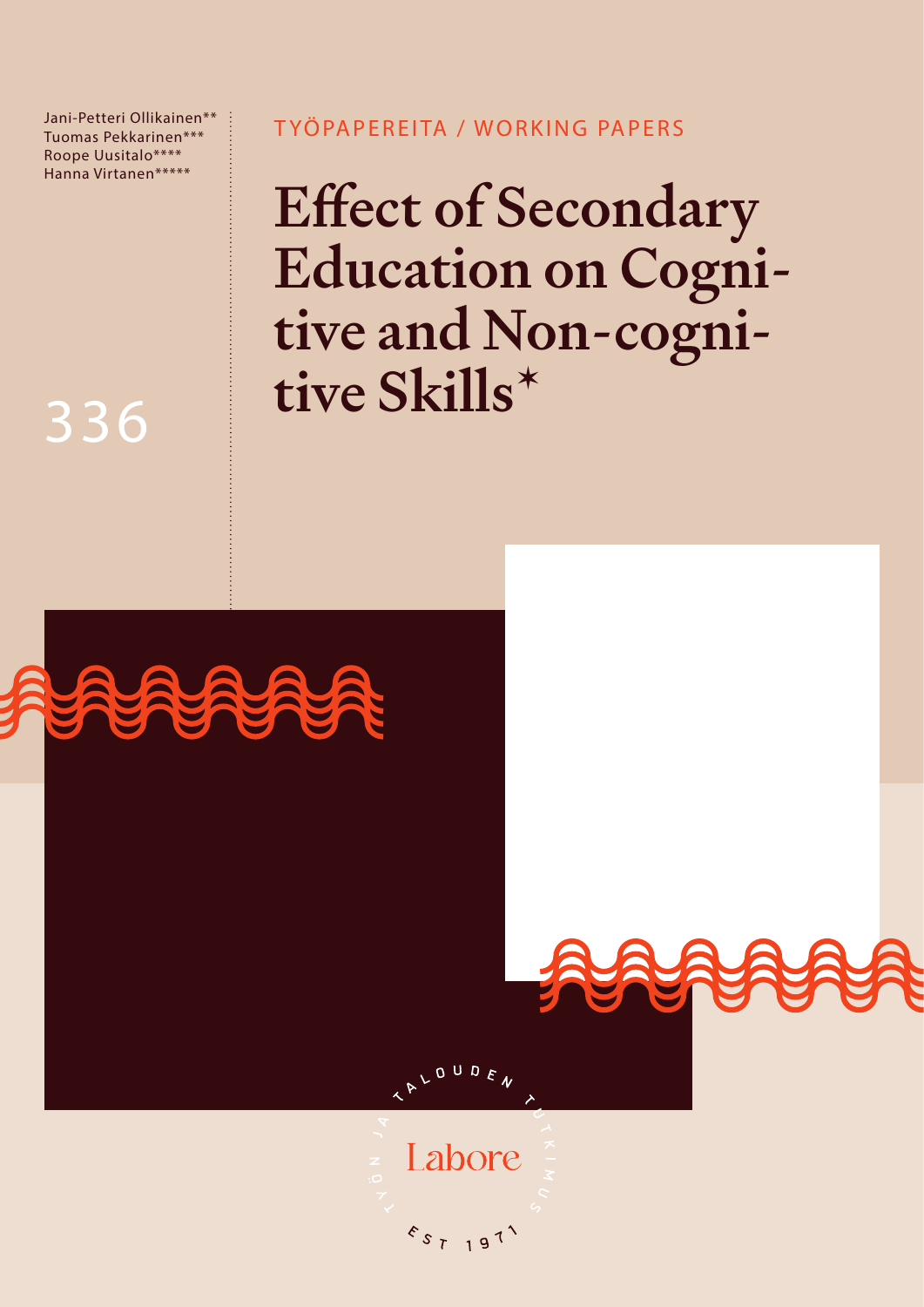\* This study was supported by the Strategic Research Council at the Academy of Finland (grant 293445). This paper uses confidential individual-level data from two goverment agencies: the Finnish Defence Forces and Statistics Finland. The data can be obtained by filing a request with these agencies. The authors are willing to assist (jani-petteri.ollikainen@labore.fi). The authors declare no conflict of interest.

\*\* Jani-Petteri Ollikainen is a senior researcher at the Labour Institute for Economic Research LABORE. \*\*\* Tuomas Pekkarinen is a research professor at the VATT Institute for Economic Research and an adjunct professor at Aalto University. \*\*\*\* Roope Uusitalo is a professor at the University of Helsinki and the VATT Institute for Economic Research. \*\*\*\*\* Hanna Virtanen is a chief research scientist at ETLA Economic Research.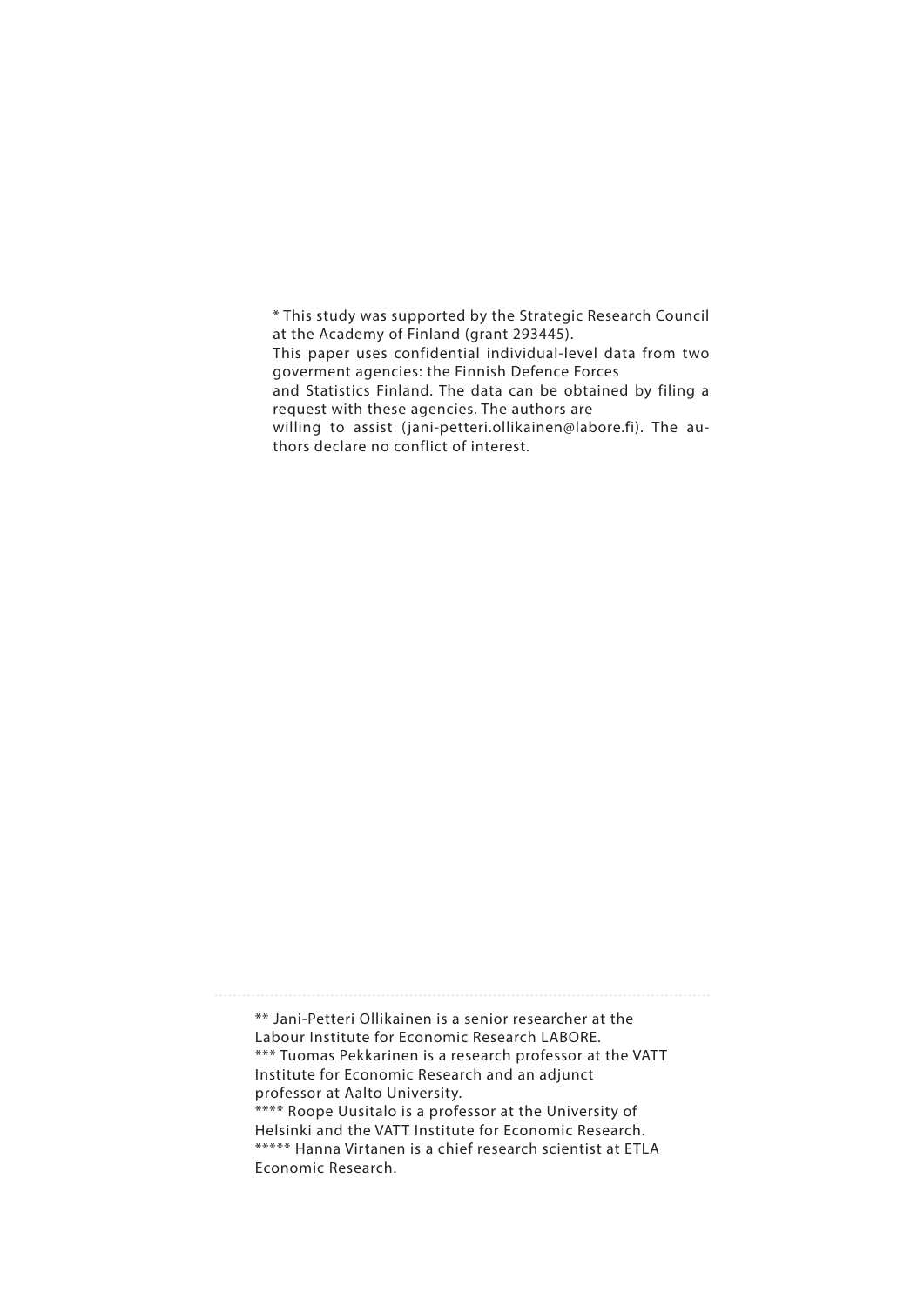#### ABSTRACT

We exploit admission cutoffs to secondary schools to study the effects of general academically oriented, versus vocational secondary schooling on cognitive and non-cognitive skills using a regression discontinuity design. We measure these skills using the Finnish Defence Forces Basic Skills Test that due to compulsory military service covers the vast majority of Finnish men and is a strong predictor of later labor market success. We find that large differences in average skills across students that differ in their schooling when entering military service are due to selection rather than causal effects of secondary schooling on either cognitive or non-cognitive skills.

#### JEL Classification: J24, I21

#### Keywords:

non-cognitive skills regression discontinuity secondary schooling

#### TIIVISTELMÄ

Hyödynnämme tutkimuksessa toisen asteen yhteisvalinnan sisäänpääsyrajoja ja regressioepäjatkuvuusmenetelmää, joiden avulla pyrimme selvittämään toisen asteen yleissivistävän ja ammatillisen koulutuksen vaikutukset kognitiivisiin kykyihin ja persoonallisuuspiirteisiin. Tutkimuksessa käytettävät psykologiset mittarit ovat peräisin Puolustusvoimien peruskokeista, jotka asevelvollisuuden vuoksi kattavat suuren osan suomalaisista miehistä ja ennustavat hyvin myöhempää työmarkkinamenestystä. Kognitiivisia kykyjä ja persoonallisuutta mittaavissa testituloksissa on suuria eroja testihetkeen mennessä suoritetun koulutuksen suhteen, mutta nämä erot selittyvät valikoitumisella eivätkä ole koulutuksen kausaalivaikutus.

Avainsanat: sosiaaliset taidot regressioepäjatkuvuusmenelmä toisen asteen koulutus

## I abore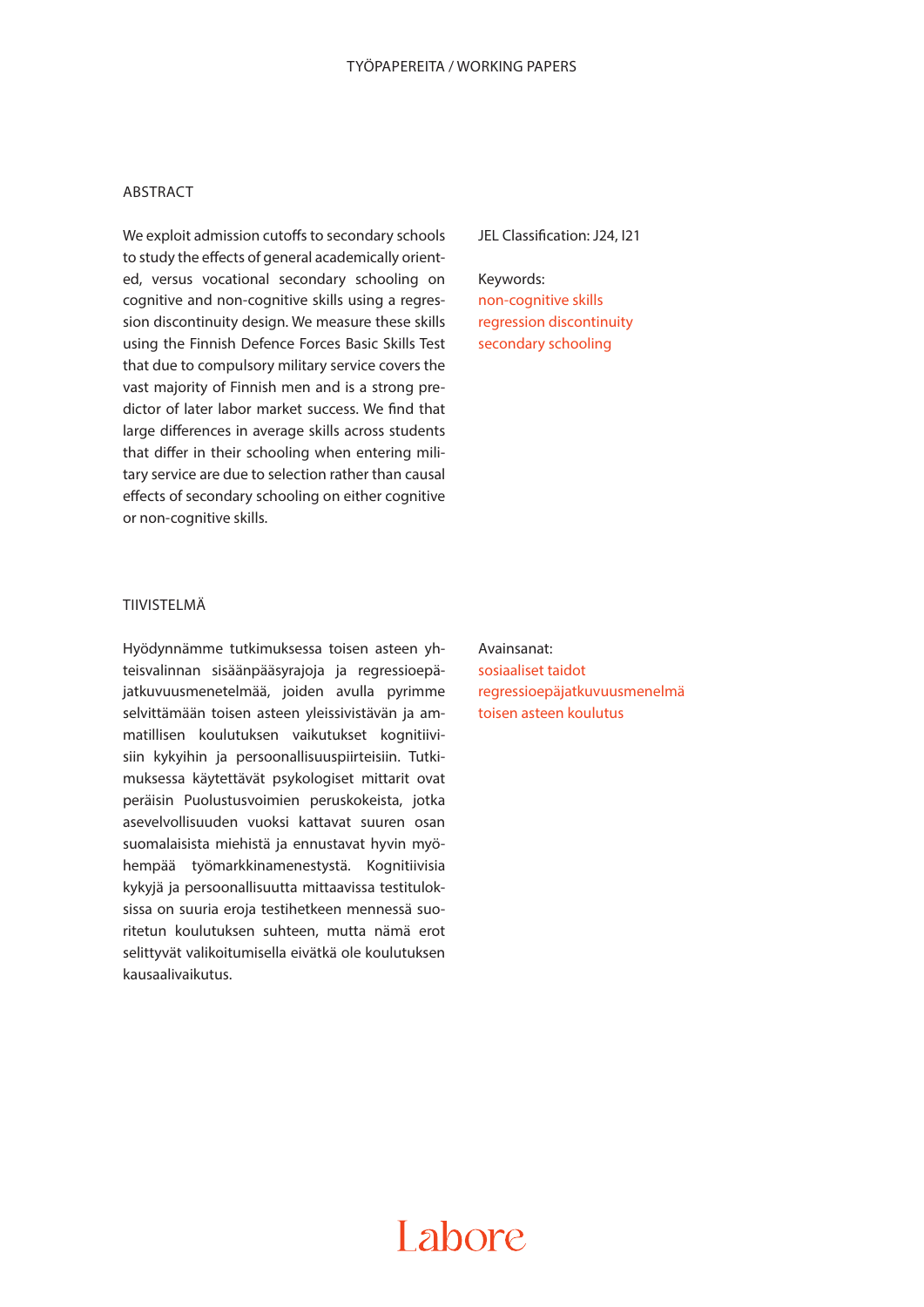## 1 Introduction

The importance of both cognitive and non-cognitive skills in the labor market is now a widely accepted fact. Both cognitive and non-cognitive skills affect employment and earnings and explain an empirically important fraction of variation in labor market success between individuals. There is also evidence suggesting that the importance of especially non-cognitive skills has grown over time.<sup>[1](#page-3-0)</sup>

Despite this consensus on the growing importance of skills, there is relatively little empirical research on the factors that affect the formation of these skills. In particular, even though it is well-known that both cognitive and non-cognitive skills are highly correlated with educational attainment, there is little evidence on the causal effect of schooling on skills. The question of the effect of schooling on skills is especially relevant in the case of secondary education. In most school systems, this is the first important choice about educational content that adolescents make and is often presented as a trade-off between job-specific skills taught in vocational secondary education and more general skills taught in academically orientated general secondary schools.

This paper studies the effect of the type of secondary education (general vs vocational) on both cognitive and non-cognitive skills of young Finnish men. We measure these skills with an extensive psychological test battery conducted during mandatory military service that provides us with data on skills of several almost full male cohorts. To identify the effect of general versus vocational secondary education, we use a regression discontinuity design created by the centralized admission mechanism in Finland. In this system, the fact that the oversubscribed schools admit student based on the compulsory school GPA creates admission thresholds around which we can compare the admitted and rejected applicants.

Most convincing evidence on the factors affecting the formation of skills comes from randomized experiments that analyze programmes such as the Perry Preschool Project or the Carolina Abecedarian Project. These studies show that early educational interventions have

<span id="page-3-0"></span><sup>&</sup>lt;sup>1</sup>For an authoritative survey see e.g. [Cunha et al.](#page-33-0)  $(2006)$ . On trends, see [Edin et al.](#page-33-1)  $(2022)$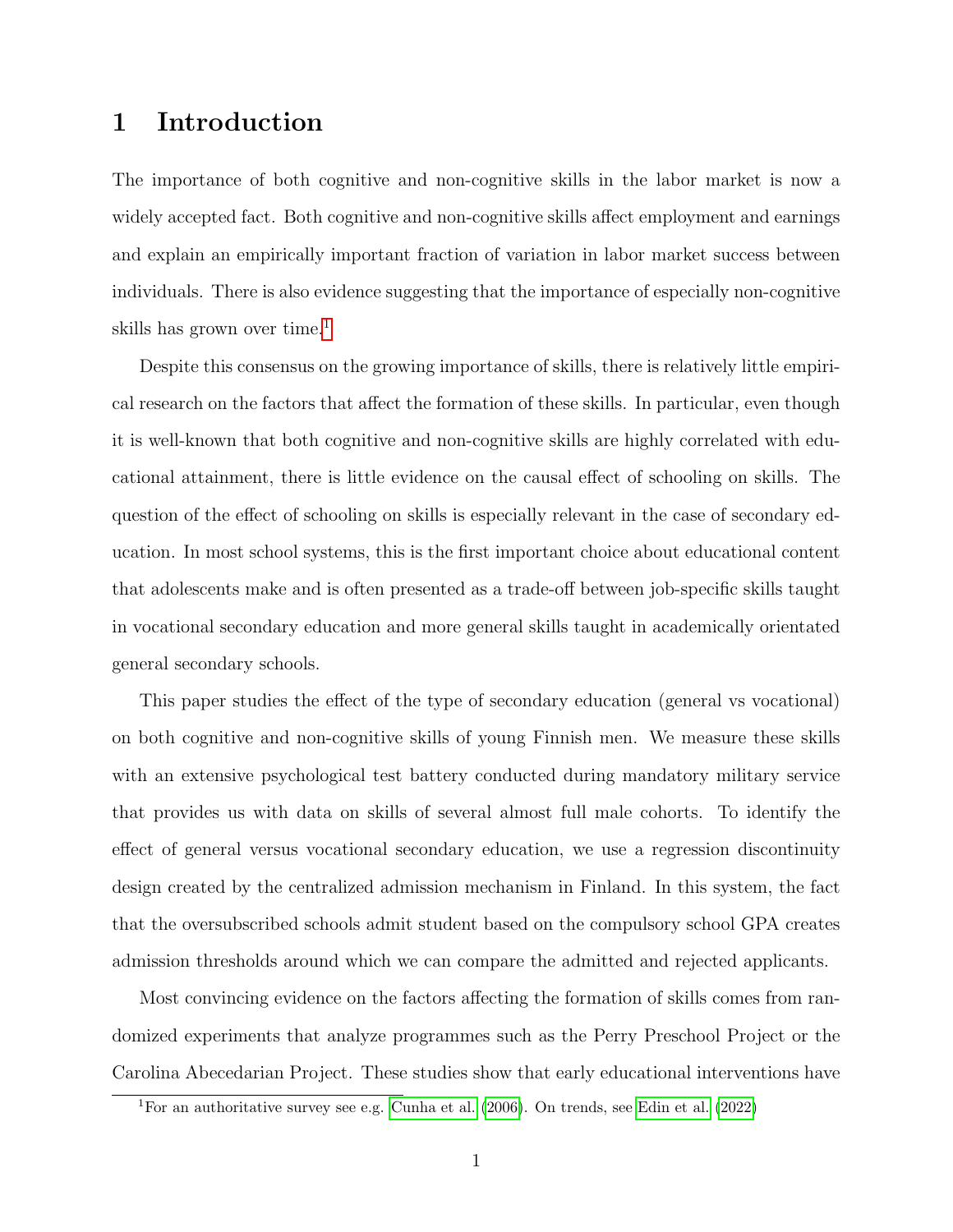positive short-term effects on cognitive skills and also succeed in improving non-cognitive skills later in life.<sup>[2](#page-4-0)</sup> However, the interventions studied in these papers often target disadvantaged groups in very particular contexts. Moreover, they usually mix education with other support measures such as home visits and nutritional aid. Therefore it is not clear how informative this evidence is on the capacity of the formal school system to boost cognitive and non-cognitive skills.

The research on the effect of the formal school system on skills has mainly concentrated on the effect of access to formal pre-school programmes [\(Cascio and Schanzenbach \(2013\)](#page-33-2), [Cornelissen et al. \(2018\)](#page-33-3), [Gupta and Simonsen \(2010\)](#page-34-0), and [Fort et al. \(2020\)](#page-34-1)) as well as the effect of age at school entry [\(Bedard and Dhuey \(2006\)](#page-32-0), [Crawford et al. \(2007\)](#page-33-4), [Datar \(2006\)](#page-33-5), and [Cornelissen and Dustmann \(2019\)](#page-33-6)). However, the evidence on the effect of the content of primary and, especially, secondary education on skills is much scarcer. The few existing studies exploit large-scale comprehensive school reforms to estimate either the intention-totreat effect of the reforms on skills, as in [Pekkala Kerr et al. \(2013\)](#page-34-2), or use the reforms as instruments for years of schooling as in [Brinch and Galloway \(2012\)](#page-32-1). Although these studies find positive effects on some measures of cognitive skills, they still essentially estimate reform effects that mix effects of various changes in schooling that these reforms entailed.

We argue that the effect of the type of secondary schooling on skills is a crucial question for education policy. Whether to train adolescents with general skills or with skills that are relevant for specific occupations is one the key questions that governments around the world struggle with when trying to respond to challenges imposed by rapid technological change [\(Hanushek et al., 2017\)](#page-34-3). However, for this trade-off to be relevant, the general track of the secondary school needs to be successful in shaping general skills. We believe that the evidence on the effect of the general track on cognitive and non-cognitive skills can inform the debate on the relative strengths of general vs vocational secondary education.

<span id="page-4-0"></span>To the best of our knowledge, the previous literature has not successfully examined this

<sup>&</sup>lt;sup>2</sup>[Cunha et al.](#page-33-0) [\(2006\)](#page-33-0), [Currie and Almond](#page-33-7) [\(2011\)](#page-32-2), and [Almlund et al.](#page-32-2) (2011) are useful surveys of this literature.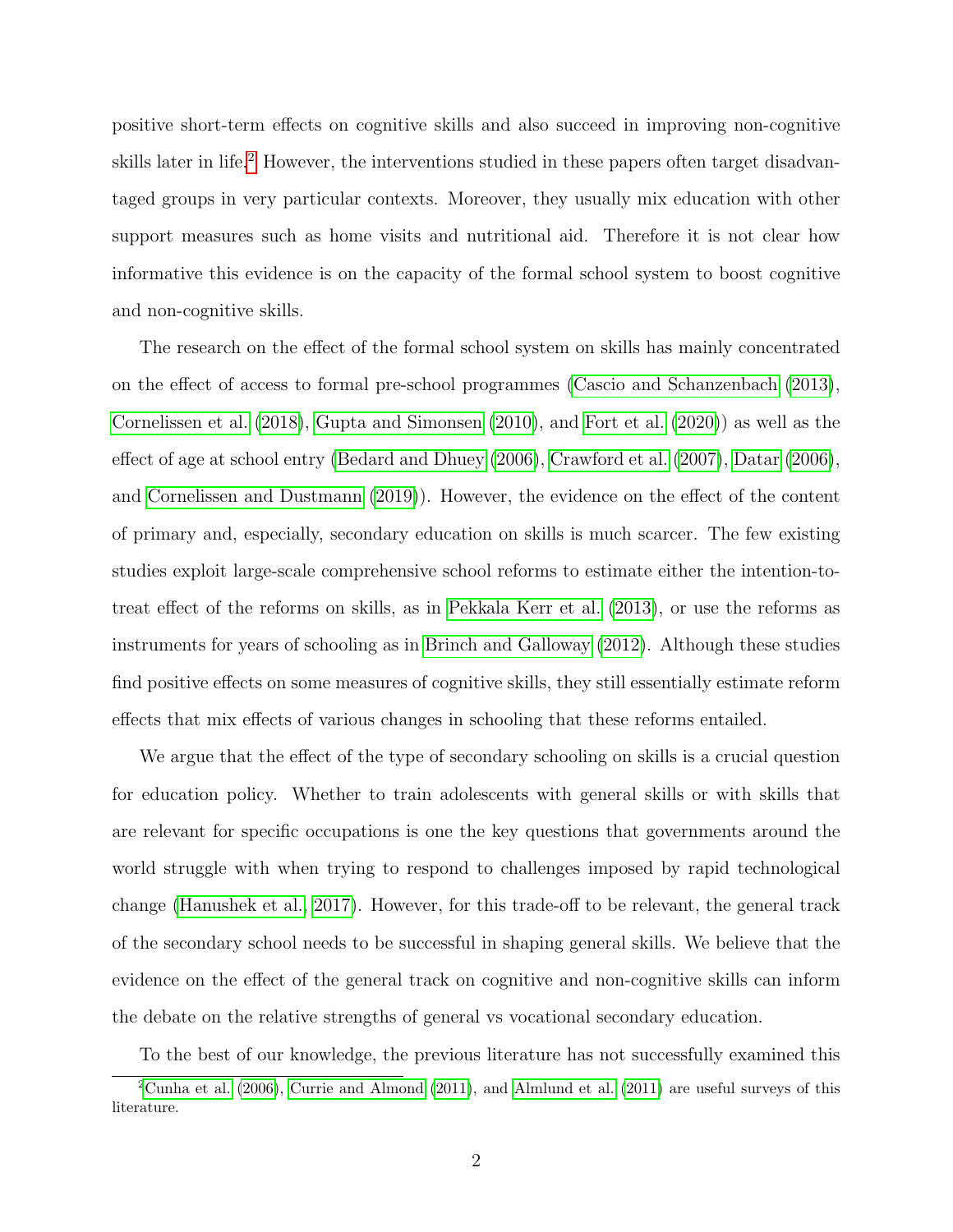question. Perhaps the closest study to our work in the previous literature is the Swedish study by [Carlsson et al. \(2015\)](#page-33-8) who study the effect of the length of general secondary education on cognitive skills and find substantial positive effects. However, as this paper only exploits variation in the length of schooling within the general track, it does not really provide evidence on the effect of general vs vocational education on skills.

We measure cognitive and non-cognitive skills using test score data from the Finnish Defense Forces. Finland is one of the few western countries where military service is still compulsory. Consequently, the vast majority of Finnish men enter military service and are tested at the beginning of service. Access to military test data therefore provides us with measures of both cognitive and non-cognitive skills for almost entire cohorts of young men. We will demonstrate that these skills are highly relevant in the labor market by showing that the military skill test scores are strongly correlated with later earnings.

Finnish men enter military service typically at age 19 or 20. At this age there are already important differences in completed schooling between individuals. Almost no one has a college degree when entering military service, but by age 19 academically oriented men have usually already completed their secondary schooling and taken the matriculation examination that universities use as an admission criteria. Others have participated in vocational secondary education for two or three years or dropped out of school at the end of comprehensive school at age 16.

Our data show that there are large differences in cognitive and non-cognitive skills between men that have obtained general and vocational secondary school degrees at the time they enter military service. Average cognitive skills of general secondary school graduates are .9 standard deviations higher than average cognitive skills of vocational school graduates. The same difference in non-cognitive skills is .3 standard deviations.

Naturally the differences in average skills across persons that differ in their education do not imply that the schooling has an impact on these skills or that these skills have been fostered at secondary school. The skill differences could equally well reflect selection to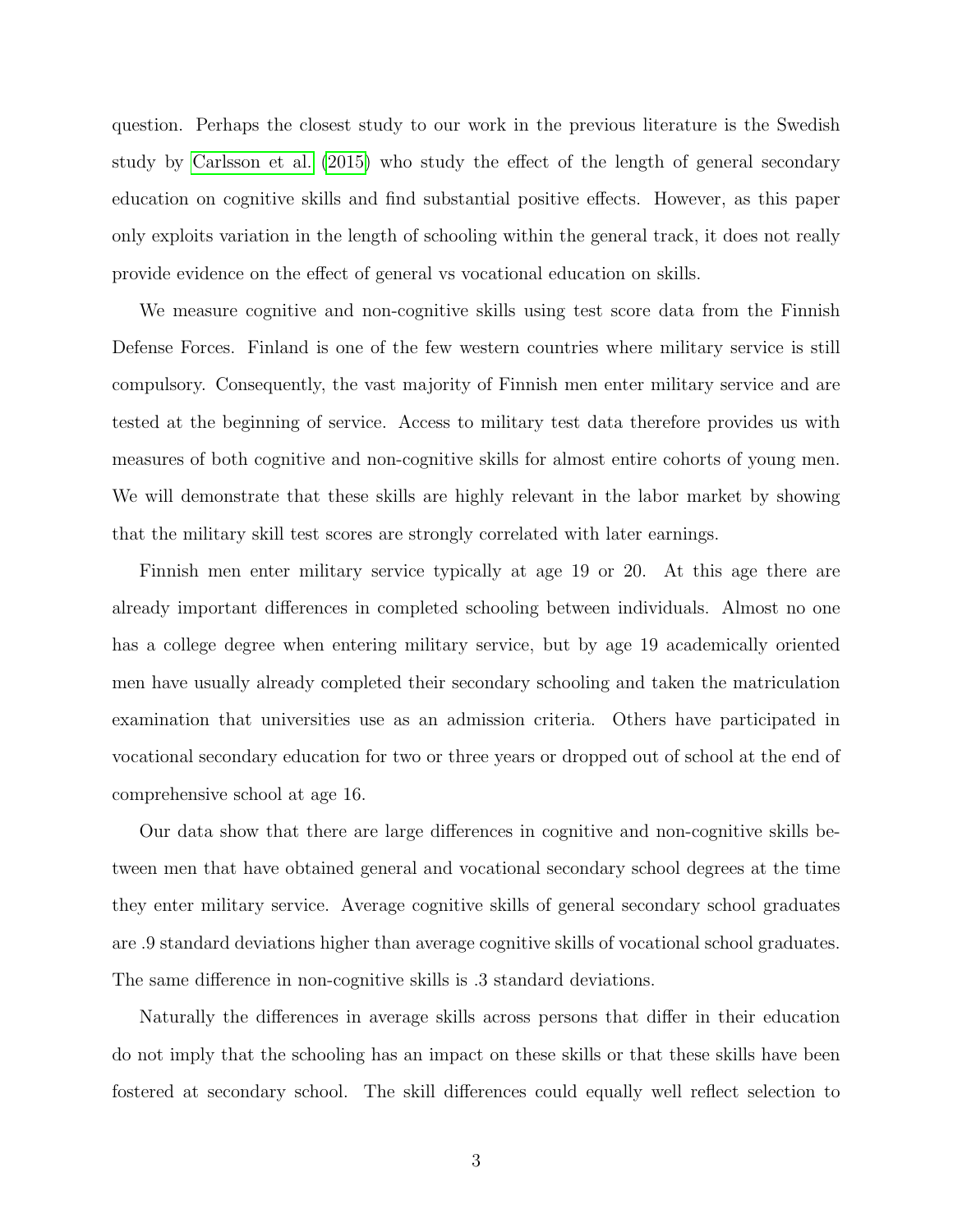the different levels education or selection to different schooling tracks. In this paper, we use admission cutoffs as an exogenous source of variation to remove selection bias and to identify causal effects of education on skills.

In the Finnish school system, compulsory comprehensive school ends at age 16 after which most students apply to the secondary schools. Admission is based on grade point average at the end of comprehensive school. In the oversubscribed schools, this system creates discontinuous thresholds with very similar applicants on both sides of the thresholds. We use these thresholds in a regression discontinuity design to study the effect of admission to the general secondary school on the cognitive and non-cognitive test scores in the Finnish Defence Forces Basic Skills Test.

The content of education varies considerably between general and vocational schools. The general secondary schools have an ambitious academic program that prepares the students for tertiary education. Vocational secondary schools, on the other hand, specialize in practical skills needed in specific occupations. Often vocational training also takes place at the workplaces rather than in the classroom. This variation in content is in stark contrast with the compulsory comprehensive school which leaves very little room for choice and aims at providing basic skills for the full cohort.

Our data also show that the peer groups that the students study with differ vary considerably across general and vocational tracks. General secondary school students have much higher grade point average from the comprehensive school than vocational track students and have, on average, parents with higher education and earnings. Also gender composition is different. The majority of the general secondary school students are girls while the vocational programs are more popular among boys. Vocational programs are also strongly segregated by gender so that an average boy attending a vocational program will have mostly male classmates.

As a consequence, by the time Finnish men enter military service and take the battery of psychological tests, they have spent three years in a school environment that dramatically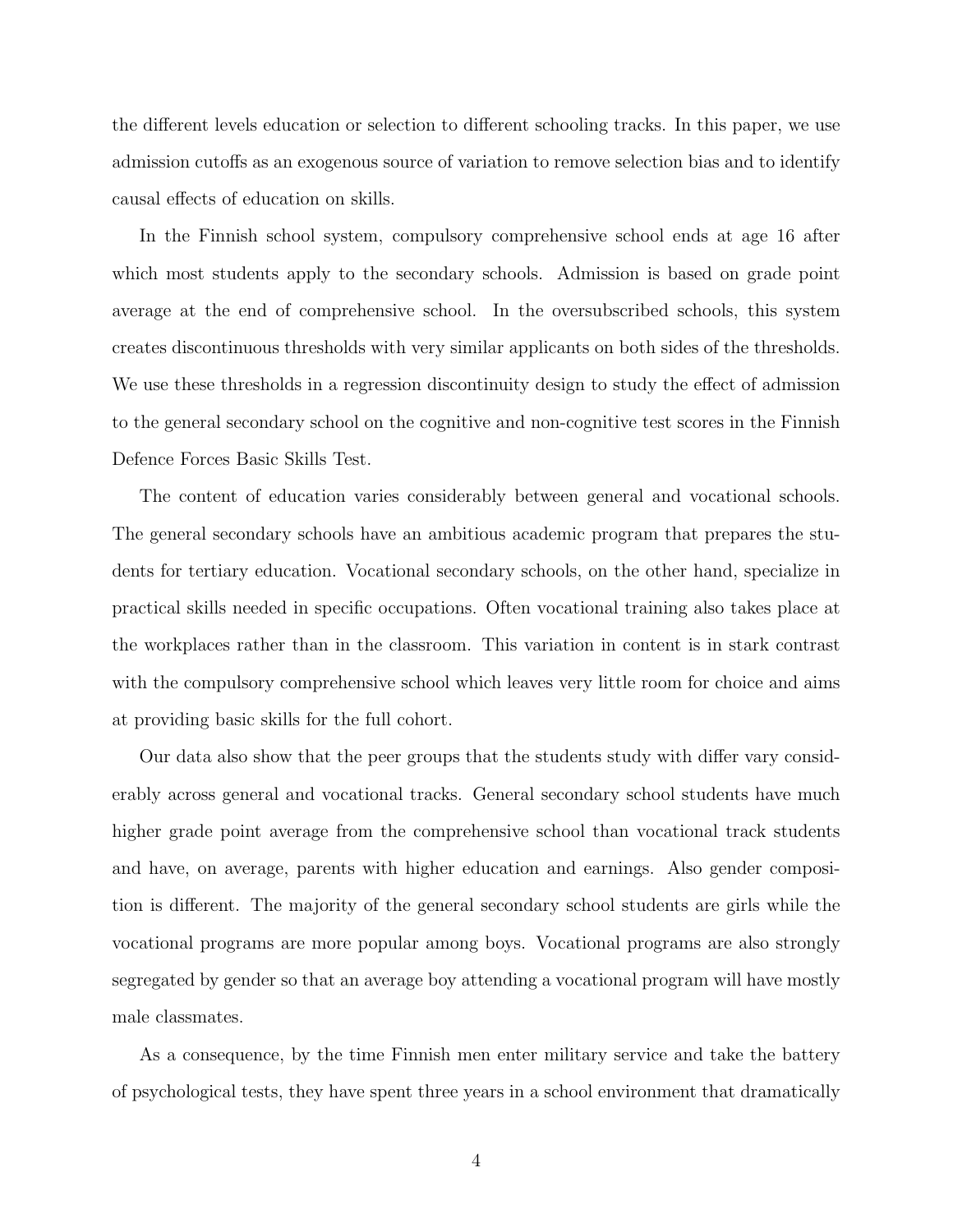differs depending on their school assignment at age 16. The main question in this paper is how these schooling years at ages between 16 and 19 affect cognitive and non-cognitive skills of young men. Our results indicate that secondary school type has surprisingly little effect on either cognitive or non-cognitive skills. In particular, we find no effects on the skills that are most highly correlated with future earnings such as logical, mathematical or verbal reasoning or measures related to achievement motivation and self-confidence. Interestingly, we observe that admission to general secondary school, or perhaps exposure to female classmates, decreases measures of masculinity.

The rest of the paper is organized as follows. In the following section, we describe institutional background related to the Finnish school system and military service in detail. Section [3](#page-10-0) presents the data and descriptive statistics. In section [4,](#page-19-0) we describe our identification strategy and present the main results. Section [5](#page-31-0) concludes the paper.

## 2 Institutional background

#### 2.1 Finnish secondary schooling system

Compulsory comprehensive school lasts for nine years in Finland. The comprehensive school usually ends in June of the calendar year when the students turn sixteen. After comprehensive school, most students apply to secondary education.

There are two main options at the secondary level. General secondary schools (lukio) offer an ambitious academic program that prepares students for tertiary education either in traditional universities or in universities of applied sciences. Completing general secondary education requires passing 75 courses each consisting of 38 hours in class plus homework. The target duration is three years, but the students can study at their own pace and many graduate only after four years. General secondary school students study Finnish, math, natural sciences, humanities and on average 2.5 foreign languages. The general secondary school ends in matriculation examination that provides general eligibility to university-level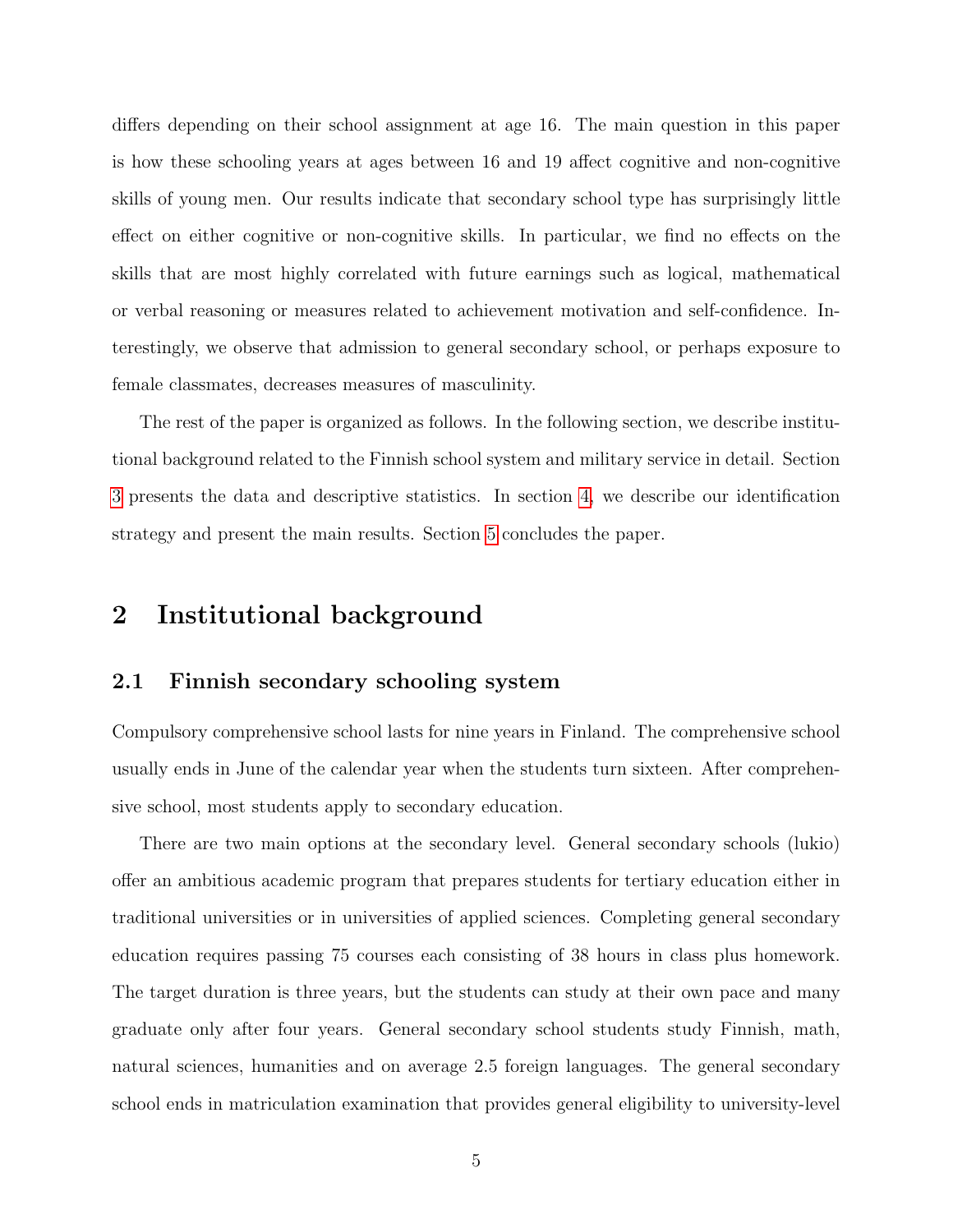studies but no professional qualifications.

The main alternative is vocational education that provides practical training and vocational competences in specific occupations. The largest fields are manufacturing and construction  $(26\%)$ ; business and administration  $(21\%)$ , health and welfare  $(19\%)$  and services (19%). The students also take some general courses but over 80 % of training is concentrated on practical skills. A large share of training takes place at workplaces under supervision of a more experienced worker.

Currently 54% of those who finish comprehensive school continue in the general secondary school and 40% in vocational education. The remaining 6% either participate in the extra 10th grade of comprehensive school or quit school at age 16. General secondary school is more popular among girls. Only 43% of boys go to general secondary school while 54% of boys continue in vocational education after comprehensive school.

## 2.2 Applications and admission to secondary schools

Application to secondary education takes place through a centralized application system maintained by the Finnish National Board of Education (FNBE). The process starts in February-March of the final 9th year of comprehensive school. The students can apply to up to five different post-compulsory programs (programs in different schools or different programs within schools).

Admission is based on program-specific admission scores. For most general secondary school program this score is solely based on the comprehensive school grade point average (GPA). Many vocational programs grant extra admission points for work experience or use aptitude tests in addition to grades.[3](#page-8-0)

The students receive their final grades in May and therefore do not know their exact admission points or admission cutoffs at the time when they apply. As the cutoffs vary from year to year, students cannot either accurately predict whether they will be admitted into a

<span id="page-8-0"></span><sup>&</sup>lt;sup>3</sup>In our data, we do not observe the points for these different admission criteria. Therefore, we focus on admission into the general track.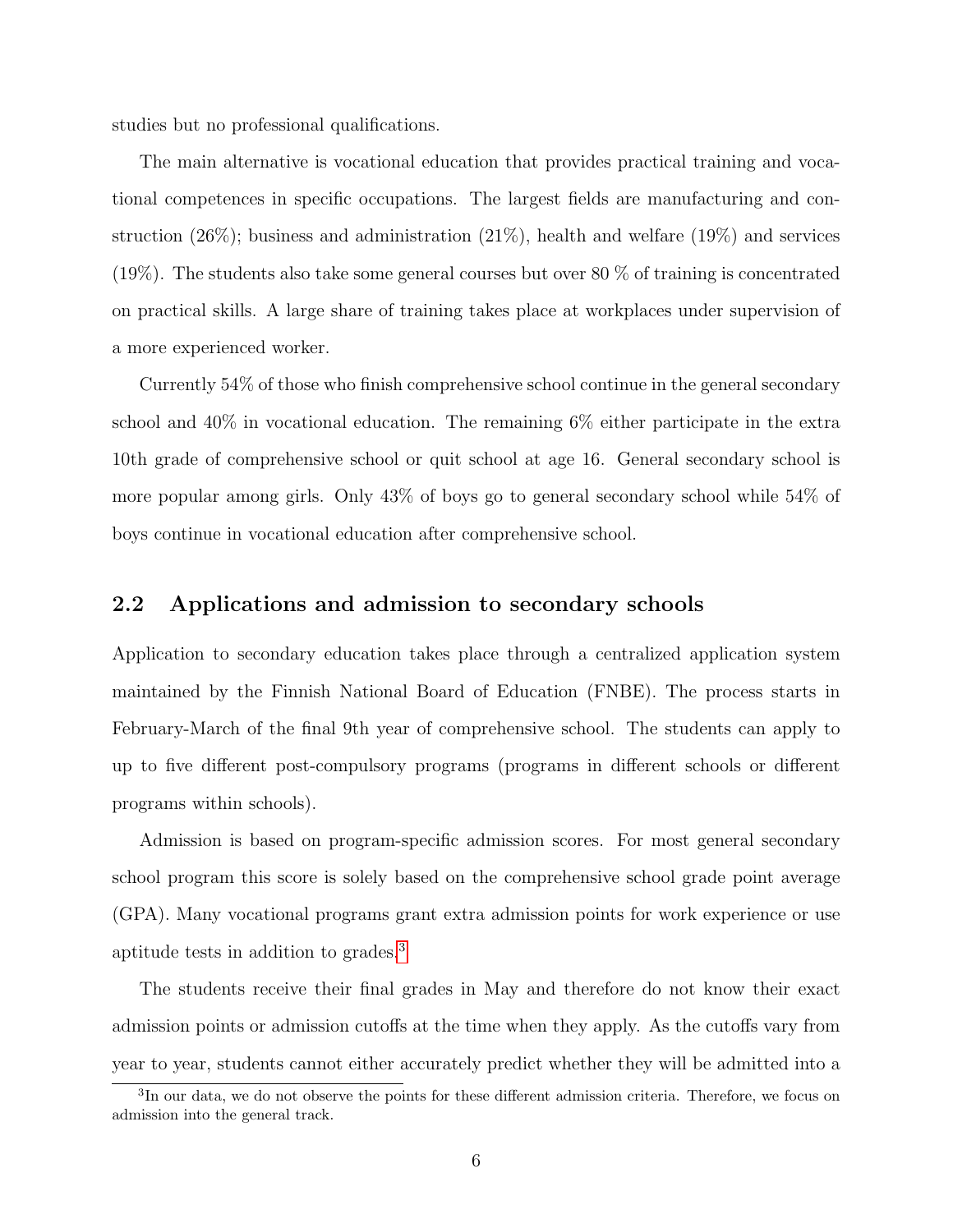particular program, making strategic application behaviour difficult.

The supply of slots in each educational program is fixed and announced before the application process begins. Applicants are allocates to schools using a DA algorithm [\(Gale and](#page-34-4) [Shapley, 1962\)](#page-34-4) that takes into account the preferences of the applicants and the selection criteria of the schools. The algorithm terminates when every applicant is matched to a track or every unmatched candidate is rejected by every program listed in her application. At the end of this automated admission stage, in June of the final year of comprehensive school, applicants receive an offer with the allocation result. Admitted applicants have two weeks to accept their offer, while the rejected applicants are placed on a waiting list in rank order based on their admission scores. After these two weeks schools start to fill their remaining vacant slots by inviting applicants on their waiting list in the rank order. This updating process affects roughly 10 percent of applicants in our period of study.

This paper focuses on applicants who are at the margin of being admitted into the general secondary schools. On average, the entry requirements to the general secondary schools are substantially higher than the entry requirements to vocational training so that the students who are not admitted to the general secondary schools are typically admitted to the vocational schools if they have listed a vocational alternative in their application.

The main educational options for those not accepted to any secondary education programs are the optional 10th grade of comprehensive school and preparatory vocational training. After this most students re-apply to secondary education in the following years. However, as failed applicants have already completed their compulsory schooling, they are under no obligation to continue in education.

#### 2.3 Military service

According to the Conscription Act, all Finnish men have to participate in either armed or unarmed military training or non-military (civil) service. Women can apply to military service on a voluntary basis.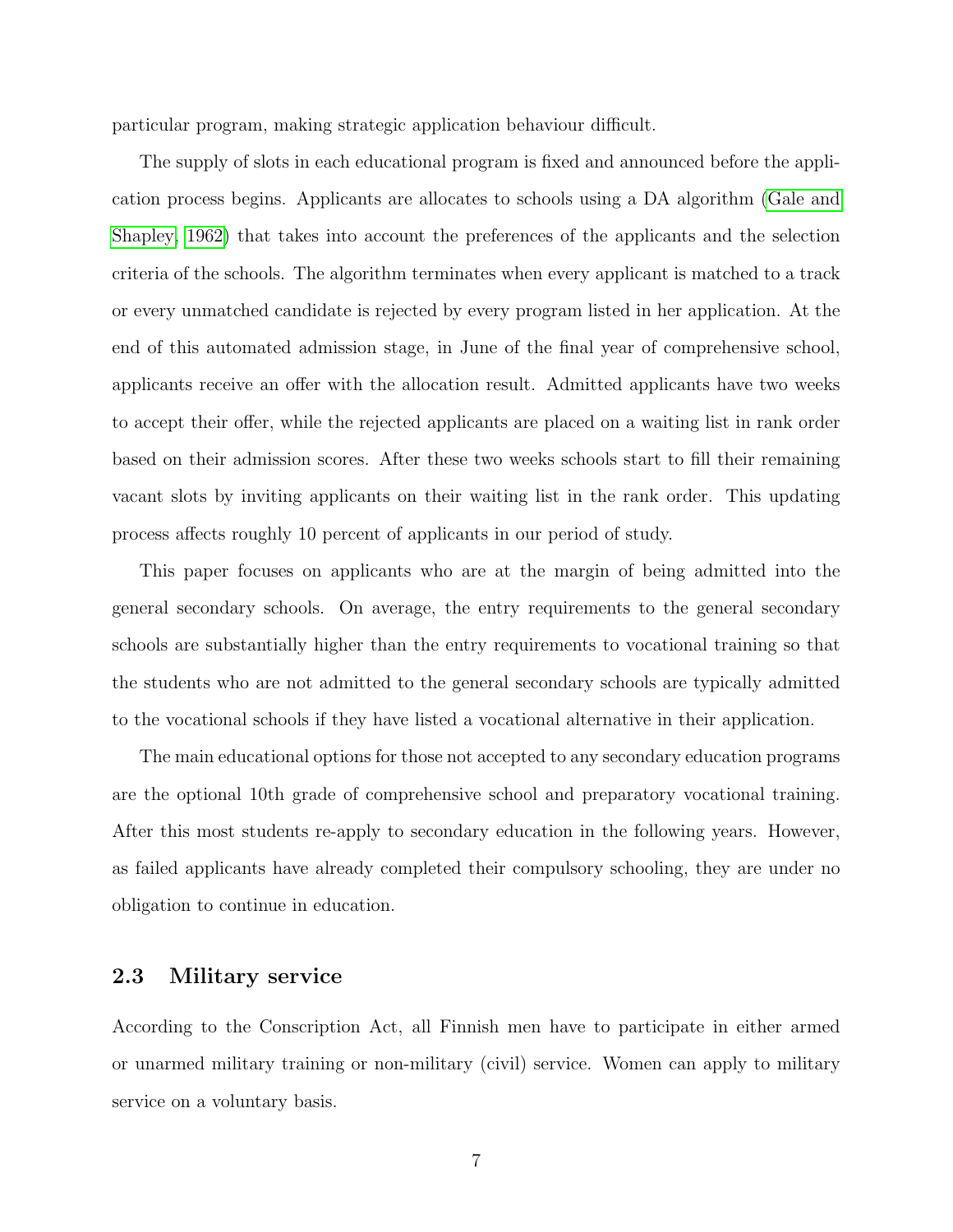Currently all Finnish men are called to the draft in the fall of the year they turn 18. At this point they are assigned a starting date and location where to report for service. In most cases men enter service during the two calendar years after the draft year but it is possible to apply as a volunteer to service at age 18 of request for a postponement due to e.g. on-going education. There have been some changes in the draft system over time. Cohorts born in 1970 or earlier were drafted at age 19 and typically entered military service during the year they turned 20.

The draft also includes a physical examination. Those not fit for service can be exempt either temporarily or permanently. It is also possible to be exempt due to religious or ethical conviction.

In the years that we examine, the duration of armed military service was either 8 or 11 months (those trained as officers had longest service times). Non-military service lasted for 12 months. With few exceptions detailed below, the tests that we use in this paper were taken during the military service. Hence, we have no test data on those in civil service nor on those exempt from service.

## <span id="page-10-0"></span>3 Data and descriptive statistics

#### 3.1 Test data

Data on the cognitive and non-cognitive skills used in this study are obtained from the Basic Skills Test of the Finnish Defence Forces. All conscripts are tested at the beginning of their military service with a battery of cognitive and non-cognitive skills tests. At the time of the test these conscripts are typically 19 or 20 years old. During the period covered in our data on average 70% of men performed military service and took the skill test battery. As we demonstrate later in Table [3,](#page-26-0) admission to general secondary school has no effect on the likelihood of entering military service.

The test contains two main sections: one for the cognitive and one for the non-cognitive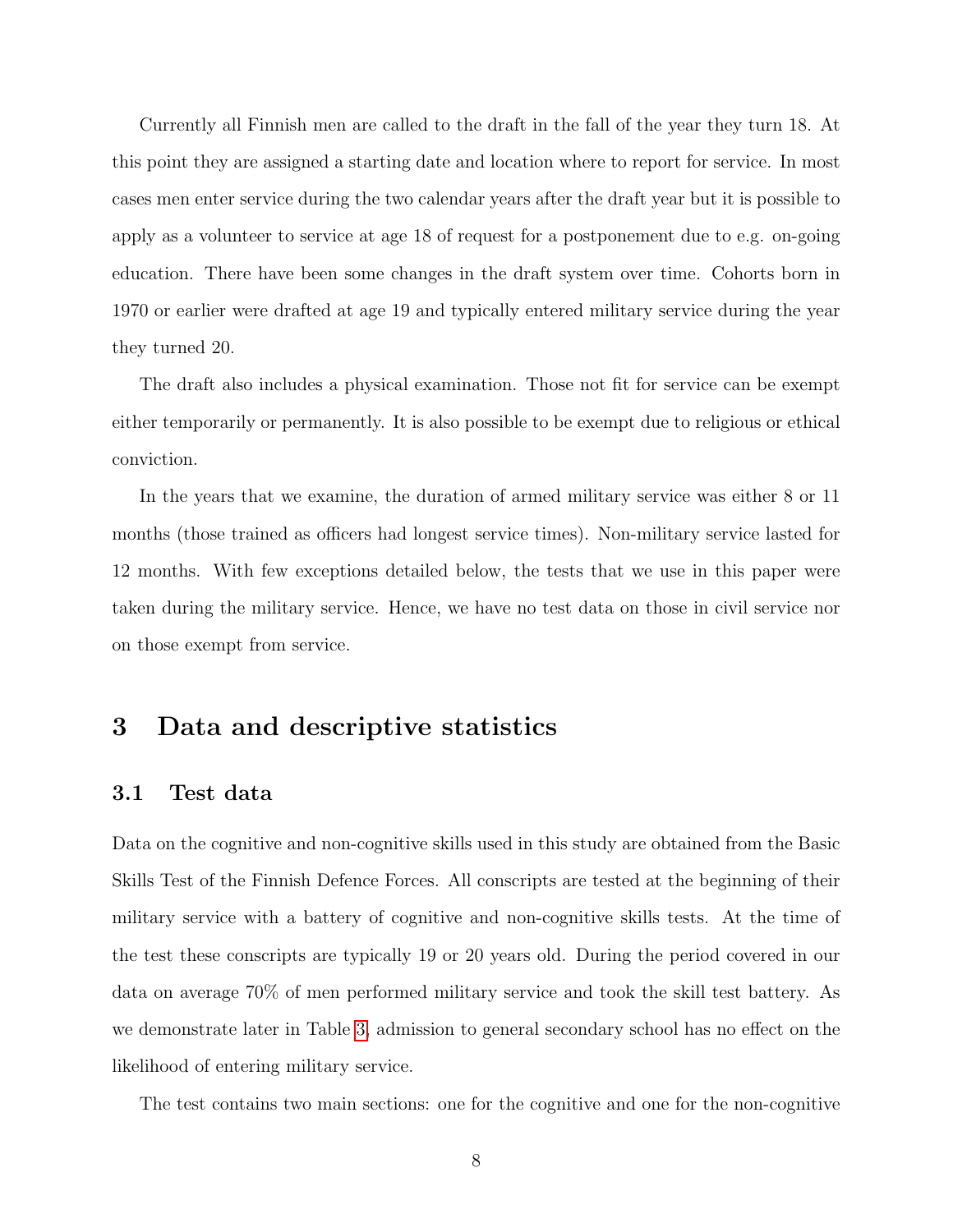skills. The cognitive skills test resembles aptitude tests used in college admissions (SAT) and very similar to the ability test used in Swedish military described in eg. Grönqvist et al. [\(2017\)](#page-34-5) It has three forty-question sets that measure verbal and numerical skills and logical reasoning. In particular, the logical reasoning part that is based on Raven's progressive matrices is closely related to common IQ tests.

The non-cognitive test section was developed by the Finnish Defence Forces in late 1970's. It has been used in an unchanged format from 1982 to 2001. Also this test has several parts. We use data from the leadership inventory which contains eight measures of traits that the army psychologists judge to be important characteristics for the military leaders.<sup>[4](#page-11-0)</sup> Each trait is measured with 20 to 30 statements with which the test-taker is asked to agree or to disagree. The individual test items are not published and the entire test is a military secret. However, the Defence Forces have released some sample statements for each trait.

The test battery is rather extensive. The cognitive test has 120 items and the leadership inventory part of the non-cognitive test 218. In the years 1982 to 2000 that we use in this study, the test was a paper and pencil test that took about two hours to complete. The test is conducted at the military base in standardized conditions. Between 1995 and 2000 the test was conducted already at the draft with the intention that it could be used in task placement during military service. The process turned out to be too slow and conditions at testing sites not sufficiently comparable and therefore the military reverted back to the practice of testing conscripts at the beginning of service. [\(Nyman, 2007\)](#page-34-6)

The Defence Forces use the test results as one of the criteria when selecting conscripts to officer training. According to a validation study [\(Nyman, 2007\)](#page-34-6), the test scores are correlated with other assessments of performance during military training and predict scores in final evaluations conducted after officer training.

More importantly for this study, the military test scores are also strongly correlated with various labor market outcomes. [Jokela et al. \(2017\)](#page-34-7) demonstrate that men scoring

<span id="page-11-0"></span><sup>&</sup>lt;sup>4</sup>In addition the test contains a section based on Minnesota Multiphasic Personality Inventory (MMPI) that is used for screening for mental health conditions.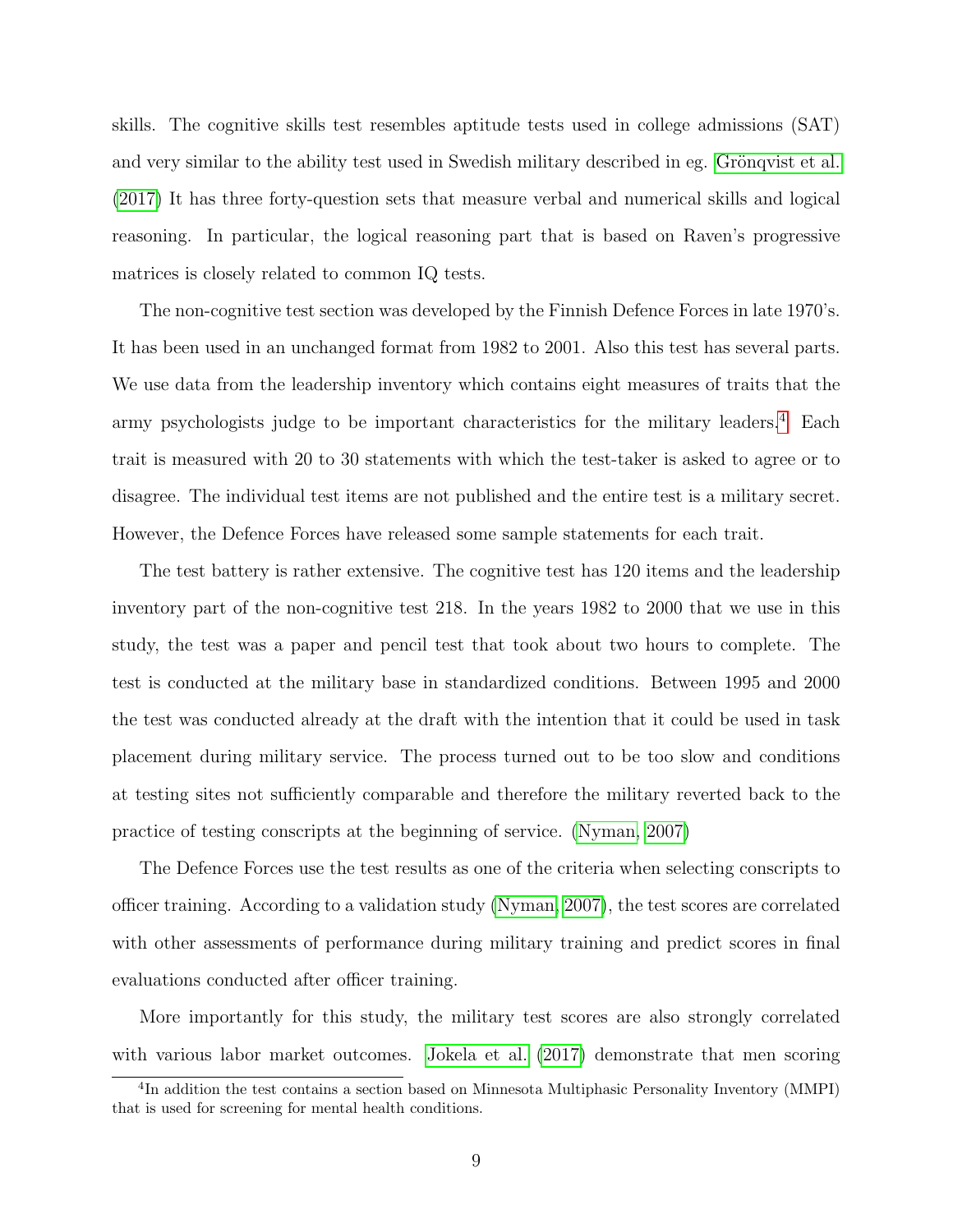higher in the military tests are more educated and earn more between ages 30-34. [Jokela](#page-34-7) [et al. \(2017\)](#page-34-7) also validate measures of the leadership inventory also against more commonly used personality test BIG5 by administering short versions of both tests to a sample of students. According to their results, subscales of the test are highly correlated with measures of extroversion, neurotism and conscientiousness of BIG5.

Psychological test scores have no natural scale. To make the magnitudes of the estimates easier to interpret we follow the example in [Cunha et al. \(2010\)](#page-33-9) and anchor the test scores to later earnings data. This also reduces the dimensionality of the tests in a natural way and makes comparisons of the magnitude of differences in effect on different skills meaningful. We will describe the anchoring procedure in more detail after first introducing the other data sources.

#### 3.2 Data on earnings and education

Our earnings data are based on tax records. The earnings definition that we use in this paper contains annual wage earnings excluding taxable benefits. Data is available from 1987 onward on the annual basis. Linking tax data across years as well as linking tax data to other data sources is relatively easy using person id's. For the main part of our analysis, we use average log annual real non-zero earnings at ages between 35 and 39. As shown by Böhlmark [and Lindquist \(2006\)](#page-32-3) earnings at this age are highly correlated with lifetime earnings. Tax data has practically no measurement errors but taking an average over five years still reduces the effects of random fluctuations and avoids some issues with zero earnings during periods outside the labor force.

Education data comes from two main sources. Data on completed degrees are based of Statistics Finland Register of Degrees and Examinations. It covers all degrees completed in Finland and is based on direct reports from all degree-granting institutions. Data on applications and admissions to secondary education are based on records from Joint National Application Register maintained by National Board of Education. It contains all applicants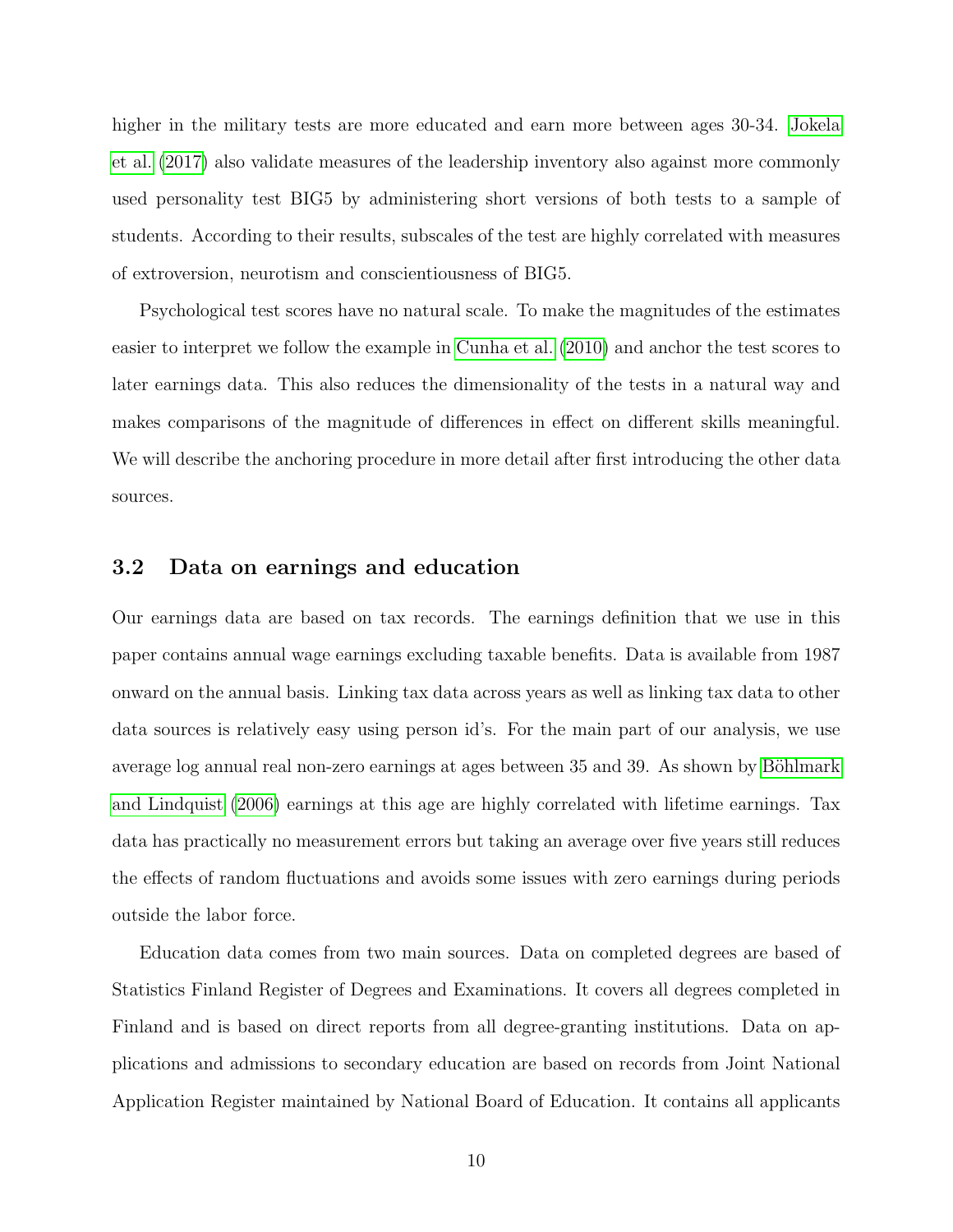to the secondary schools with information on their applications to different schools in preference ranking, final grades from the comprehensive school and admission decisions to all secondary school programs.

We use Statistics Finland family relation tables to link the men in data to their parents. Information on completed education and earnings of the parents is based on same registers than information on education and earnings of the men in the sample.

Information in different registers is linked together using person id numbers. All data files then are stored on Statistics Finland remote access system and are used in this study in an anonymous form.

#### <span id="page-13-0"></span>3.3 Estimation sample

We restrict our estimation sample to include conscripts who were between 18 and 22 years old in the end of the year than they took the Basic Skills Test. This mainly omits those who postpone their service due to participation in college-level education and naturally those who are exempt from military service or enter civil service.

We also exclude Swedish-speaking minority from our analysis. Swedish-speakers typically attend different schools and take the test in Swedish and are therefore not strictly comparable. As only about 5% of conscripts are Swedish-speakers removing these from the sample has practically no effect on the key results.

The results from the full Basic Skills test are currently available from the year 1982 when the non-cognitive skills test was adopted up to the year 1999 after which the test was reformed. Cognitive test results also exist for the later years up to 2015, but Defence Forces have not released data on the new non-cognitive test that was adopted in 2000.

Data on application register is available from 1985, 1989 and annually from 1991 onwards. Due to changes in vocational education system, the observations from the 1980's may not be fully comparable with the later years. Therefore, we only use data from 1991 onwards.

Tax records on annual earnings are available at the time of writing from 1989 until 2018.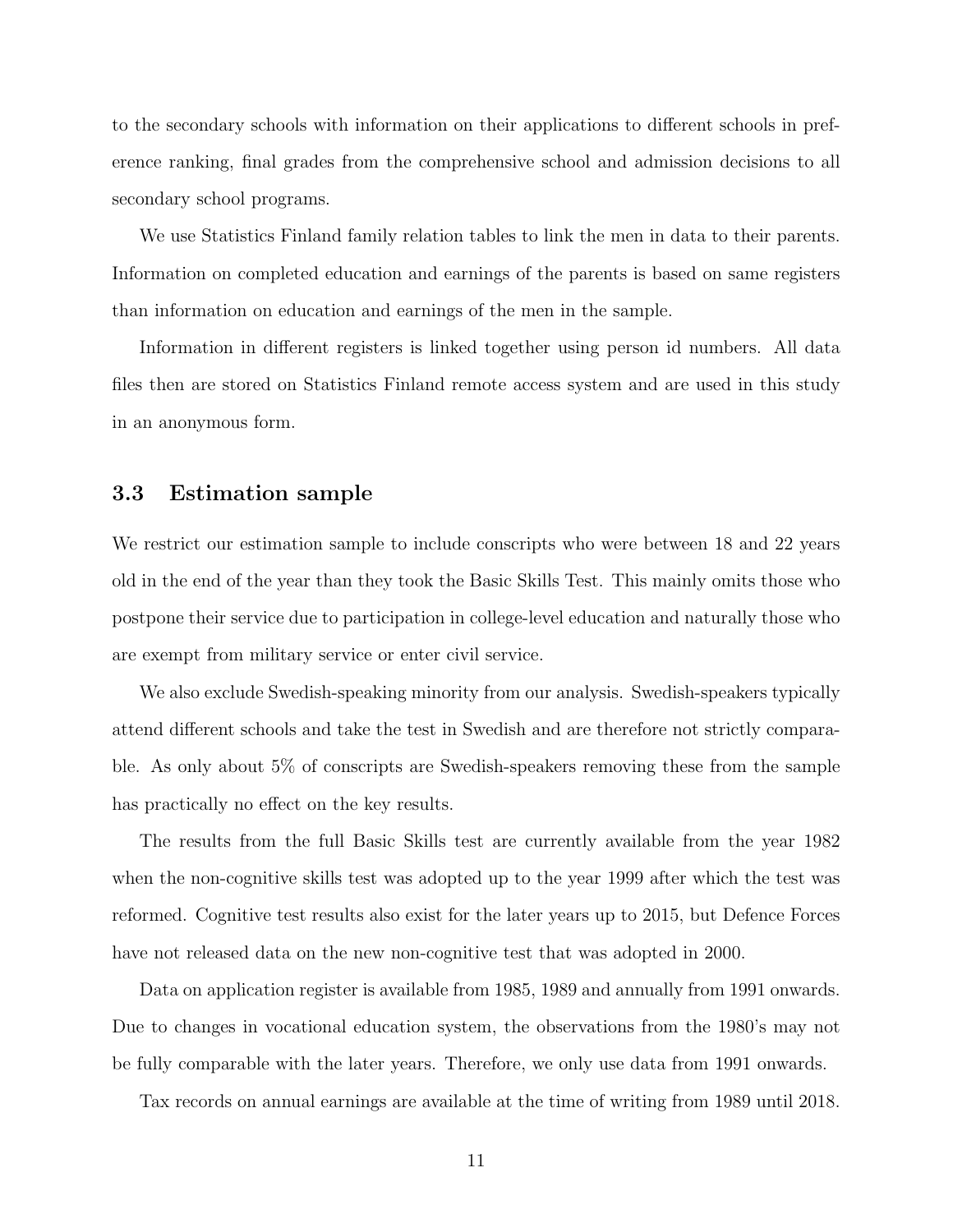As we measure earnings at ages from 35 to 39, access to earnings data does not restrict the range of cohorts available for the analysis.

To maximize the sample size while maintaining comparability we restrict data on cohorts who applied to secondary school in years from 1991 to 1995. As we study the effects of general secondary schools the sample is naturally also restricted to individuals who applied to the general secondary school. The men in final data were born between 1973 and 1979 and performed their military service between 1992 and 1999.

We also make the following restrictions to our estimation sample. First, we focus our analysis on first time applicants who are between 15 and 17 in age at the end of the year when applying to secondary school (average age is 16). Second, we exclude programmes that do not reject any applicants as there is no relevant cut-off score to be exploited. Finally, we need at least two applicants on each side of the cutoffs for our RDD design, so we exclude programmes that do not meet this requirement as well as applicants to these programmes. Our final estimation sample has 41,164 applicants in 1144 programme-year combinations.

#### <span id="page-14-1"></span>3.4 Anchoring

We convert the test scores to an interpretable scale by anchoring the test scores to later earnings. In practice, we calculate the natural logarithm of average earned real income between ages 35 and 39 and then regress this earnings measure on all cognitive and non-cognitive test scores as well as on the cohort dummies.<sup>[5](#page-14-0)</sup>

In Table [1,](#page-15-0) we report the results from these anchoring regressions. In the first column, we explain average earnings with the scores in the three subsections of the cognitive test. We have access to the raw scores i.e. the number of correct answers in each tests but for easier interpretation we have normalized these scores to have standard deviation of one in this regression and use these normalized scores as explanatory variables in the anchoring regressions.

<span id="page-14-0"></span><sup>5</sup>As noted by [Jokela et al.](#page-34-7) [\(2017\)](#page-34-7) both cognitive and non-cognitive test scores improve over time reflecting a phenomena known as the Flynn effect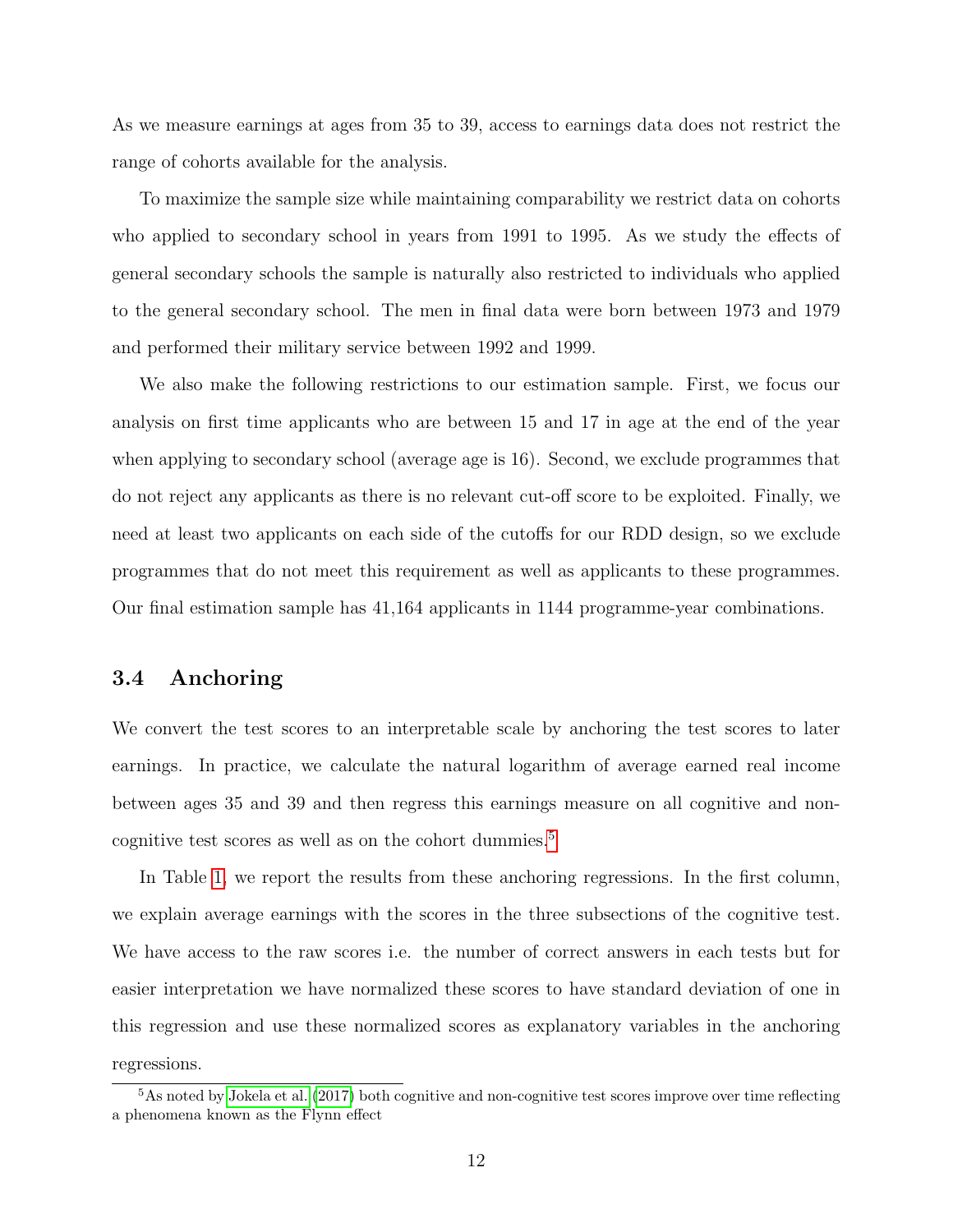<span id="page-15-0"></span>

|                       | (1)        | (2)         | (3)        |
|-----------------------|------------|-------------|------------|
| Cognitive:            |            |             |            |
| Visuospatial          | $0.068***$ |             | $0.064***$ |
|                       | (0.004)    |             | (0.004)    |
| Verbal                | $0.058***$ |             | $0.043***$ |
|                       | (0.004)    |             | (0.004)    |
| Arithmetic            | $0.125***$ |             | $0.105***$ |
|                       | (0.004)    |             | (0.005)    |
| Non-cognitive:        |            |             |            |
| Leadership motivation |            | $-0.000$    | $-0.012**$ |
|                       |            | (0.006)     | (0.006)    |
| Activity-energy       |            | $-0.013***$ | $0.012***$ |
|                       |            | (0.005)     | (0.005)    |
| Achievement striving  |            | $0.095***$  | $0.044***$ |
|                       |            | (0.004)     | (0.004)    |
| Self-confidence       |            | $0.112***$  | $0.046***$ |
|                       |            | (0.005)     | (0.005)    |
| Deliberation          |            | $0.034***$  | $0.047***$ |
|                       |            | (0.004)     | (0.004)    |
| Sociability           |            | $0.012**$   | $0.044***$ |
|                       |            | (0.005)     | (0.005)    |
| Dutifulness           |            | $0.014***$  | $-0.009**$ |
|                       |            | (0.004)     | (0.005)    |
| Masculinity           |            | $0.017***$  | $0.015***$ |
|                       |            | (0.003)     | (0.003)    |
| $\mathbf N$           | 137 495    | 146 685     | 136 387    |
| $R^2$                 | 0.039      | 0.031       | 0.051      |

Table 1: Anchoring test scores to log average earnings at ages 35 to 39

Note: Test scores are standardized to have mean 0 and standard deviation 1. For the anchoring regressions, we use data on birth cohorts 1974-1979. All columns include birth cohort fixed effects. The dependent variable is the natural logarithm of average annual earnings at ages 35-39 measured in 2018 euros. Robust standard errors are reported in parenthesis. \*  $p < 0.1$ , \*\*  $p < 0.05$ , \*\*\*  $p < 0.01$ .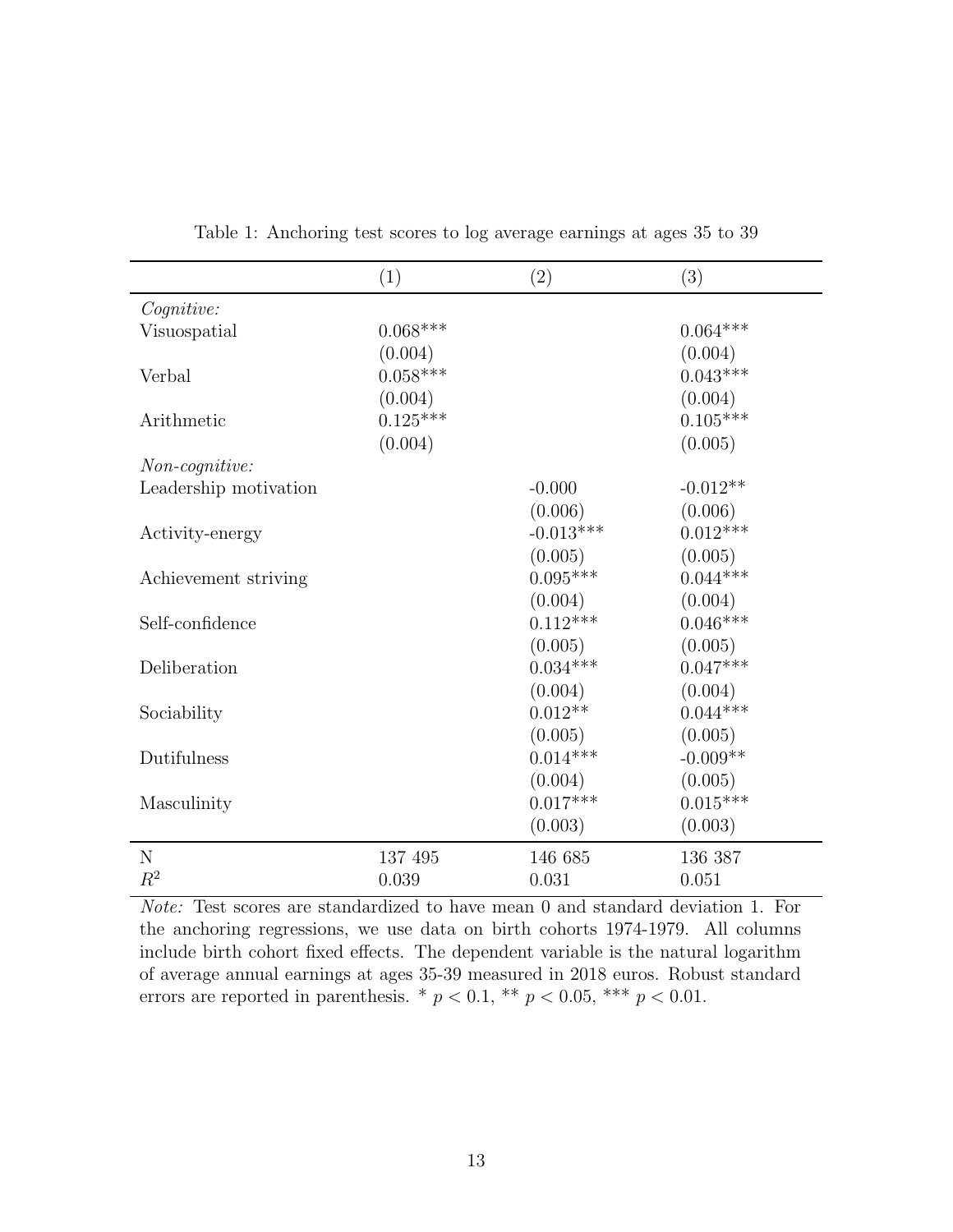The cognitive test scores have a substantial effect on earnings. In particular, the arithmetic test scores are highly predictive of later earnings. One standard deviation increase in the arithmetic test increases earnings at ages 35 to 39, ceteris paribus, by 12.5 percent. Also the partial correlations of both the visuospatial and the verbal tests are positive and statistically significant. Jointly the three cognitive test scores explain 3.9 percent of the variation in earnings at ages between 35 and 39.

In the second column, we repeat the exercise using the non-cognitive test scores. Also these scores display strong correlation with future earnings. In particular, measures related to achievement motivation and self-confidence are highly correlated with future earnings. Predictive power of the non-cognitive test scores is only slightly lower than that of cognitive skills.

In the third column, we include both the cognitive and the non-cognitive test scores as explanatory variables in the log earnings regression. The measures are generally positively correlated and therefore coefficients of individual measures smaller than in columns 1 and 2. Coefficients of most cognitive test scores and most non-cognitive scores remain significant even in regression where both scores are simultaneously included. Jointly the test scores explain about 5 percent of variance in earnings measured 15 to 20 years after taking the test.

Finding that both cognitive and non-cognitive skills measured in tests taken before entry to labor market or college-level education explains a substantial fraction of the variance in earnings is interesting but not a particularly new finding. Numerous studies have reported similar results earlier. (See eg. [Borghans et al. \(2008\)](#page-32-4); [Kautz et al. \(2014\)](#page-34-8); [Jokela et al.](#page-34-7) [\(2017\)](#page-34-7); [Edin et al. \(2022\)](#page-33-1))

In this paper, the main focus is in the effect of schooling on skills. The estimates on the correlation between skills and earnings serve two main purposes. First, they verify that the test scores we use in this paper have external validity i.e. that the measured skills are relevant in the labor market. Second, they help to interpret the results by creating a meaningful scale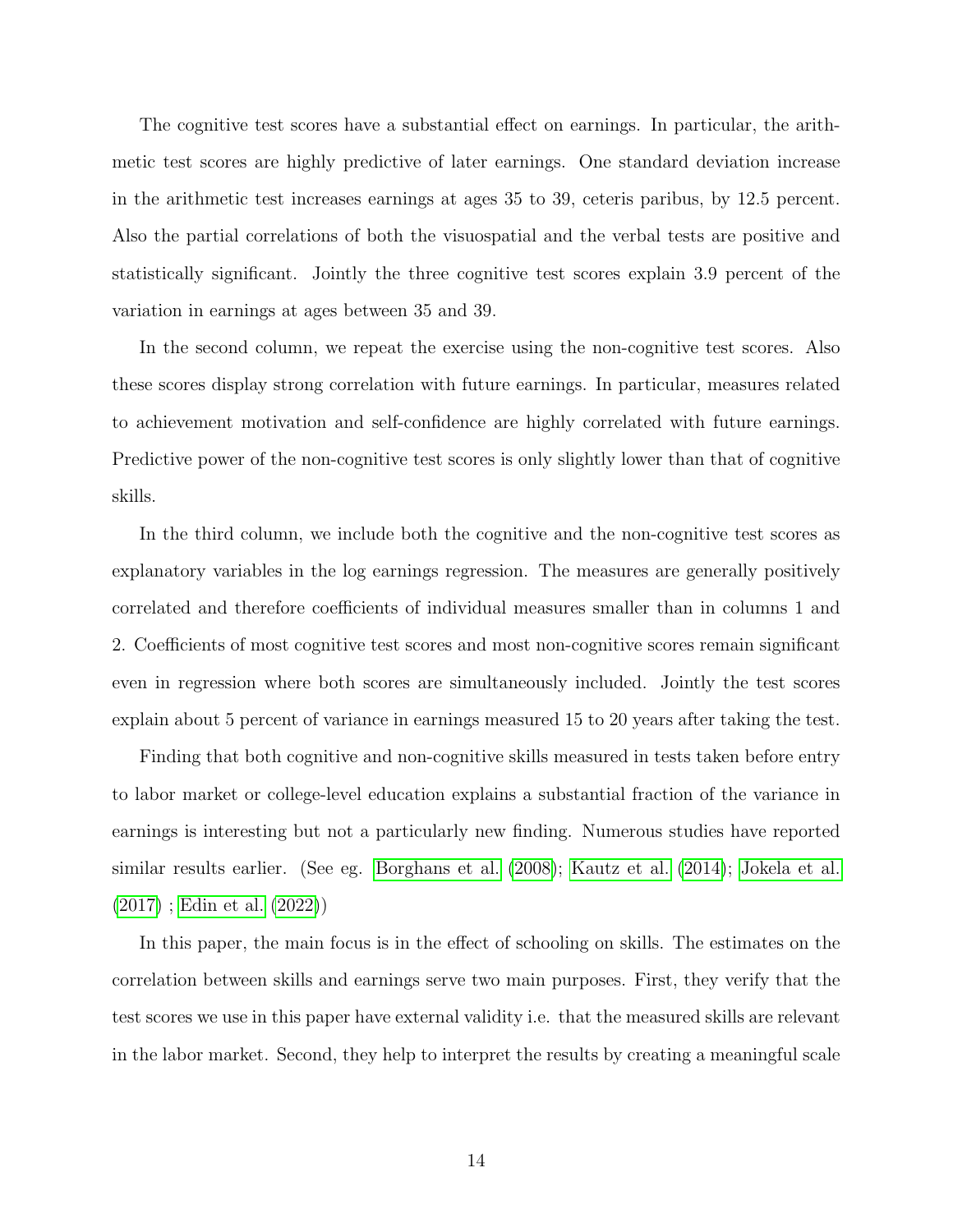for the test scores.<sup>[6](#page-17-0)</sup>

Anchored test scores are simply predicted values from a regression model explaining earnings with the test scores. Note that these scores can also be calculated for the men (12%) with zero earnings or no valid earnings information as long as they have non-missing data on the test scores. Effectively anchoring simply weights the different sub-scores in a natural way and rescales the test scores so that the effects on skills are easier to interpret.

#### 3.5 Descriptive statistics

Figure [1a](#page-18-0) plots the anchored test scores by educational background at the time of taking the test. In these figures, we restrict our estimation sample to include persons who were aged 18 to 22 at the end of the year when they take the test but make no other restrictions to data.

Figure [1](#page-18-0) reveals large differences across men with different education at the test date. Apparently the difference in cognitive skills across men with different schooling levels is substantially larger than the difference in non-cognitive skills.

The men who have completed a general secondary education have much higher scores in both cognitive and non-cognitive tests than men who have completed a vocational degree or have no post-compulsory degree by the test date. On the other hand, the difference between men with vocational education and men with no completed education by the time of entering the military service are rather similar. In what follows, we therefore mainly compare men with general secondary education to the rest of men.

Figure [1b](#page-18-0) displays the differences in the three components of the cognitive skill test and Figure [1c](#page-18-0) in the eight components of the non-cognitive skill test. We find large differences in the cognitive skill distribution between those admitted to the general secondary schools and the other two groups. The differences are of roughly equal magnitude (about 1 standard deviation) in all three components of the cognitive skills test.

<span id="page-17-0"></span><sup>&</sup>lt;sup>6</sup>Note that to generate a common scale that is comparable across different levels of education, we need to estimate a pooled regression model for all schooling levels. Naturally it is possible that some skills are more relevant for those with academic education and other skills for those with vocational education and that skills affect the choice of education as in the Roy model [\(Roy, 1951\)](#page-34-9)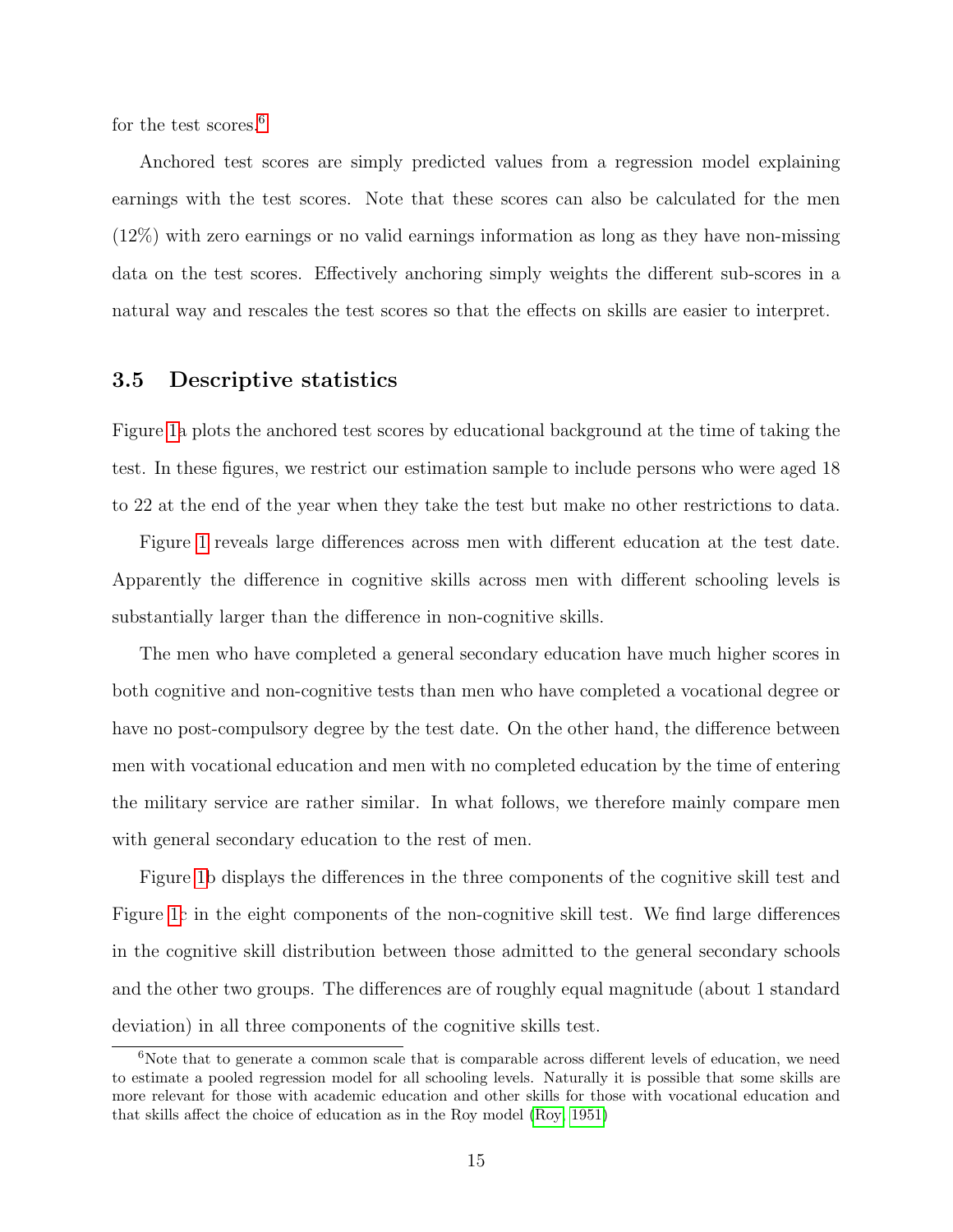<span id="page-18-0"></span>

Note: Figure [1](#page-18-0) shows the distributions of the test scores by completed education at the time of taking the test. The sample includes men aged 18 to 22 at the end of the year in which they take the test. Panel (a) plots the anchored test scores, while panels (b) and (c) plot the standardized scores from each subtest.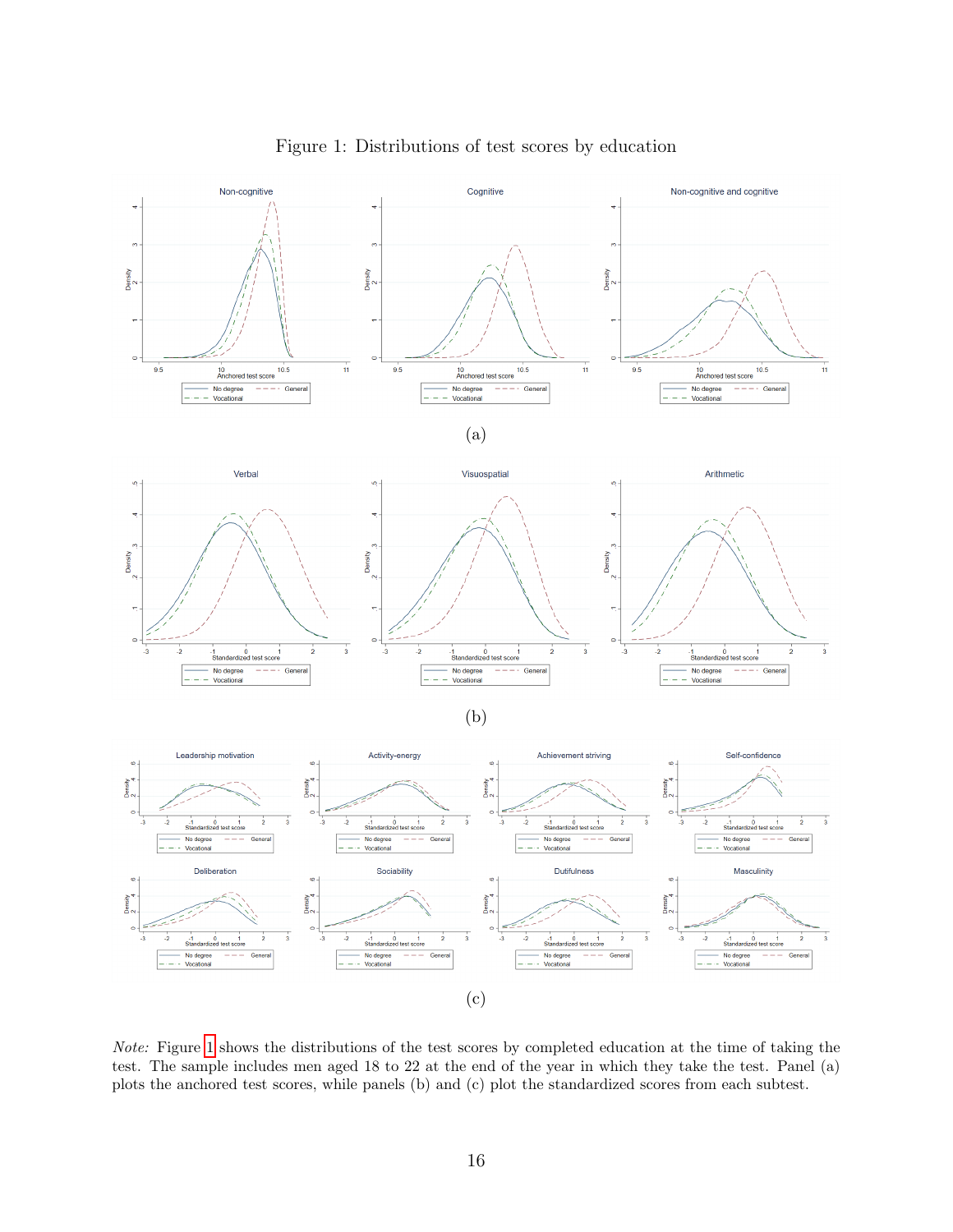Figure [1c](#page-18-0) demonstrates that there are also large differences in several non-cognitive traits across education groups. Those who have participated in the general secondary school have substantially higher scores in measures related to motivation (leadership motivation and achievement motivation) but also in self-confidence, deliberation, sociability and dutifulness. As all these skills are valued at the labor market, those with general secondary education clearly are in an advantageous position. On the other hand, no major differences in skills can be detected between those with vocational education and those with no completed education after comprehensive school.

We collect means of the key variables used in the analysis to Table [2.](#page-20-0) In addition to differences in test scores displayed also in Figure [1,](#page-18-0) there are also large differences in student characteristics across schooling levels. The men who have a general secondary school degree have substantially higher grade point average in comprehensive school than men with vocational degree or no degree (8.3 vs. 6.7 or 6.5 on scale from 4 to 10). They also have more educated parents who have some 50% higher earnings at age 35 to 39 than the men in the other two groups.

## <span id="page-19-0"></span>4 Identification strategy and results

#### 4.1 Identification strategy

Identifying the effect of education on skills is challenging for at least two reasons. First, education may foster skills, but skills may also affect educational aspirations and admission prospects to different schools. Solving this reverse causation issue requires some variation in education that is not affected by skills. Second, educational choices are likely to be correlated with various factors that are also correlated with skills (eg. parent characteristics). Some of these factors can be controlled, but not all background characteristics can be measured in a reliable way. The resulting omitted variable problem generates a bias in the estimates.[7](#page-19-1)

<span id="page-19-1"></span><sup>7</sup>Table [A1](#page-36-0) summarizes OLS estimates of the effect of graduating general secondary school on the test scores using different the sample restrictions and control variables. In general, the OLS estimates show much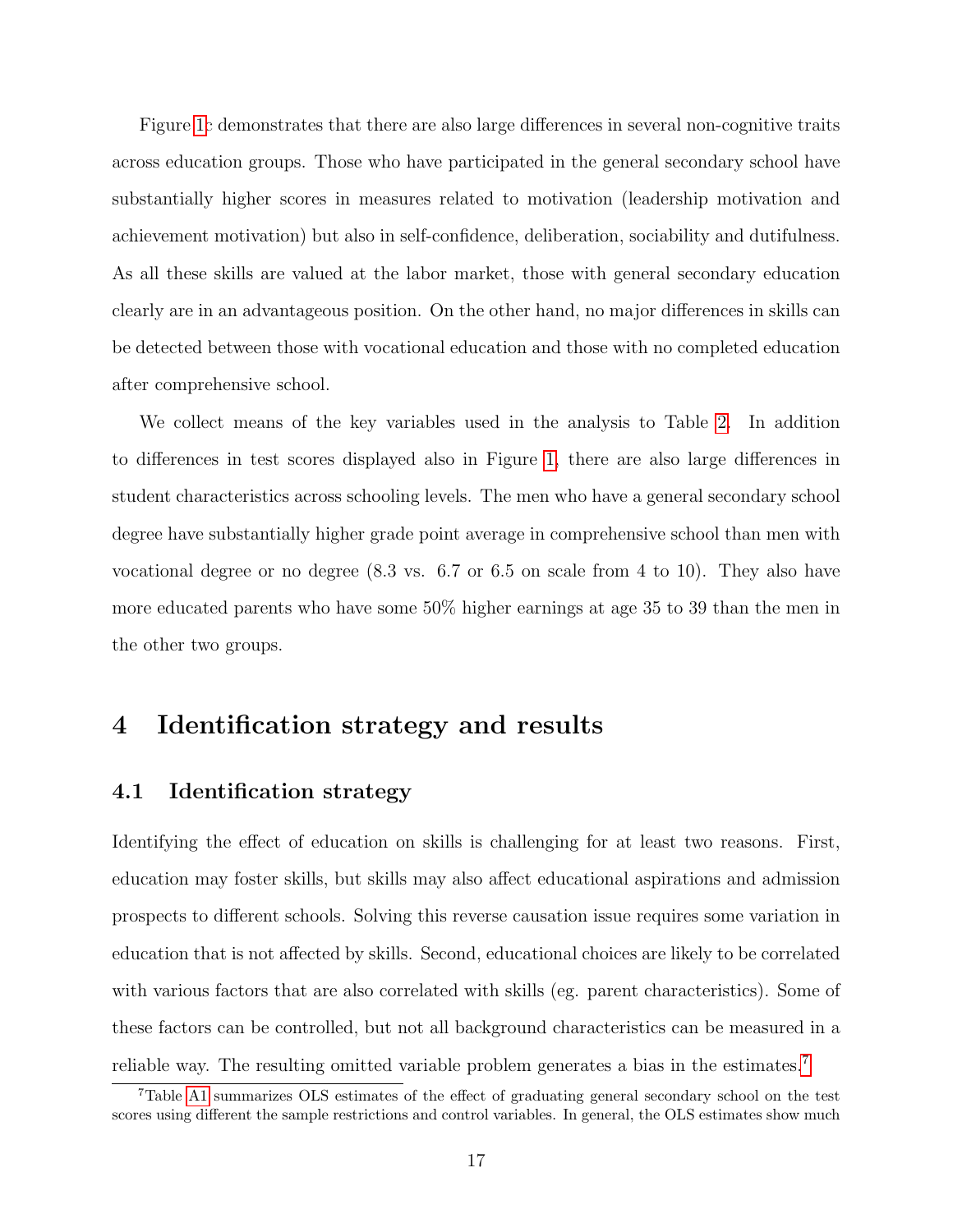<span id="page-20-0"></span>

|                                                   | General | Vocational | No secondary |
|---------------------------------------------------|---------|------------|--------------|
| GPA (scale 4 to 10)                               | 8.34    | 6.69       | 6.45         |
| Average earnings at 35-39                         | 46 000  | 33 600     | 26 300       |
| Mother has at least secondary education           | 0.81    | 0.64       | 0.62         |
| Father has at least secondary education           | 0.78    | 0.57       | 0.55         |
| Parental income                                   | 320 200 | 233 200    | 230 200      |
| Cognitive test score, anchored                    | 10.43   | 10.23      | 10.20        |
| Non-cognitive test score, anchored                | 10.35   | 10.29      | 10.26        |
| Cognitive and non-cognitive test scores, anchored | 10.47   | 10.21      | 10.15        |
| Visuospatial                                      | 0.46    | $-0.29$    | $-0.43$      |
| Verbal                                            | 0.63    | $-0.42$    | $-0.52$      |
| Arithmetic                                        | 0.62    | $-0.40$    | $-0.54$      |
| Leadership motivation                             | 0.33    | $-0.25$    | $-0.16$      |
| Activity energy                                   | 0.14    | $-0.02$    | $-0.14$      |
| Achievement striving                              | 0.39    | $-0.22$    | $-0.35$      |
| Self-confidence                                   | 0.30    | $-0.11$    | $-0.31$      |
| Deliberation                                      | 0.25    | $-0.05$    | $-0.40$      |
| Sociability                                       | 0.19    | $-0.12$    | $-0.07$      |
| Dutifulness                                       | 0.39    | $-0.19$    | $-0.38$      |
| Masculinity                                       | $-0.15$ | 0.20       | 0.06         |
| N                                                 | 59 394  | 59 572     | 24 468       |

Table 2: Means of outcome and background variables by completed education.

Note: Earnings and income are measured in 2018 euros. Parental income is the sum of the mother's and father's annual taxable incomes in 1991 to 1995.

We identify the effects of admission into general secondary education on non-cognitive and cognitive skills by using admission cutoffs in a regression discontinuity design. We compare the outcomes of students who all applied to these schools but ended up on different sides of the admission threshold.

General secondary schools select students based on compulsory school GPA. In the joint admission system, the students can apply up to five different programmes. We restrict our estimation sample to individuals who applied to at least one general secondary school and compare the scores of the applicant to admission threshold of the general secondary school with the lowest GPA requirement among the general programs listed in the application. The applicants who do not reach this threshold enter either a vocational secondary education larger effects on the test scores than the RDD estimates.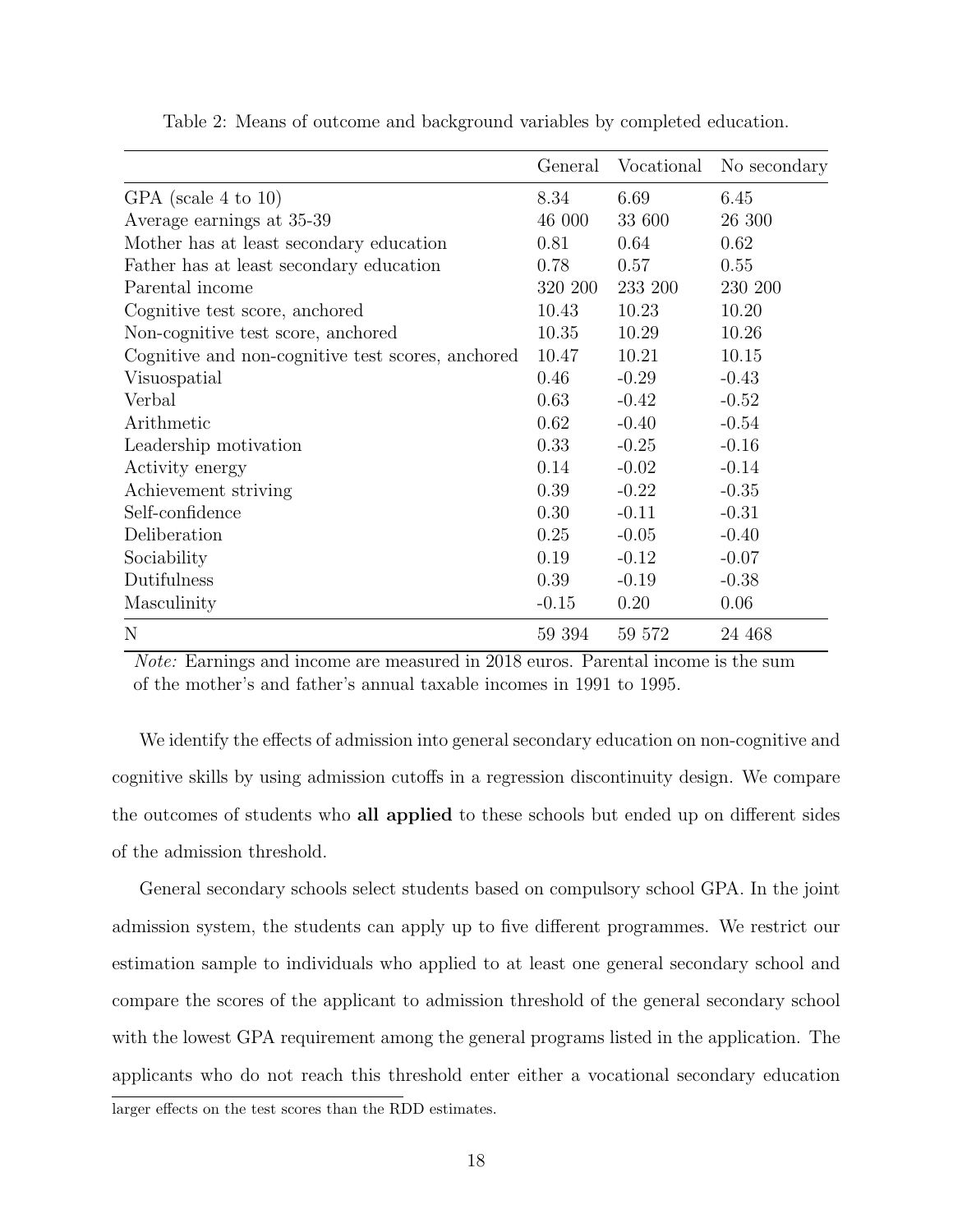

<span id="page-21-0"></span>Figure 2: Cutoff and admission into general secondary school

Note: Figure [2](#page-21-0) shows the share of applicants admitted to general secondary education, plotted against the program-specific running variable. The dots depict sample means of the dependent variable for 0.1 GPA unit wide bins. The lines show local linear regressions weighted using an edge kernel and bandwidth 1.

if such program is listed as a one of the alternatives in their application or fail to enter secondary education entirely.

The applicants scoring above this threshold are admitted to at least one general secondary school. It is still possible that they will enter vocational track if they have ranked vocational program higher in their application and if they pass the threshold of this vocational program. However, there is a large discontinuous jump at the likelihood of entering general secondary school. As shown in Figure [2](#page-21-0) shows that being above the admission cutoff increases the likelihood of being admitted to a general school by approximately 65 percentage points.<sup>[8](#page-21-1)</sup>

We define the cutoff for each school  $(k)$  in each year  $(t)$  as the GPA of the last accepted student. Our running variable for applicant  $i$  is then defined as:

<span id="page-21-1"></span><sup>8</sup>While general programs select students based on comprehensive school GPA only, the vocational schools use also other admission criteria such as work experience. Vocational schools also often give different weights to grades from different subjects in the 9th grade. In our data, we only observe GPA, and have no information on these other admission criteria. This also prevents us from using DA propensity score methods suggested in (Abdulkadıroğlu et al., 2022). However, dropping all applicants who had ranked at least one vocational program above the least selective general program had no effects on the results. Note also that RDD estimates are based on applicants that are within bandwidth from the admission threshold of least selective general program listed in application i.e. the applicants that have a non-degenerate risk of being admitted to a general program.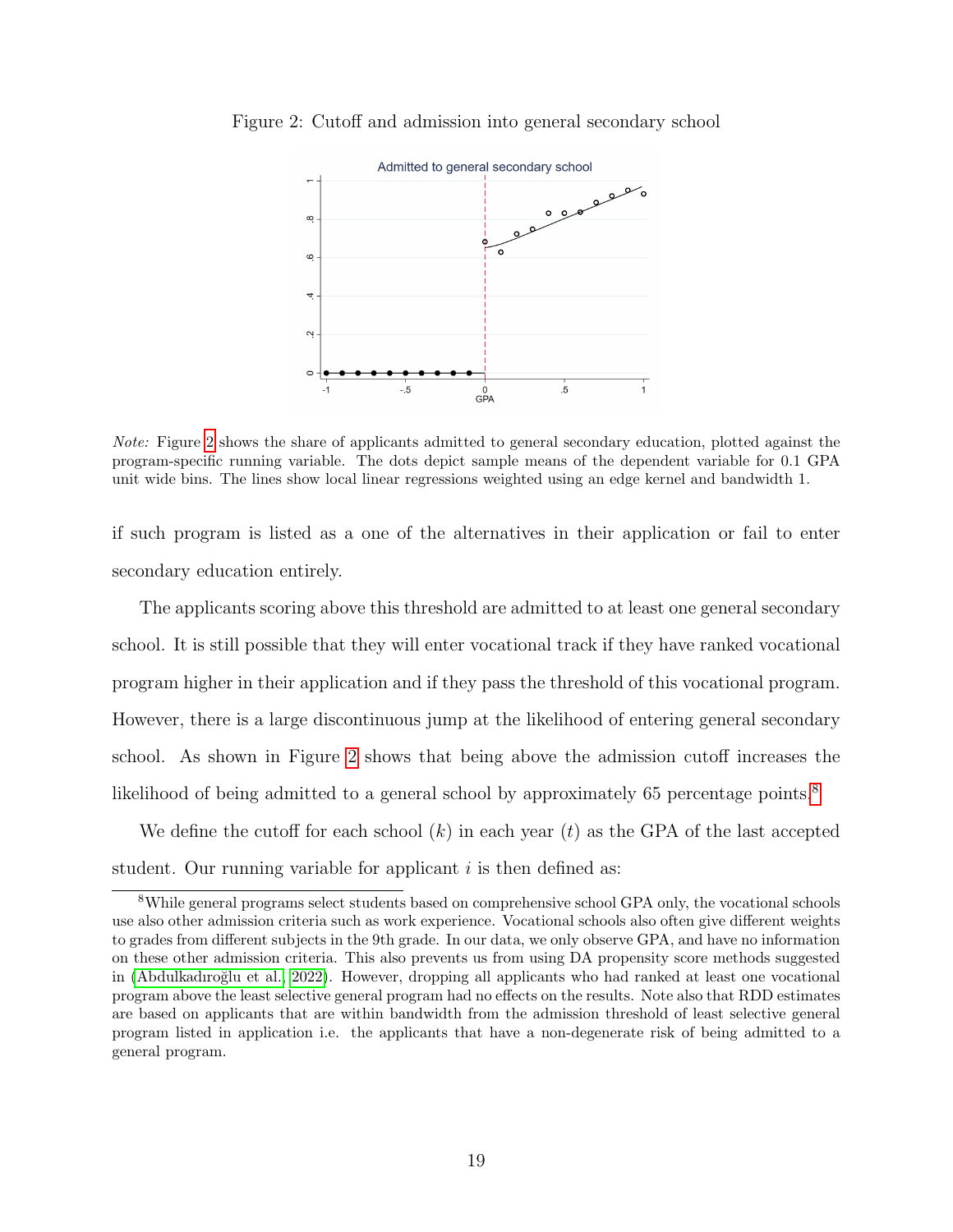<span id="page-22-0"></span>
$$
r_{ikt} = c_{ikt} - \tau_{kt},\tag{1}
$$

where  $c_{ikt}$  is the applicant's GPA and  $\tau_{kt}$  the cutoff to school k in year t.

To identify the effect of being above the cutoff on cognitive and non-cognitive skills, we pool data on each school and year, and estimate the following reduced form regression:

$$
y_{ikt} = \alpha_{kt} + \beta Z_{ikt} + (1 - Z_{ikt})f_0(r_{ikt}) + Z_{ikt}f_1(r_{ikt}) + \Gamma'X_i + e_{ikt},\tag{2}
$$

where  $y_{ikt}$  is the test score for applicant i to track k in year t.  $Z_{ikt}$  is an indicator variable for being above the cutoff to school k in year t, and  $r_{ikt}$  is the running variable centered at the cutoff (value 0). We allow the slope of the running variable  $(f_n)$  to differ on either side of the cutoff. We include fixed effects for each cutoff and their interactions with the running variable. The error terms  $e_{ikt}$  are clustered at the cutoff level.  $X_i$  is a vector of control variables that includes birth year fixed effects and the first and second polynomials of age at test measured in days. Between 1996 and 1998, the non-cognitive test was conducted at the draft instead of after entering military service. Since the two testing sites may not be entirely comparable,  $X_i$  also includes a dummy indicating if the individual took the non-cognitive test at the draft.

We also employ an instrumental variable strategy (fuzzy RDD) to convert the reduced form estimates to effects of general secondary schooling. Using this strategy, we estimate the local average treatment effect (LATE) of general secondary school on the cognitive and non-cognitive skills. We report first stage and LATE estimates for two separate treatment variables  $D_i$ . The first treatment variable indicates that the applicant was admitted to general secondary education, and the second, that the applicant has completed general secondary school by the time of entering military service. The first stage of this fuzzy RD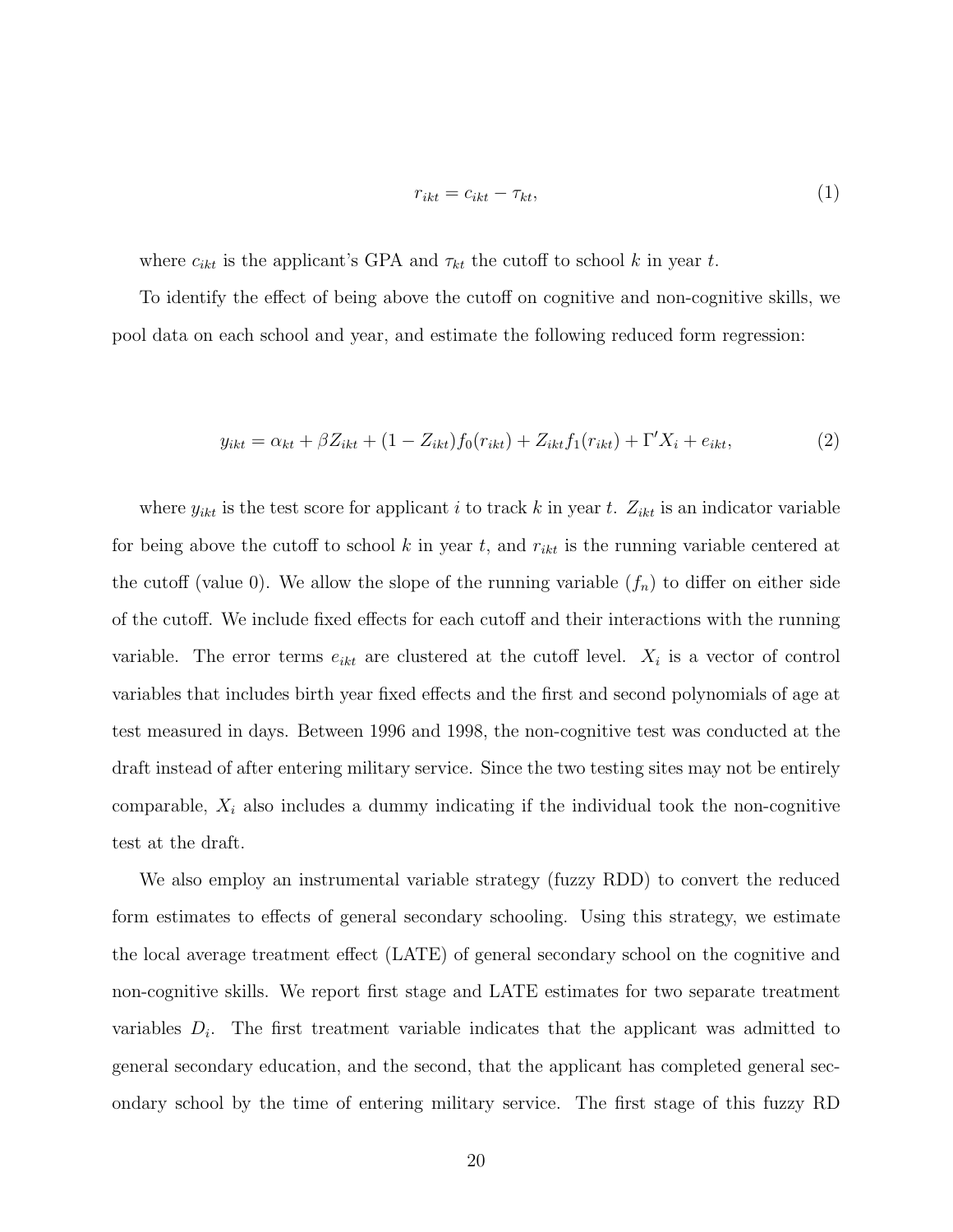design is Equation [2](#page-22-0) where the outcome variable is  $D_i$ .

We estimate Equation [2](#page-22-0) using non-parametric local linear regression with triangular kernel weights:

$$
K(r_i) = \left(1 - \frac{r_i}{h}\right) \mathbb{1}\left(\frac{r_i}{h} \le 1\right),\tag{3}
$$

where h is the bandwidth determining the observations that are sufficiently close to the threshold to be used in estimating the effect of admission. We estimate the optimal bandwidth estimated using the selection procedure in [Calonico et al. \(2014\)](#page-32-6). However, to make estimates with different outcomes comparable, we use a bandwidth of 0.5 GPA units in all baseline specifications. [9](#page-23-0)

#### 4.2 Results

Figure [3](#page-24-0) illustrates the effect of exceeding the admission threshold on completed degrees. The likelihood of completing general secondary education by the time of entering military service increases with comprehensive school GPA. However, there is a clear discontinuity at the admission threshold of the general secondary school with the lowest admission criteria (dashed line in the figure). Some students who scored below this threshold still enter general secondary school either by applying directly for schools after the centralized admission system is completed or by re-applying in the following years. Also some students above the admission threshold never complete general secondary school or at least have not done so by time of entering military service. Some of these students are admitted but drop out of program at some stage. Others have ranked a vocational program higher in their secondary school application and hence end up in vocational school even though they would have been

<span id="page-23-0"></span><sup>9</sup>Optimal bandwidths vary between 0.3 and 1.3 depending on the outcome. In general, the optimal bandwidths are lower below than above the admission thresholds. Table [A2](#page-39-0) presents RDD estimates on our main outcomes of interest. Our main results are largely unaffected by the choice between the optimal bandwidths or a fixed bandwidth of .5 GPA units.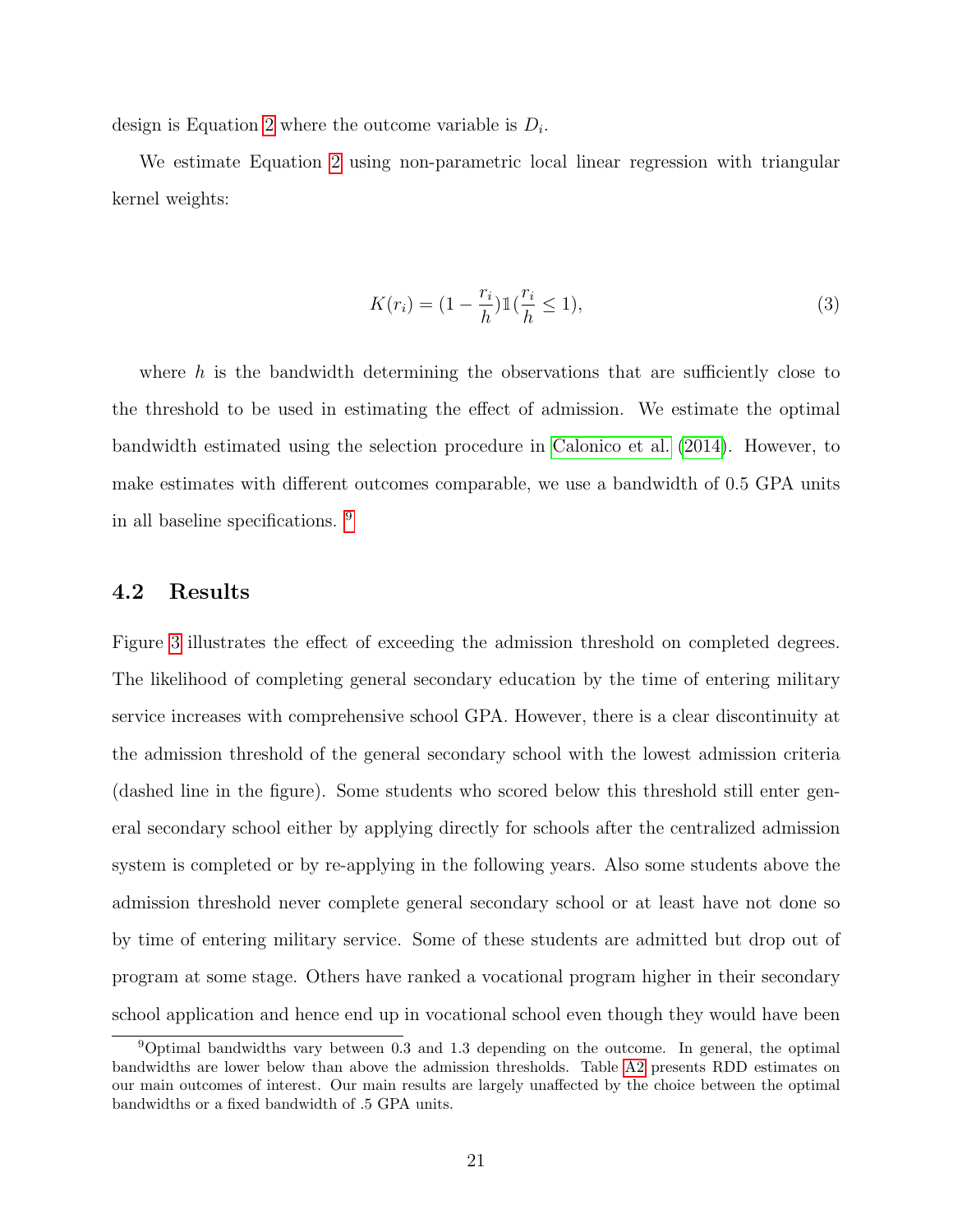<span id="page-24-0"></span>

Figure 3: Admission cutoffs into general secondary school and completed secondary degrees.

Note: Figure [3](#page-24-0) shows the share of students completing a general secondary degree, a vocational secondary degree, or either of these by the test date, plotted against the program-specific running variable. The dots depict sample means of the dependent variable for 0.1 GPA unit wide bins. The lines show local linear regressions weighted using an edge kernel and bandwidth 1.

admitted to general secondary school.

The middle panel of Figure [3](#page-24-0) shows the likelihood of completing a vocational school as a function of (re-scaled) comprehensive school GPA. This is a mirror image of the left panel. Likelihood of completing vocational training decreases with the comprehensive school GPA and displays a clear drop at entry threshold to general secondary school. The rightmost panel of Figure [3](#page-24-0) confirms that exceeding the admission threshold of general secondary school mainly affects the type of school rather than amount of schooling. Exceeding the admission threshold has no effect on the likelihood of completing some secondary education.

In Figure [4](#page-25-0) we show the effect of schooling on skills - the main question analysed in this paper. While cognitive and non-cognitive skills are both positively correlated with comprehensive school GPA, cognitive skills display a stronger correlation with the comprehensive school GPA. Based on Figure [4,](#page-25-0) admission into general secondary education has little, if any, effect on cognitive and non-cognitive skills. There is a visible yet economically insignificant jump at the upper general secondary school admission threshold for both skill measures.

In Table [3,](#page-26-0) we verify the validity of our approach by examining the effect of exceeding the admission threshold on pre-determined variables. According to these results, our treatment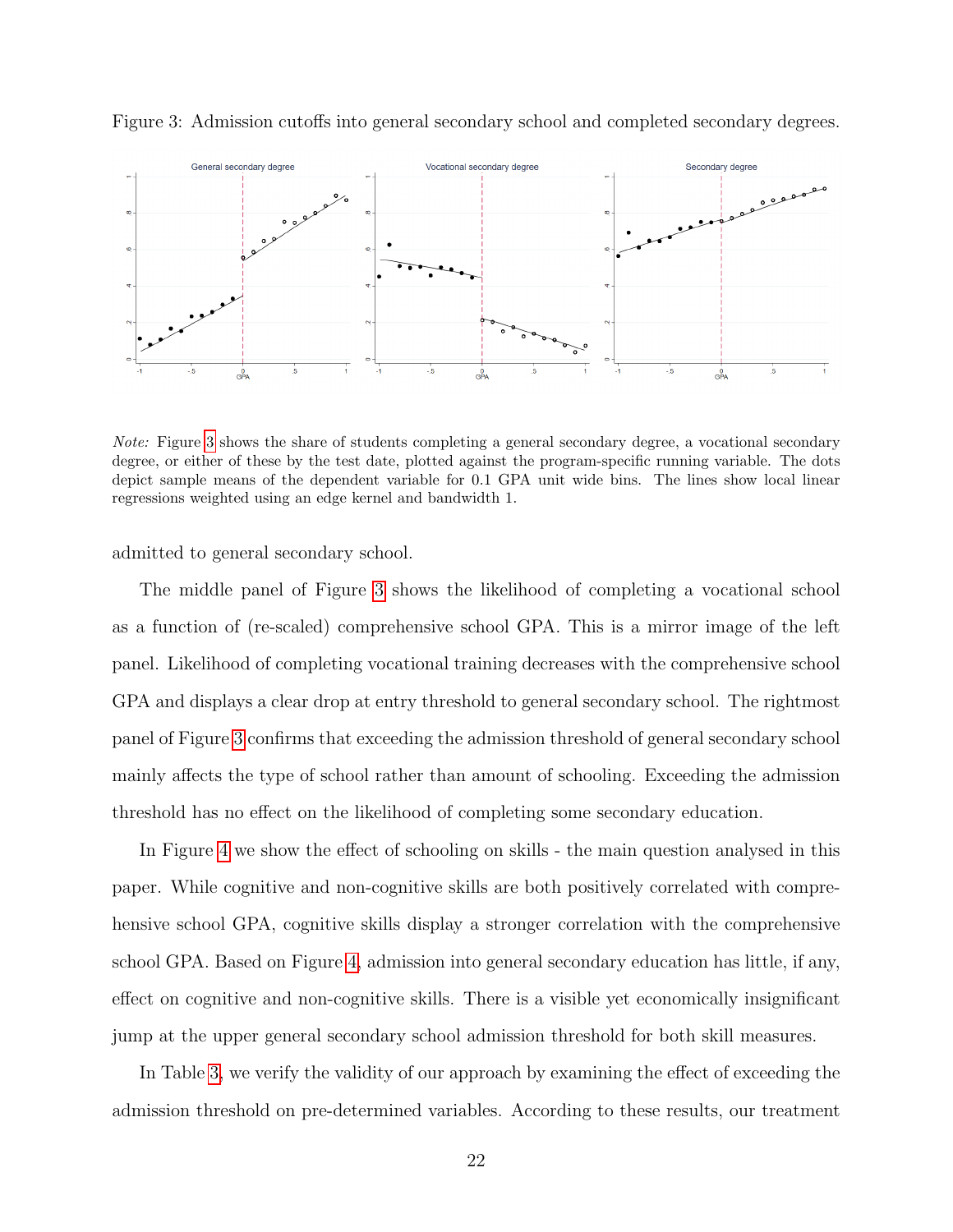<span id="page-25-0"></span>

Figure 4: Anchored test scores and admission cutoffs into general secondary education.

Note: Figure [4](#page-25-0) plots the anchored test scores against the program-specific running variable. The dots depict sample means of the dependent variable for 0.1 GPA unit wide bins. The lines show local linear regressions weighted using an edge kernel and bandwidth 1.

is uncorrelated with parents' education and living in an urban area. However, there is a discontinuity in father's earnings at the cutoff that is significant at the 10% level. Adding controls for parents' earnings and education does not change our results (see Table [A3](#page-41-0) in the Appendix).

In the middle part of Table [3](#page-26-0) we show that exceeding the admission threshold has a large effect on school environment. Average peer GPA increases by almost one unit (roughly one standard deviation). Share of women among classmates increases by 15pct. Exceeding the admission threshold also significantly increases the average test scores of the classmates. Finally, crossing the threshold significantly increases 'peer quality' measured by parents' education and earnings.

In the bottom section of Table [3,](#page-26-0) we replicate the results already shown in Figure [3.](#page-24-0) Exceeding the admission threshold increases the likelihood of completing general secondary school by about 20pct and has roughly equal negative effect on the likelihood of obtaining a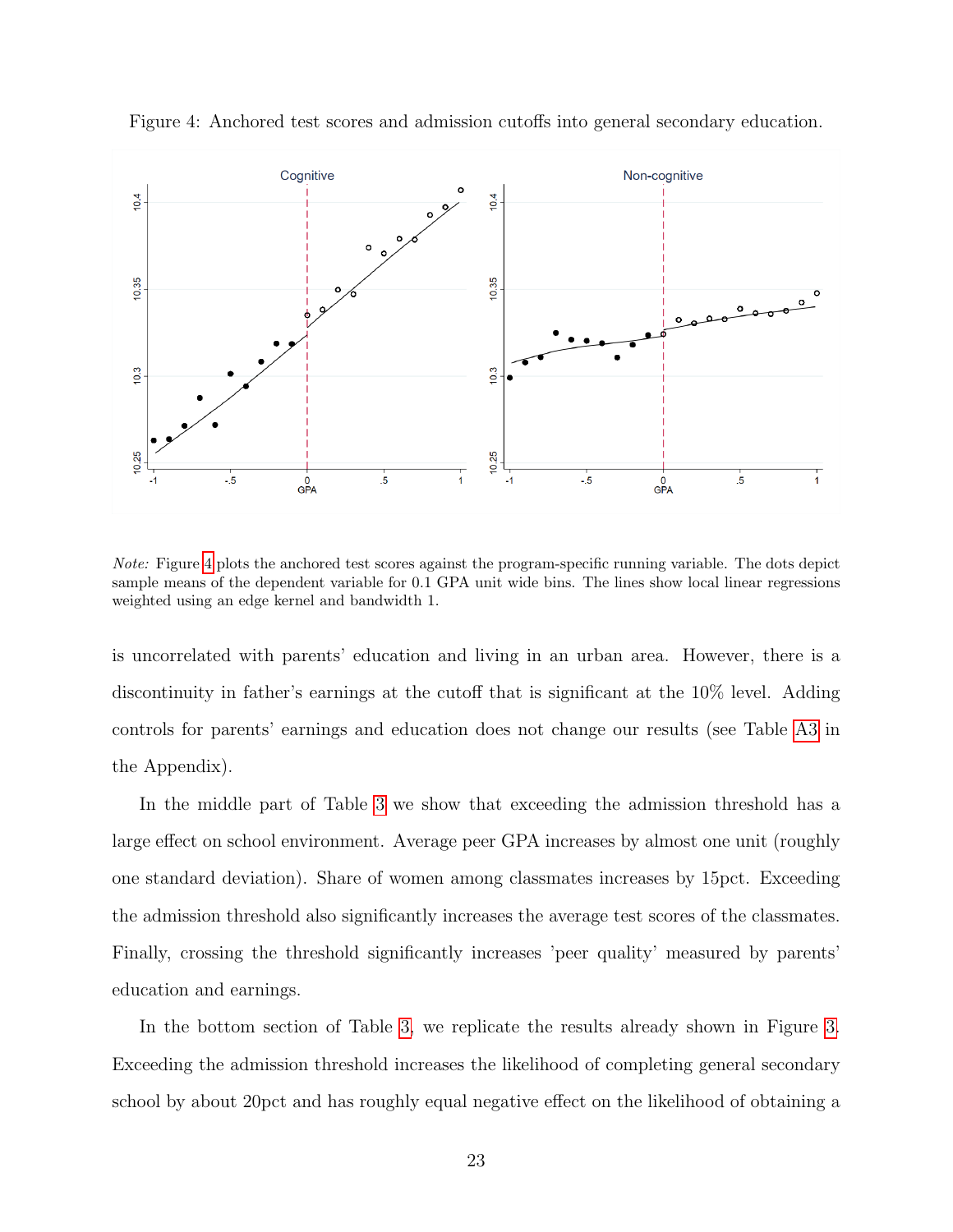<span id="page-26-0"></span>

| Pre-determined variables                          |                    |         |
|---------------------------------------------------|--------------------|---------|
| Urban                                             | 0.004              | (0.015) |
| Semiurban                                         | $-0.009$           | (0.011) |
| Rural                                             | 0.005              | (0.013) |
| Mother's earnings                                 | 11                 | (3 300) |
| Mother has a secondary degree                     | 0.039              | (0.025) |
| Father's earnings                                 | $9\ 200*$          | (5 200) |
| Father has a secondary degree                     | 0.014              | (0.026) |
| Peer characteristics                              |                    |         |
| GPA (scale 4 to 10)                               | $0.818***$         | (0.058) |
| Share of women                                    | $0.149***$         | (0.017) |
| Cognitive test score, anchored                    | $0.064^{\ast\ast}$ | (0.021) |
| Non-cognitive test score, anchored                | $0.109**$          | (0.052) |
| Cognitive and non-cognitive test scores, anchored | $0.083***$         | (0.021) |
| Mother's earnings                                 | 9 600***           | (1 200) |
| Mother has a secondary degree                     | $0.071***$         | (0.009) |
| Father's earnings                                 | 18 200***          | (3100)  |
| Father has a secondary degree                     | $0.083***$         | (0.010) |
| Subsequent outcomes                               |                    |         |
| General secondary degree                          | $0.179***$         | (0.026) |
| Vocational secondary degree                       | $-0.219***$        | (0.027) |
| Secondary degree                                  | $-0.014$           | (0.024) |
| Tertiary degree                                   | $0.046*$           | (0.027) |
| Average annual earnings at ages 16-19             | $-10$              | (100)   |
| Average annual earnings at ages 20-24             | $-1000**$          | (400)   |
| Average annual earnings at ages 25-29             | $-1200$            | (800)   |
| Average annual earnings at ages 30-34             | 200                | (1 000) |
| Average annual earnings at ages 35-39             | 13                 | (1 300) |
| Attended military                                 | 0.018              | (0.014) |
| Age at non-cognitive test                         | 0.018              | (0.032) |
| Age at cognitive test                             | 0.040              | (0.044) |

Table 3: Effects of the admission threshold on pre-determined variables, peer characteristics and subsequent outcomes

Note: Each entry in the table is an estimate from a local linear regression using triangular kernel weights and a bandwidth of .5 GPA units. Standard errors clustered by cutoff are reported in parenthesis. \*  $p < 0.1$ , \*\*  $p < 0.05$ , \*\*\*  $p < 0.01$ . Earnings and income are measured in 2018 euros. Mother's and father's earnings are the sum of annual taxable incomes in 1991 to 1995. All regressions include fixed effects for each cutoff, interactions between each cutoff and the running variable, birth year fixed effects, and the first and second polynomials of age at test measured in days. We include age at test as a control to maintain the same specification as in our main estimates. † We do not include the age at test as a control in the regression for attending military, since this information is only available for those individuals that attended military and took the test.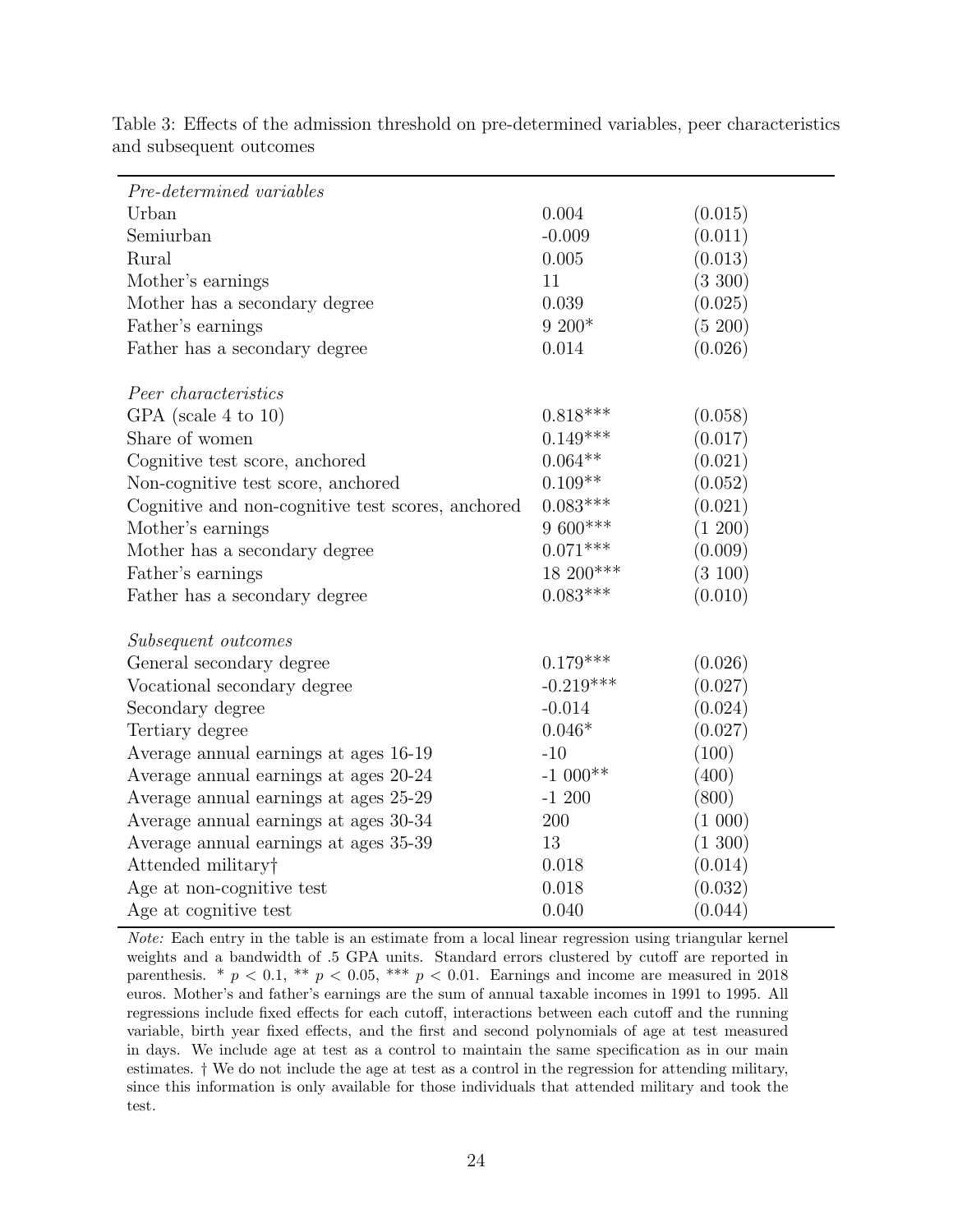vocational secondary degree. Hence, exceeding the threshold mainly affects the type of education and has no significant effects on completing secondary school by the time of entering military service. As the main purpose of general secondary school is to prepare students for higher education it is not really surprising that exceeding the threshold increases the odds of later completing a tertiary degree. For those admitted at the margin, this increase mostly reflects an increase in the likelihood of completing a polytechnic degree at universities of applied sciences rather than a degree in traditional universities.

An increase in the likelihood of entering tertiary education is also reflected in the effect on later earnings. Earnings are reduced at ages 20 to 24 when those who enter tertiary educational institutions are mostly still at school and at ages 25 to 29 when tertiary graduates have just entered the labor market. After these ages, the effect on earnings decreases and approaches zero by age 39. This finding is roughly in line with findings of [Silliman and](#page-34-10) [Virtanen \(2022\)](#page-34-10) who use same data for more recent cohorts to evaluate the effect of schooling on earnings.[10](#page-27-0)

Finally, we check that exceeding the admission threshold has no significant effect on the likelihood of entering military service (and taking the test) or the age at which the test is taken. We were concerned on selection in the test score data but according to these results there is no indication that admission would have an effect on the availability or the timing of the test scores.

Additionally, we test for possible manipulation in the running variable. Figure [A1](#page-38-0) in the Appendix report GPA histograms. Figure  $A1(a)$  shows that there is a noticeable spike at the cutoff which is also confirmed by the density test proposed by [\(Cattaneo et al., 2020\)](#page-33-10). However, since the cutoffs are defined by the last admitted applicant to each program, this spiking at the cutoff is mechanical in nature. When we exclude these marginal applicants

<span id="page-27-0"></span><sup>&</sup>lt;sup>10</sup>The set-up in [Silliman and Virtanen](#page-34-10) [\(2022\)](#page-34-10) is slightly different as they compare vocational secondary education to general secondary education while we compare general secondary to all others including the group that quits school after compulsory comprehensive school. Exact replication of [Silliman and Virtanen](#page-34-10) [\(2022\)](#page-34-10) is not possible for the cohorts we use in this paper (and for whom military test scores are available) due to lack of data on exact entry criteria used by vocational schools.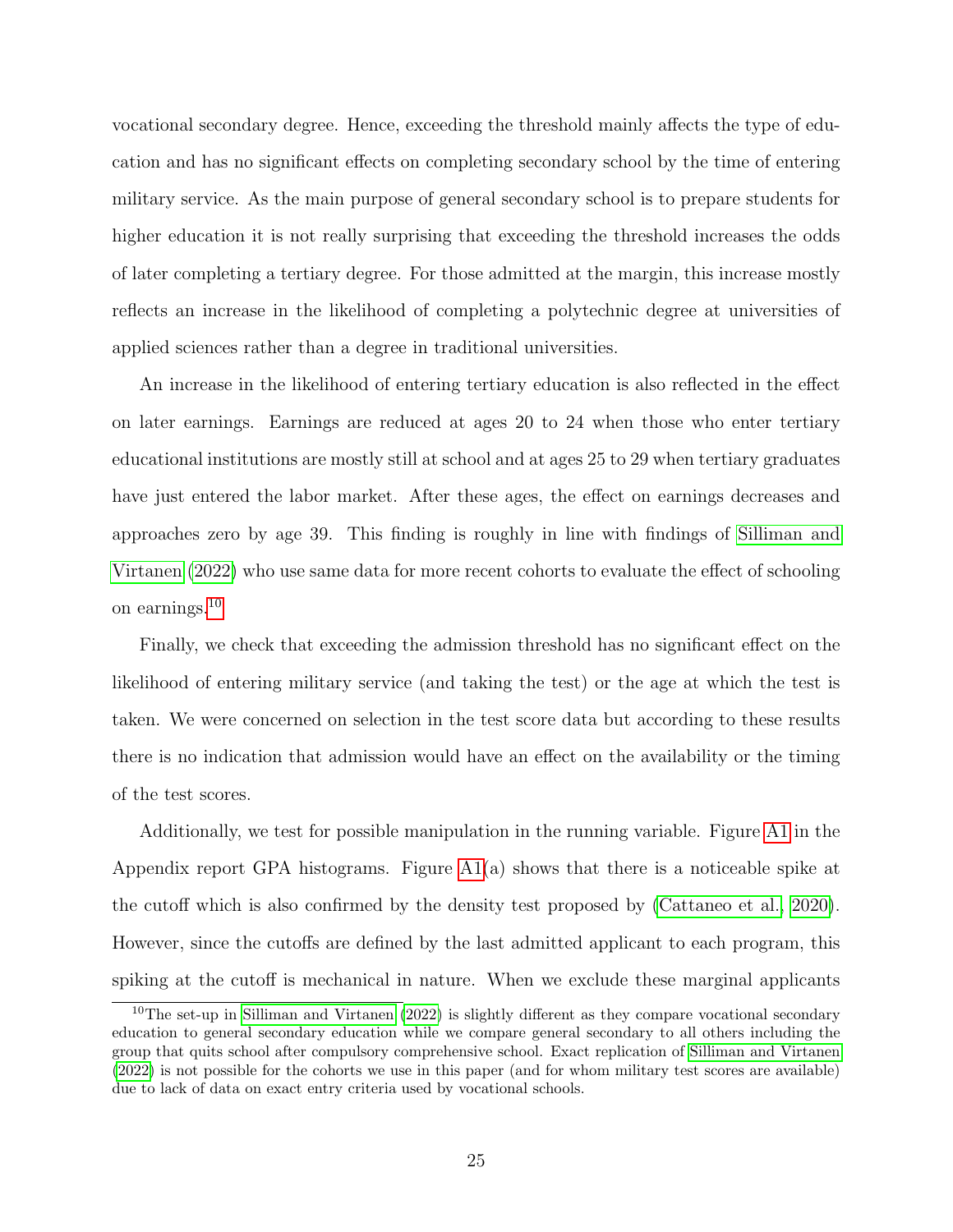<span id="page-28-0"></span>

|                                       | Non-cognitive | Cognitive  | All        |
|---------------------------------------|---------------|------------|------------|
| Reduced form:                         | $-0.002$      | 0.004      | 0.002      |
|                                       | (0.007)       | (0.008)    | (0.010)    |
| Admission<br>to<br>general<br>school: |               |            |            |
| First stage:                          | $0.643***$    | $0.643***$ | $0.643***$ |
|                                       |               |            |            |
|                                       | (0.022)       | (0.022)    | (0.022)    |
| LATE:                                 | $-0.003$      | 0.006      | 0.003      |
|                                       | (0.011)       | (0.012)    | (0.016)    |
| Completed general degree:             |               |            |            |
| First stage:                          | $0.181***$    | $0.181***$ | $0.181***$ |
|                                       | (0.027)       | (0.027)    | (0.027)    |
| LATE:                                 | $-0.011$      | 0.020      | 0.009      |
|                                       | (0.038)       | (0.043)    | (0.055)    |
| N                                     | 8 3 1 7       | 8 3 1 7    | 8 3 1 7    |

Table 4: RDD estimates of the effect of general secondary education on anchored test scores

Note: Each entry in the table is an estimate from a local linear regression using triangular kernel weights and a bandwidth of .5 GPA units. All regressions include fixed effects for each cutoff, interactions between each cutoff and the running variable, birth year fixed effects, the first and second polynomials of age at test measured in days, and a dummy indicating if the individual took the non-cognitive test at the draft. Standard errors clustered by cutoff are reported in parenthesis.  $*$   $p < 0.1$ ,  $**$  $p < 0.05$ , \*\*\*  $p < 0.01$ .

in Figure [A1\(](#page-38-0)b), the spike disappears and the sample passes the density test. To ensure that our main estimates are not sensitive to the inclusion of the applicants used to define the cutoff, we present donut RDD estimates in Table [A3](#page-41-0) in the Appendix. These results are similar to our main estimates.

The main results are collected in Tables [4,](#page-28-0) [5](#page-29-0) and [6.](#page-30-0) First, in Table [4](#page-28-0) we estimate the effect of secondary schooling on aggregate measures of cognitive and non-cognitive skills. As noted in Section [3.4](#page-14-1) the outcome variables are anchored to later earnings and the effects can therefore be interpreted as proportional effects on economic value of these skills. According to the results in Table [4](#page-28-0) completing secondary school has no significant causal effect on either cognitive or non-cognitive skills. The estimates are, not only insignificantly different from zero, but also small in magnitude. The reduced form estimates are relatively precise so that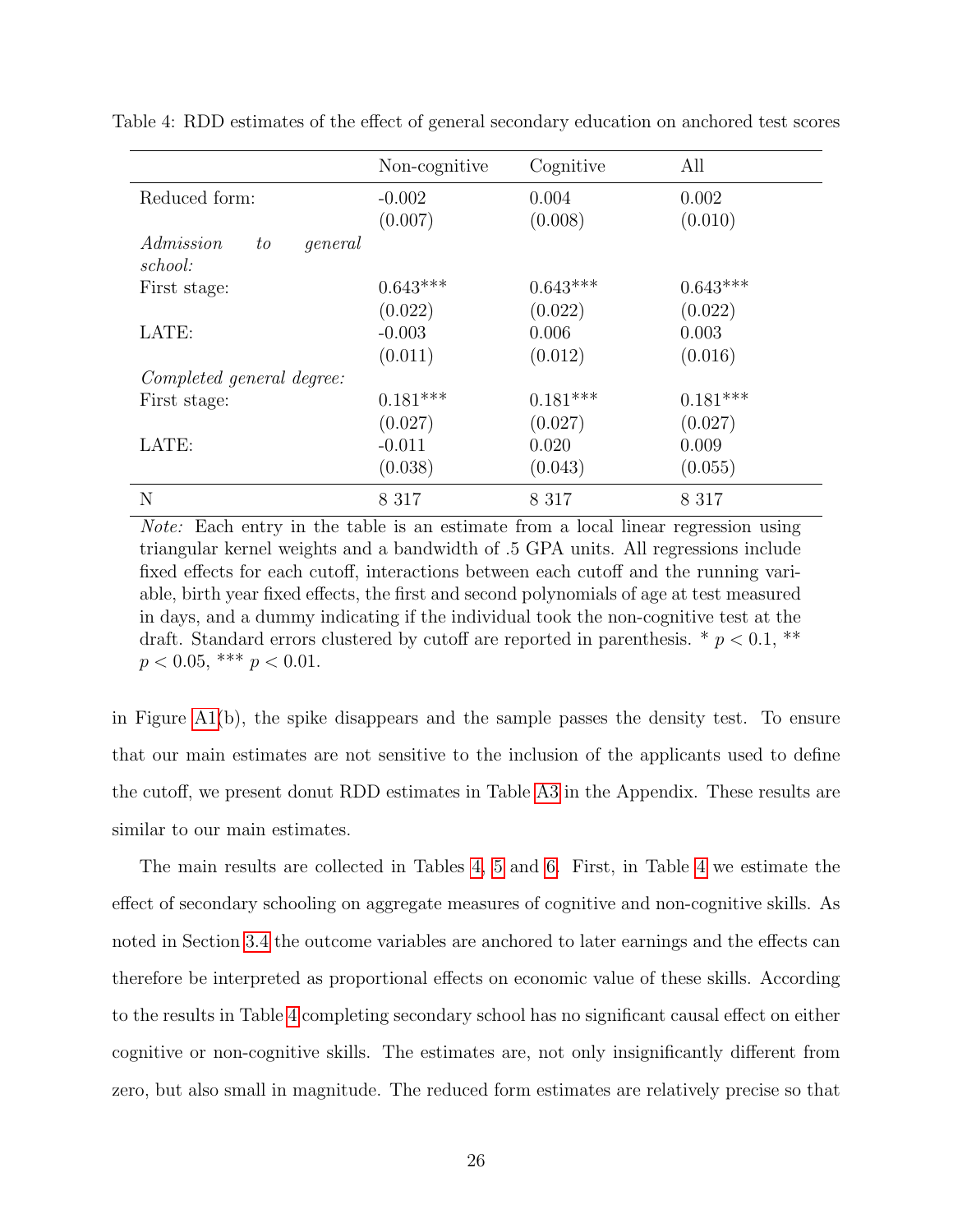<span id="page-29-0"></span>

|                                       | Visuospatial | Verbal     | Arithmetic |
|---------------------------------------|--------------|------------|------------|
| Reduced form:                         | 0.009        | 0.029      | 0.009      |
|                                       | (0.048)      | (0.043)    | (0.046)    |
| Admission<br>to<br>general<br>school: |              |            |            |
| First stage:                          | $0.638***$   | $0.638***$ | $0.638***$ |
|                                       | (0.022)      | (0.022)    | (0.022)    |
| LATE:                                 | 0.014        | 0.046      | 0.014      |
|                                       | (0.076)      | (0.068)    | (0.071)    |
| Completed general degree:             |              |            |            |
| First stage:                          | $0.180***$   | $0.180***$ | $0.180***$ |
|                                       | (0.027)      | (0.027)    | (0.027)    |
| LATE:                                 | 0.044        | 0.159      | 0.049      |
|                                       | (0.268)      | (0.242)    | (0.254)    |
| N                                     | 8 3 7 5      | 8 3 7 5    | 8 3 7 5    |

Table 5: RDD estimates of the effect of general secondary education on cognitive skills

Note: Each entry in the table is an estimate from a local linear regression using triangular kernel weights and a bandwidth of .5 GPA units. Each outcome variable is standardized to mean 0 and standard deviation 1. All regressions include fixed effects for each cutoff, interactions between each cutoff and the running variable, birth year fixed effects, the first and second polynomials of age at test measured in days, and a dummy indicating if the individual took the non-cognitive test at the draft. Standard errors clustered by cutoff are reported in parenthesis.  $*$   $p < 0.1$ ,  $**$  $p < 0.05$ , \*\*\*  $p < 0.01$ .

effects exceeding 2% both in cognitive skills and in non-cognitive skills fall outside the 95% confidence interval. Comparing these effects to raw differences in skills across school type in Table [2](#page-20-0) reveals that the differences across school type are mainly due to selection rather than the effects of different school types on skills. Causal effect of education on skills represents a negligible fraction of the observed skill differences across the schooling levels.

Table [5](#page-29-0) presents the results related to individual test sections. Given that we found no effects on the aggregate-level skill measures it is not so surprising that we find no effects on sub-test scores either. Also some cognitive skill measures, particularly the visuospatial test are related to fluid intelligence i.e. the ability to reason and think flexibly rather than crystalized intelligence i.e. accumulation of knowledge, facts, and skills that are acquired throughout life. Finding no effect on visuospatial test scores is consistent with previous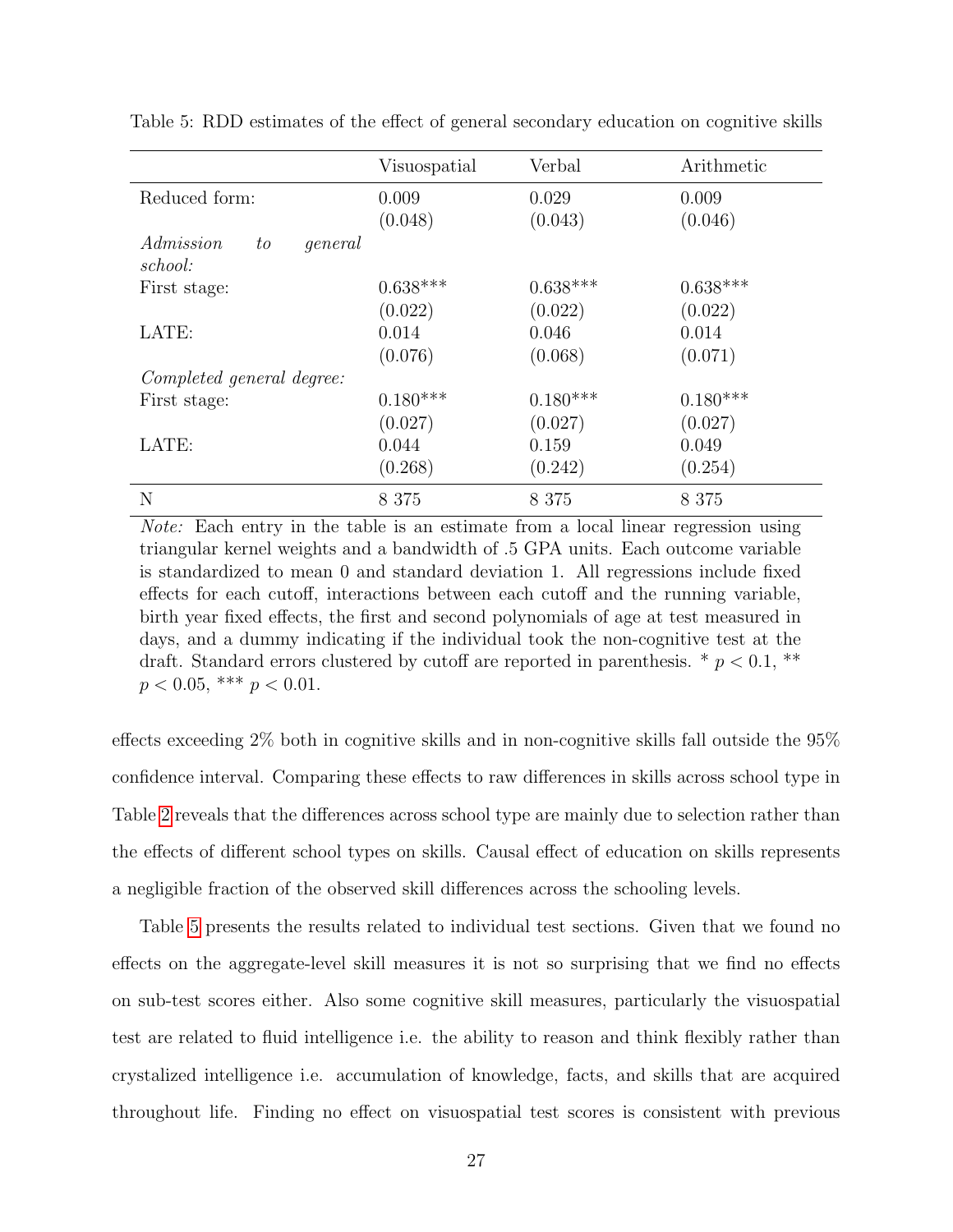<span id="page-30-0"></span>

|                                 | Leadership<br>motivation | Activity-<br>energy | Achievement Self-<br>striving | confidence  |
|---------------------------------|--------------------------|---------------------|-------------------------------|-------------|
| Reduced form:                   | 0.057                    | $-0.005$            | 0.030                         | $-0.033$    |
|                                 | (0.057)                  | (0.059)             | (0.054)                       | (0.051)     |
| Admission to general<br>school: |                          |                     |                               |             |
| First stage:                    | $0.643***$               | $0.643***$          | $0.643***$                    | $0.643***$  |
|                                 | (0.022)                  | (0.022)             | (0.022)                       | (0.022)     |
| LATE:                           | 0.089                    | $-0.009$            | 0.046                         | $-0.051$    |
|                                 | (0.089)                  | (0.092)             | (0.084)                       | (0.079)     |
| Completed general de-<br>gree:  |                          |                     |                               |             |
| First stage:                    | $0.181***$               | $0.181***$          | $0.181***$                    | $0.181***$  |
|                                 | (0.026)                  | (0.026)             | (0.026)                       | (0.026)     |
| LATE:                           | 0.313                    | $-0.030$            | 0.161                         | $-0.182$    |
|                                 | (0.319)                  | (0.326)             | (0.300)                       | (0.280)     |
| ${\bf N}$                       | 8317                     | 8317                | 8317                          | 8317        |
|                                 | Deliberation Sociability |                     | Dutifulness                   | Masculinity |
| Reduced form:                   | 0.039                    | $-0.011$            | 0.037                         | $-0.134***$ |
|                                 | (0.062)                  | (0.055)             | (0.059)                       | (0.050)     |
| Admission to general<br>school: |                          |                     |                               |             |
| First stage:                    | $0.643***$               | $0.643***$          | $0.643***$                    | $0.643***$  |
|                                 | (0.022)                  | (0.022)             | (0.022)                       | (0.022)     |
| LATE:                           | 0.061                    | $-0.017$            | 0.058                         | $-0.209***$ |
|                                 | (0.096)                  | (0.086)             | (0.091)                       | (0.079)     |
| Completed general de-<br>gree:  |                          |                     |                               |             |
| First stage:                    | $0.181***$               | $0.181***$          | $0.181***$                    | $0.181***$  |
|                                 | (0.026)                  | (0.026)             | (0.026)                       | (0.026)     |
| LATE:                           | 0.215                    | $-0.061$            | 0.205                         | $-0.741**$  |
|                                 | (0.341)                  | (0.304)             | (0.322)                       | (0.292)     |
| ${\rm N}$                       | 8317                     | 8317                | 8317                          | 8317        |

Table 6: RDD estimates of the effect of general secondary education on personality traits

Note: Each entry in the table is an estimate from a local linear regression using triangular kernel weights and a bandwidth of .5 GPA units. Each outcome variable is standardized to mean 0 and standard deviation 1. All regressions include fixed effects for each cutoff, interactions between each cutoff and the running variable, birth year fixed effects, the first and second polynomials of age at test measured in days, and a dummy indicating if the individual took the non-cognitive test at the draft. Standard errors clustered by cutoff are reported in parenthesis.  $*$   $p < 0.1$ ,  $**$  $p < 0.05$ , \*\*\*  $p < 0.01$ .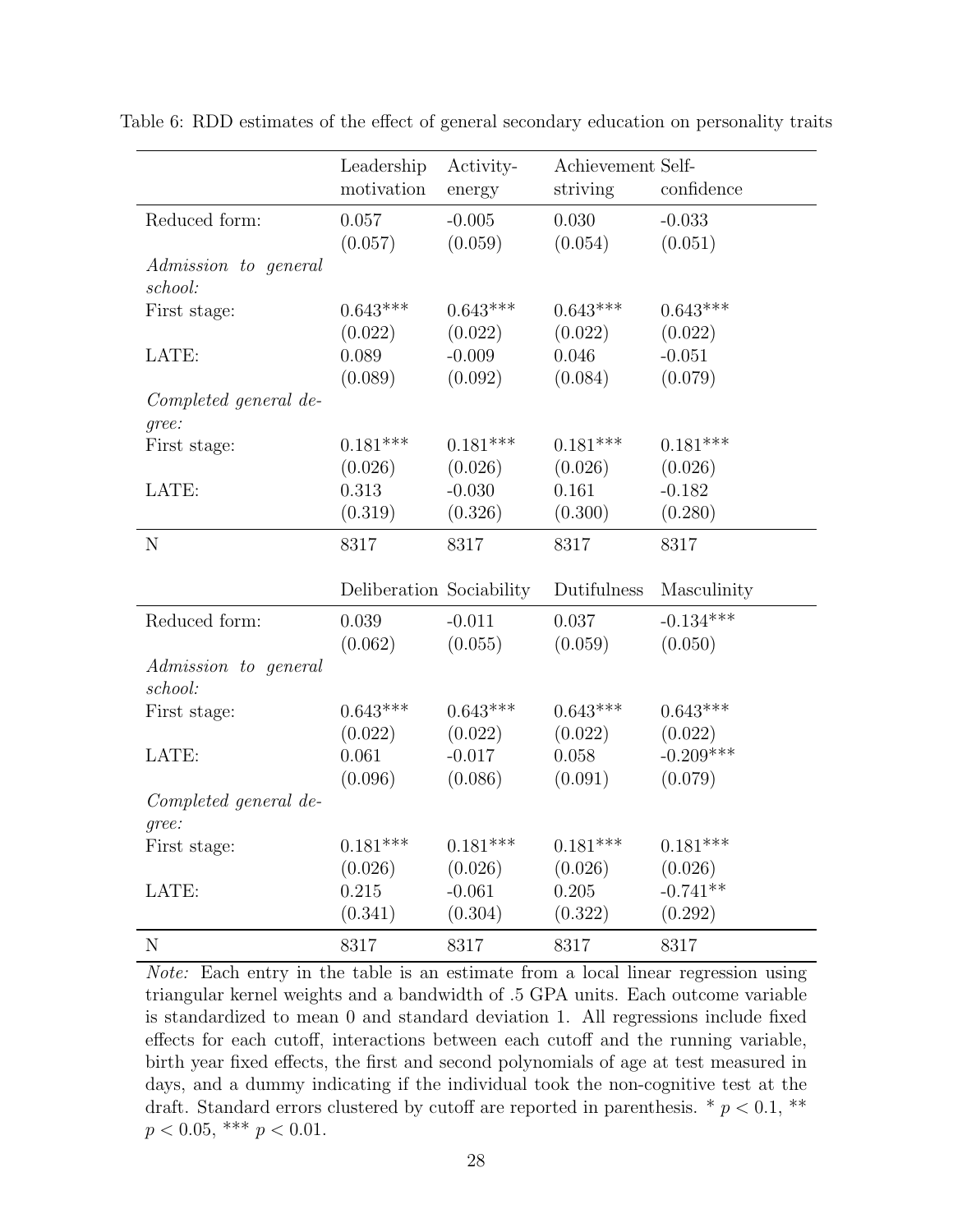results according to which fluid intelligence is independent of learning, experience, and education.

Finding that type of secondary education has no effect on arithmetic or verbal abilities is perhaps more surprising. After all, there is much more training in math and much more reading and writing assignments in the general secondary school than in vocational schools. However, the Defence Forces Basic Skills Test measures rather basic arithmetic and verbal skills, not skills in differential calculus or essay writing. Note however, that these basic skills still have strong impact on earnings and hence demonstrated value in the labor market.

In Table [6,](#page-30-0) we show the effects on the individual elements of the non-cognitive test. Again we find only one significant effect even for traits where the differences across school type are the largest suggesting again that these differences are mainly due to selection rather that effects of type of secondary schooling completed. The only effect that turns out to be statistically significant is a negative effect on masculinity.

## <span id="page-31-0"></span>5 Conclusion

Admission to general vs vocational education after compulsory comprehensive school at age 16 leads to very different school environment for the following three years. General education is academically oriented and prepares students for higher education while vocational education focuses on practical occupation-specific skills. Also peer groups are quite different - students who end up in general education have much "higher quality" peers when peer quality is measured by average school grades, test scores or parents' education.

According to the results in this paper, these differences in school environment have little effect on basic skills measured in the military tests at age 19 or 20. Despite large differences in the test scores between men with different educational backgrounds, we find no causal effects of education on cognitive or non-cognitive skills using a regression discontinuity design created by a centralized application system in Finnish secondary education. Thus, the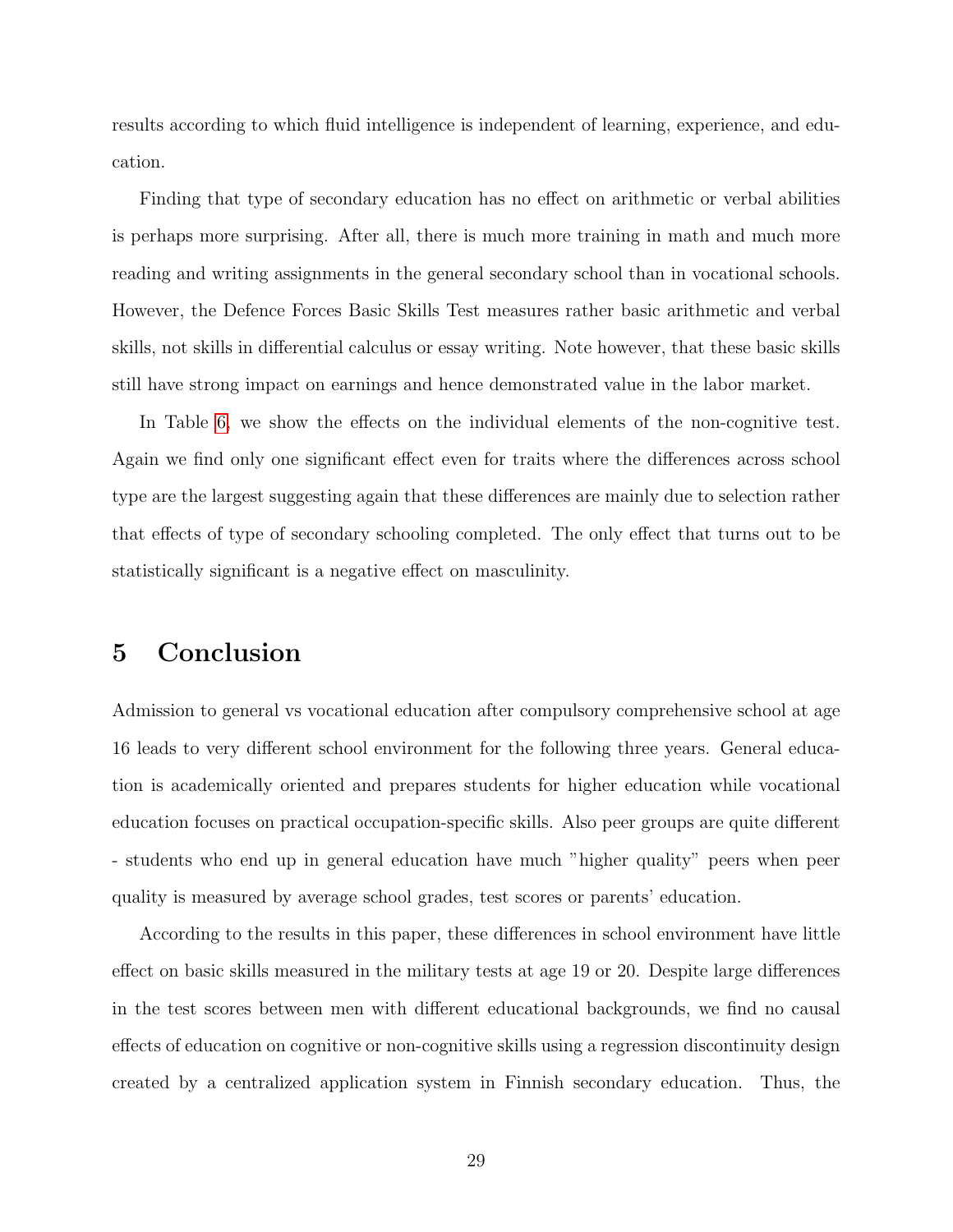differences in skills between the general and vocational tracks arise from selection rather than as a causal effect of schooling.

Taken at the face value our results imply that important cognitive and non-cognitive skills are set at relatively young age and are not much affected by schooling after age 16. The finding also suggests that efforts on identifying the effects of schooling on key cognitive and non-cognitive skills should focus on younger children.

## References

- <span id="page-32-5"></span>Abdulkadıro˘glu, A., Angrist, J. D., Narita, Y., and Pathak, P. (2022). Breaking ties: Regression discontinuity design meets market design. *Econometrica*,  $90(1):117-151$ .
- <span id="page-32-2"></span>Almlund, M., Duckworth, A. L., Heckman, J., and Kautz, T. (2011). Personality psychology and economics. In Handbook of the Economics of Education, volume 4, pages 1–181. Elsevier.
- <span id="page-32-0"></span>Bedard, K. and Dhuey, E. (2006). The persistence of early childhood maturity: International evidence of long-run age effects. The Quarterly Journal of Economics, 121(4):1437–1472.
- <span id="page-32-3"></span>Böhlmark, A. and Lindquist, M. J. (2006). Life-cycle variations in the association between current and lifetime income: Replication and extension for sweden. Journal of Labor Economics, 24(4):879–896.
- <span id="page-32-4"></span>Borghans, L., Duckworth, A. L., Heckman, J. J., and Ter Weel, B. (2008). The economics and psychology of personality traits. Journal of Human Resources, 43(4):972–1059.
- <span id="page-32-1"></span>Brinch, C. N. and Galloway, T. A. (2012). Schooling in adolescence raises iq scores. Proceedings of the National Academy of Sciences, 109(2):425–430.
- <span id="page-32-6"></span>Calonico, S., Cattaneo, M. D., and Titiunik, R. (2014). Robust nonparametric confidence intervals for regression-discontinuity designs. Econometrica, 82(6):2295–2326.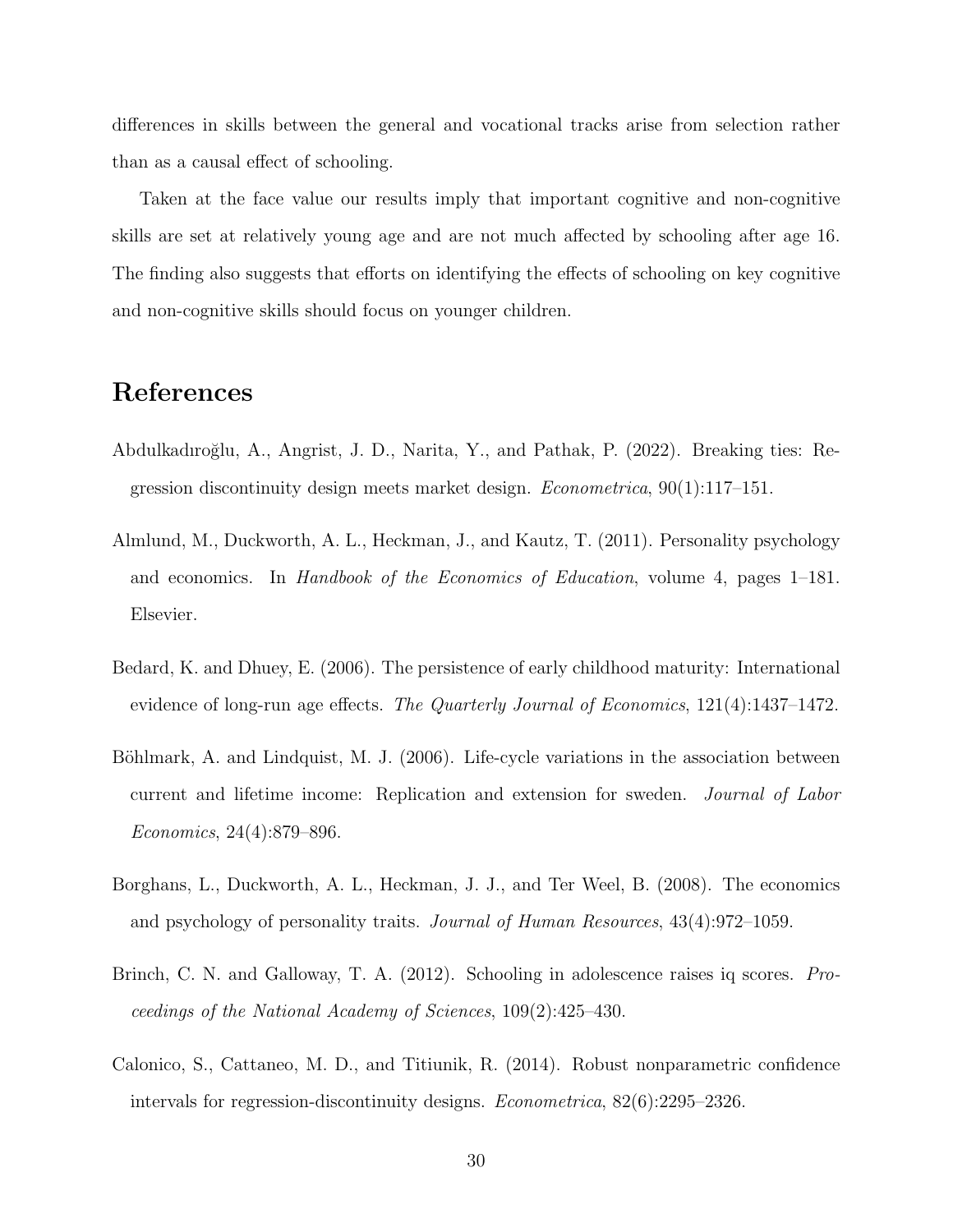- <span id="page-33-8"></span>Carlsson, M., Dahl, G. B., Ockert, B., and Rooth, D.-O. (2015). The effect of schooling on cognitive skills. Review of Economics and Statistics, 97(3):533–547.
- <span id="page-33-2"></span>Cascio, E. U. and Schanzenbach, D. W. (2013). The impacts of expanding access to highquality preschool education. Technical report, National Bureau of Economic Research.
- <span id="page-33-10"></span>Cattaneo, M. D., Jansson, M., and Ma, X. (2020). Simple local polynomial density estimators. Journal of the American Statistical Association, 115(531):1449–1455.
- <span id="page-33-6"></span>Cornelissen, T. and Dustmann, C. (2019). Early school exposure, test scores, and noncognitive outcomes. American Economic Journal: Economic Policy, 11(2):35–63.
- <span id="page-33-3"></span>Cornelissen, T., Dustmann, C., Raute, A., and Schönberg, U. (2018). Who benefits from universal child care? estimating marginal returns to early child care attendance. Journal of Political Economy, 126(6):2356–2409.
- <span id="page-33-4"></span>Crawford, C., Dearden, L., and Meghir, C. (2007). When you are born matters: The impact of date of birth on child cognitive outcomes in england.
- <span id="page-33-0"></span>Cunha, F., Heckman, J. J., Lochner, L., and Masterov, D. V. (2006). Interpreting the evidence on life cycle skill formation. Handbook of the Economics of Education, 1:697– 812.
- <span id="page-33-9"></span>Cunha, F., Heckman, J. J., and Schennach, S. M. (2010). Estimating the technology of cognitive and noncognitive skill formation. Econometrica, 78(3):883–931.
- <span id="page-33-7"></span>Currie, J. and Almond, D. (2011). Human capital development before age five. In Handbook of labor economics, volume 4, pages 1315–1486. Elsevier.
- <span id="page-33-5"></span>Datar, A. (2006). Does delaying kindergarten entrance give children a head start? Economics of Education review, 25(1):43–62.
- <span id="page-33-1"></span>Edin, P.-A., Fredriksson, P., Nybom, M., and Ockert, B. (2022). The rising return to noncognitive skill. American Economic Journal: Applied Economics, 14(2):78–100.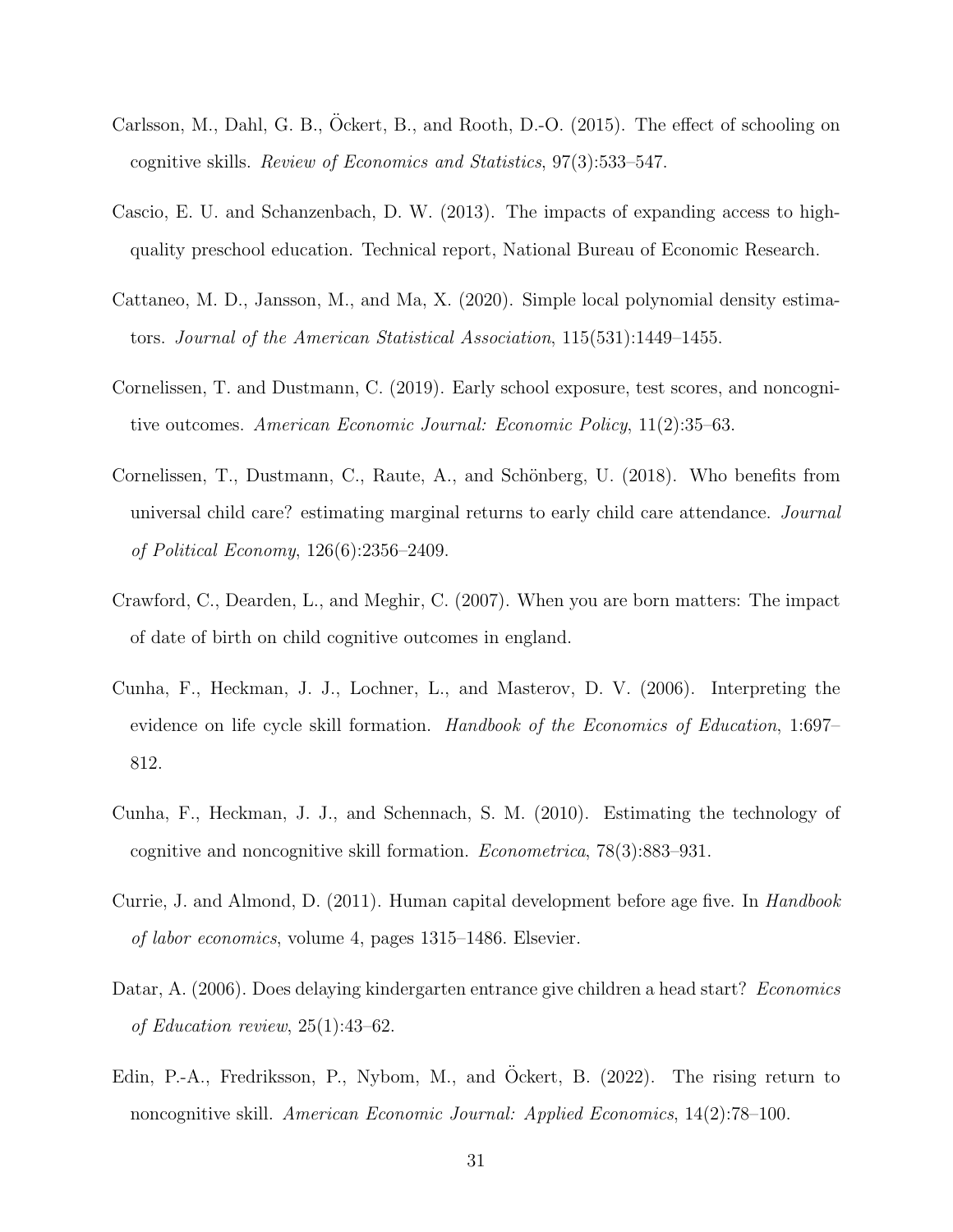- <span id="page-34-1"></span>Fort, M., Ichino, A., and Zanella, G. (2020). Cognitive and noncognitive costs of day care at age 0–2 for children in advantaged families. Journal of Political Economy, 128(1):158–205.
- <span id="page-34-4"></span>Gale, D. and Shapley, L. S. (1962). College admissions and the stability of marriage. The American Mathematical Monthly, 69(1):9–15.
- <span id="page-34-5"></span>Grönqvist, E., Öckert, B., and Vlachos, J. (2017). The intergenerational transmission of cognitive and noncognitive abilities. Journal of Human Resources, 52(4):887–918.
- <span id="page-34-0"></span>Gupta, N. D. and Simonsen, M. (2010). Non-cognitive child outcomes and universal high quality child care. Journal of Public Economics, 94(1-2):30–43.
- <span id="page-34-3"></span>Hanushek, E. A., Schwerdt, G., Woessmann, L., and Zhang, L. (2017). General Education, Vocational Education, and Labor-Market Outcomes over the Lifecycle. Journal of Human Resources, 52(1):48–87.
- <span id="page-34-7"></span>Jokela, M., Pekkarinen, T., Sarvimäki, M., Terviö, M., and Uusitalo, R. (2017). Secular rise in economically valuable personality traits. Proceedings of the National Academy of Sciences, 114(25):6527–6532.
- <span id="page-34-8"></span>Kautz, T., Heckman, J. J., Diris, R., Ter Weel, B., and Borghans, L. (2014). Fostering and measuring skills: Improving cognitive and non-cognitive skills to promote lifetime success. Technical report, National Bureau of Economic Research.
- <span id="page-34-6"></span><span id="page-34-2"></span>Nyman, K. (2007). Varusmiesten johtajavalintojen luotettavuus. Julkaisusarja 1 Nro 1/2007.
- Pekkala Kerr, S., Pekkarinen, T., and Uusitalo, R. (2013). School tracking and development of cognitive skills. Journal of Labor Economics, 31(3):577–602.
- <span id="page-34-9"></span>Roy, A. D. (1951). Some thoughts on the distribution of earnings. Oxford economic papers,  $3(2):135-146.$
- <span id="page-34-10"></span>Silliman, M. and Virtanen, H. (2022). Labor market returns to vocational secondary education. American Economic Journal: Applied Economics, 14(1):197–224.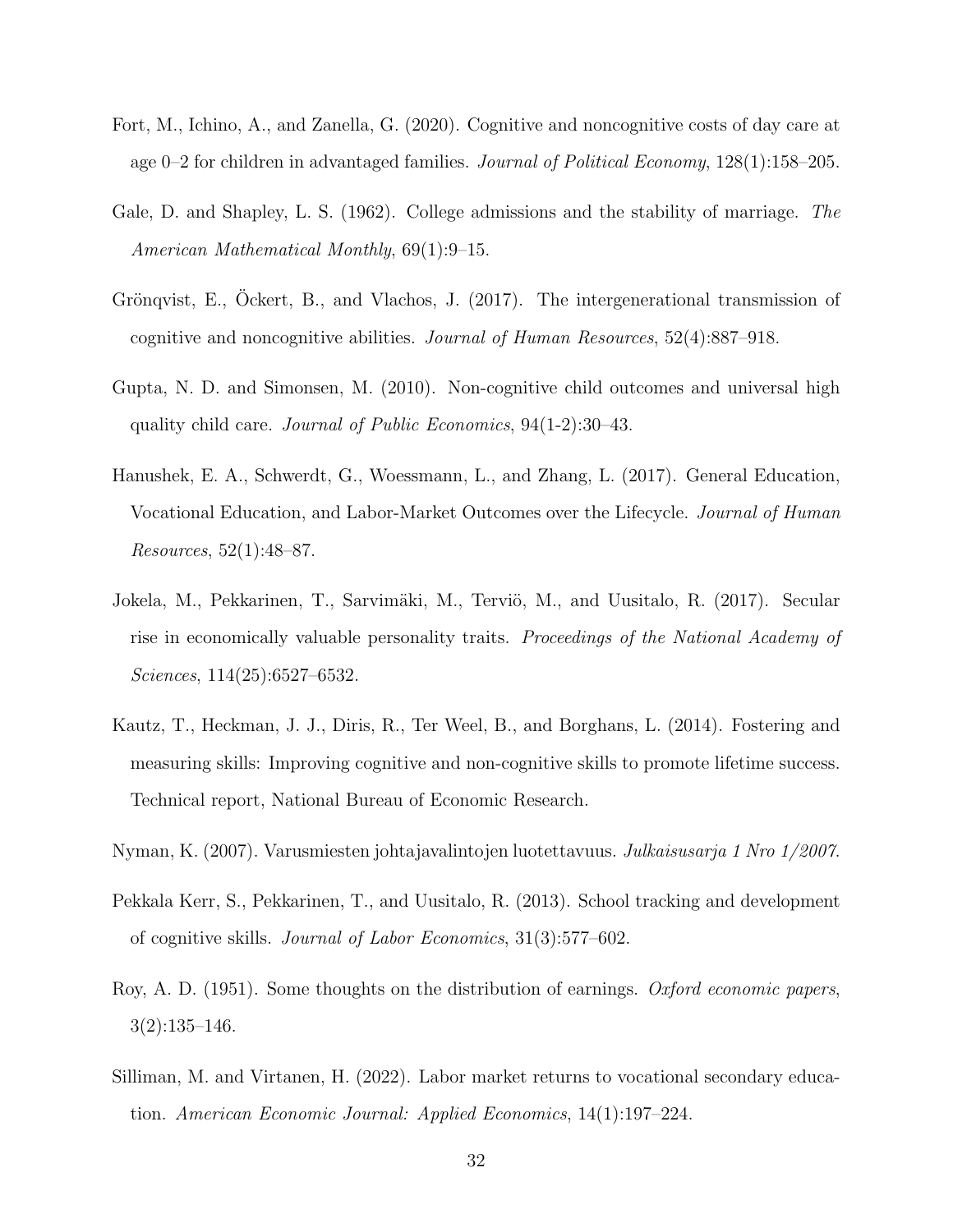## Appendix A. Tables and Figures

#### OLS estimates

Table [A1](#page-36-0) presents OLS estimates of the effects of completing the general secondary school on the anchored test scores. In particular, we study how the estimated effects are affected by restricting the sample and accounting for selection on observable characteristics. The effects are estimated separately using either the full sample or the RDD sample as described in section [3.3](#page-13-0) with and without control variables.

In the first panel, we use the full sample. The estimated effects of completing a general degree on the test scores without control variables are large and correspond to the differences in average test scores presented in Table [2.](#page-20-0) According to these estimates, completing a general degree has an effect of 5.6 % on non-cognitive skills and 19.4% on cognitive skills. Adding control variables for GPA, age at test, and birth year reduces the size of the estimated effects significantly.

In the second panel, we restrict the estimation sample as we do for our RDD design. The effects with and without controls are now smaller than the corresponding estimates in the first panel. By using the RDD sample, we exclude those individuals who only applied to vocational school or dropped out at the end of compulsory school. These individuals score lower in the skills tests which contributes to the smaller estimates than with the full sample. However, even after adding control variables, especially the estimated effects on cognitive skills are still large compared to our RDD estimates in Table [4.](#page-28-0)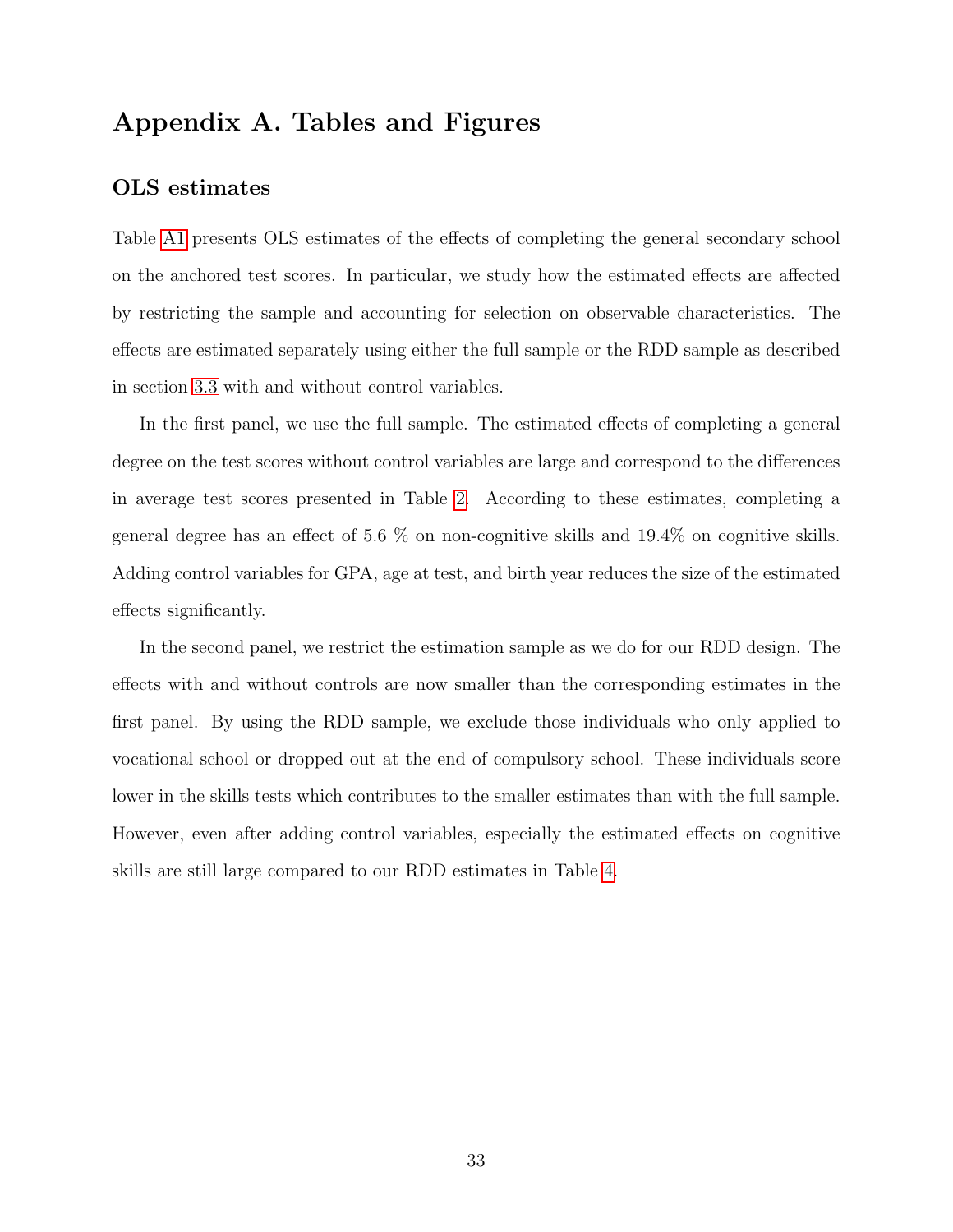<span id="page-36-0"></span> $(1)$   $(2)$   $(3)$   $(4)$   $(5)$   $(6)$ Noncognitive Cognitive All Noncognitive Cognitive All Full sample: Completed general degree  $0.066^{***} \qquad 0.208^{***} \qquad 0.275^{***} \qquad 0.019^{***} \qquad 0.083^{***} \qquad 0.102^{***}$  $(0.001)$   $(0.001)$   $(0.001)$   $(0.001)$   $(0.001)$   $(0.002)$ N 143 512 143 512 143 512 118 427 118 427 118 427 Controls NO NO NO YES YES YES RDD sample: Completed general degree  $0.031***$   $0.118***$   $0.149***$   $0.010***$   $0.040***$   $0.050***$  $(0.001)$   $(0.002)$   $(0.002)$   $(0.002)$   $(0.002)$   $(0.003)$ N 41 164 41 164 41 164 41 164 41 164 41 164 Controls NO NO NO YES YES YES

Table A1: OLS estimates of the effects of completing general secondary education on anchored test scores.

Note: Full sample includes men aged 18 to 22 at the end of the year in which they take the test from birth cohorts 1974-1979. RDD sample refers to the estimation sample used in our RDD estimates (see section [3.3\)](#page-13-0). Control variables include dummies for .5 wide GPA intervals, age at test, age at test squared, and birth year dummies. Robust standard errors are reported in parenthesis. \*  $p < 0.1$ , \*\*  $p < 0.05$ , \*\*\*  $p < 0.01$ .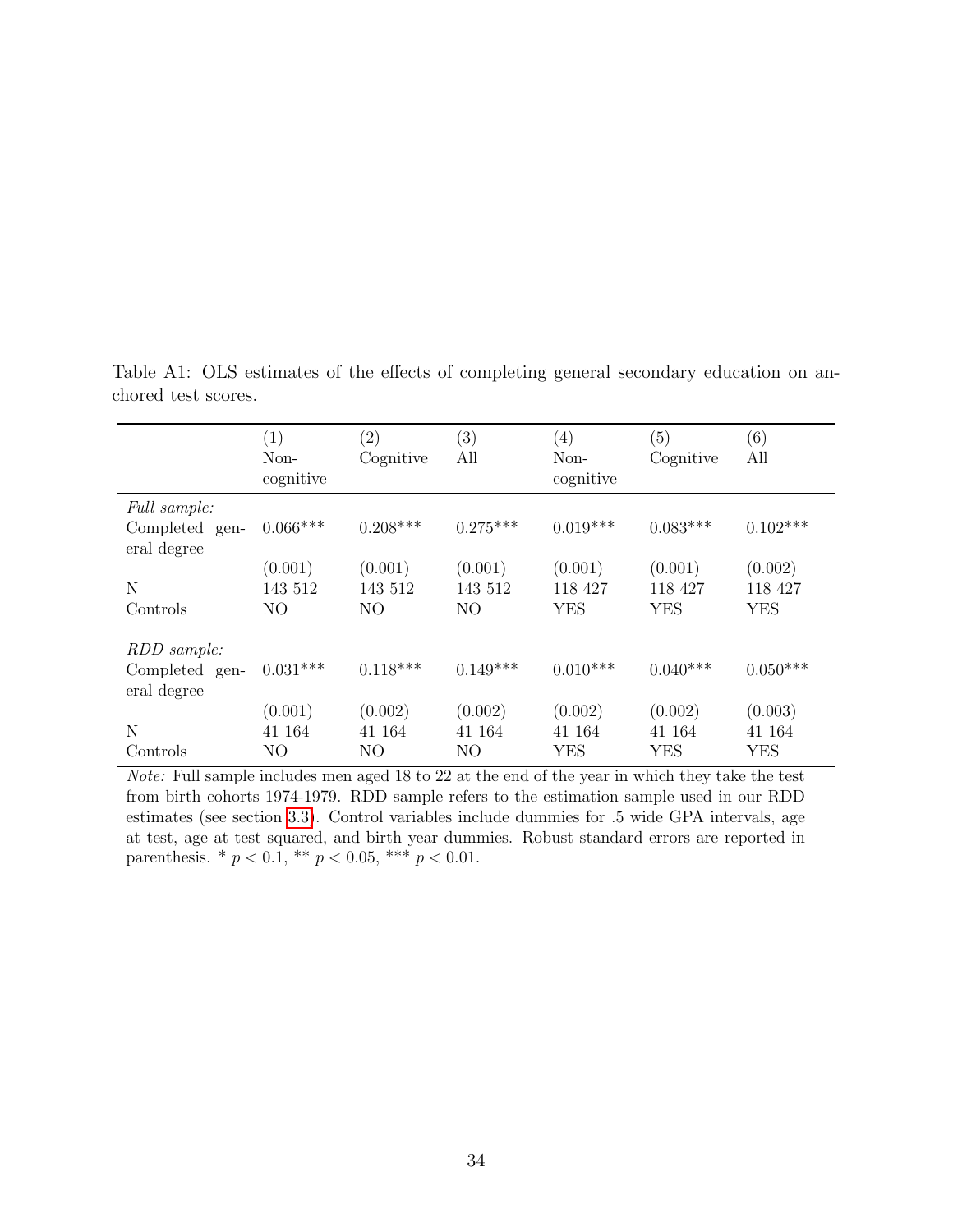#### Frequencies around the cutoff

Figure [A1](#page-38-0) reports GPA histograms to check for manipulation of the running variable around the cutoff. The left-hand panel shows the GPA distribution using our main estimation sample. Since our cutoff is defined by the last admitted applicant to each program, there is a noticeable spike exactly at the cutoff. Consequently, the main estimation sample fails the density test proposed by [\(Cattaneo et al., 2020\)](#page-33-10).

However, in the right-hand panel we exclude the marginal applicant and the corresponding histogram confirms that this bunching is indeed mechanical in nature. The spike detected in the left-hand panel largely disappears when the marginal applicant is dropped and this pattern is also confirmed by the density test.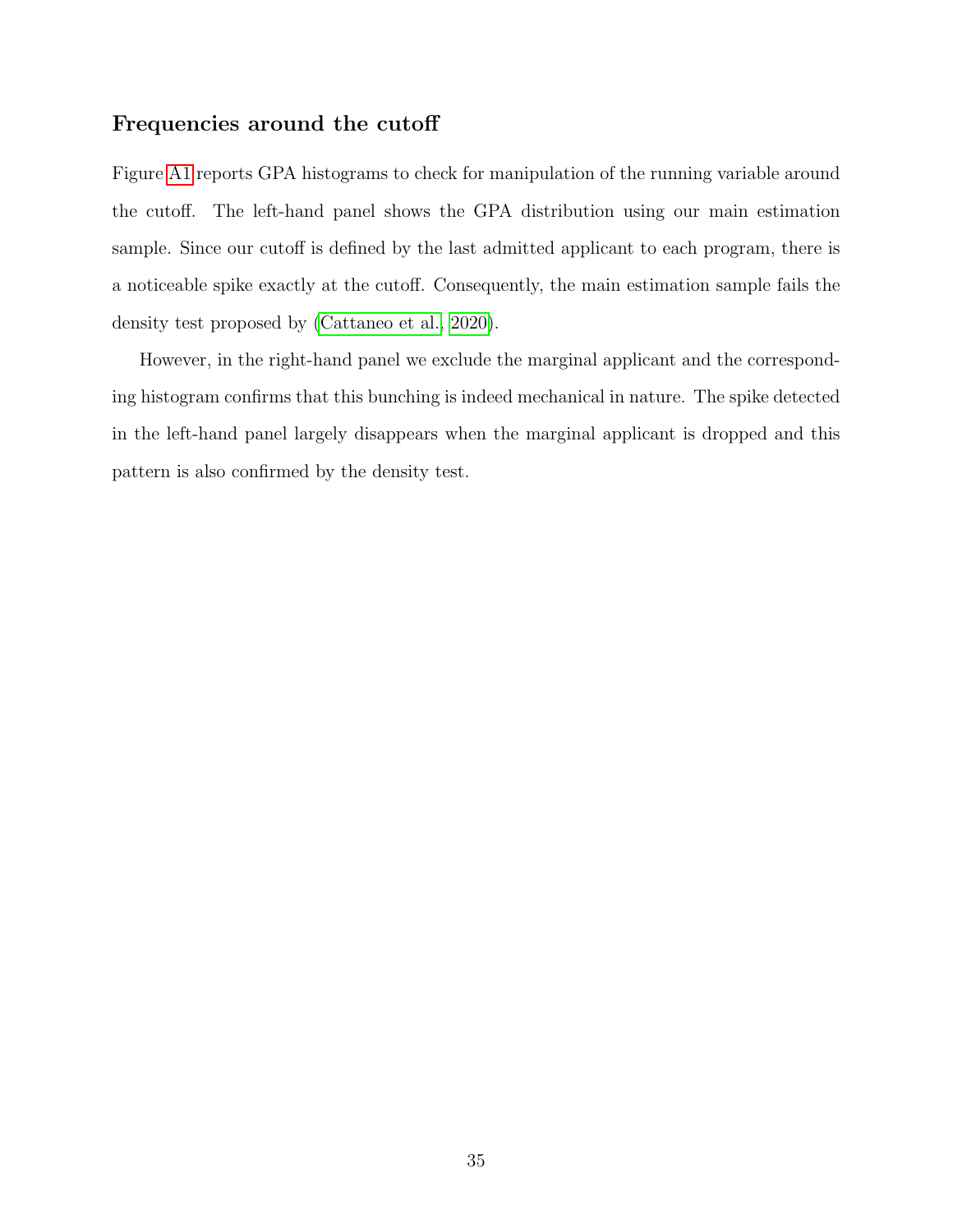<span id="page-38-0"></span>

Figure A1: Density across the cutoff.

Note: Figure [A1](#page-38-0) reports the number of applicants within each .2 GPA unit wide bins. Panel (a) shows a density graph using the main estimation sample. Panel (b) shows a donut density graph where the marginal applicants used to define the cutoffs excluded. We also report p-values from the density test proposed by [Cattaneo et al.](#page-33-10) [\(2020\)](#page-33-10).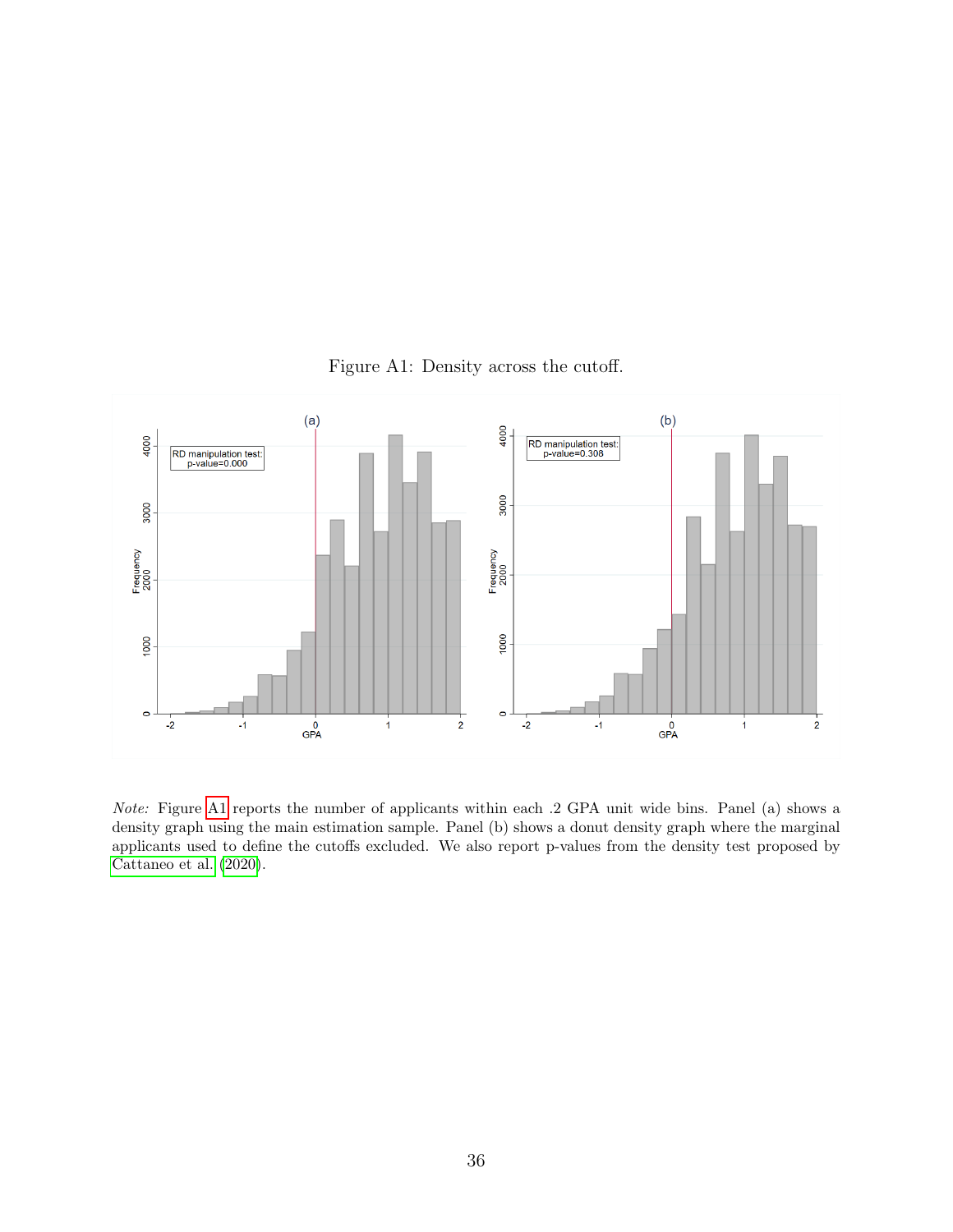### RDD bandwidth

In Table [A2,](#page-39-0) we estimate the effect of general secondary education on anchored test scores with optimal bandwidths selected using the selection procedure in [\(Calonico et al., 2014\)](#page-32-6). The bandwidths are selected separately below and above the cutoff. As in Table [4,](#page-28-0) the estimates are close to zero and insignificant, leaving our conclusions unaltered.

<span id="page-39-0"></span>

|                                       | Non-cognitive | Cognitive  | Non-cognitive<br>and cognitive |
|---------------------------------------|---------------|------------|--------------------------------|
| Reduced form                          | $-0.000$      | $-0.001$   | $-0.003$                       |
|                                       | (0.006)       | (0.006)    | (0.009)                        |
| Admission<br>general<br>to<br>school: |               |            |                                |
| First stage:                          | $0.585***$    | $0.589***$ | $0.592***$                     |
|                                       | (0.021)       | (0.021)    | (0.021)                        |
| LATE:                                 | $-0.000$      | $-0.001$   | $-0.005$                       |
|                                       | (0.011)       | (0.011)    | (0.015)                        |
| Completed general degree:             |               |            |                                |
| First stage                           | $0.173***$    | $0.163***$ | $0.171***$                     |
|                                       | (0.024)       | (0.022)    | (0.023)                        |
| LATE                                  | $-0.000$      | $-0.003$   | $-0.017$                       |
|                                       | (0.037)       | (0.039)    | (0.052)                        |
| N                                     | 20 363        | 17 702     | 19 913                         |
| Optimal bw below/above                | .30/1.20      | .47/1.02   | .34/1.19                       |

Table A2: RDD estimates of the effect of completing general secondary education on anchored test scores using optimal bandwidths

Note: Each entry in the table is an estimate from a local linear regression using triangular kernel weights and the optimal bandwidths selected separately below and above the cutoff using the selection procedure in [\(Calonico et al., 2014\)](#page-32-6). All regressions include fixed effects for each cutoff, interactions between each cutoff and the running variable, birth year fixed effects, the first and second polynomials of age at test measured in days, and a dummy indicating if the individual took the non-cognitive test at the draft. Standard errors clustered by cutoff are reported in parenthesis. \*  $p < 0.1$ , \*\*  $p < 0.05$ , \*\*\*  $p < 0.01$ .

In Figure [A2,](#page-40-0) we examine the robustness of our main estimates to different bandwidths. Figure [A2](#page-40-0) reports the reduced form estimates for a range of bandwidths from .1 to 1 GPA units on both sides of the cutoff along with the corresponding 95 percent confidence intervals.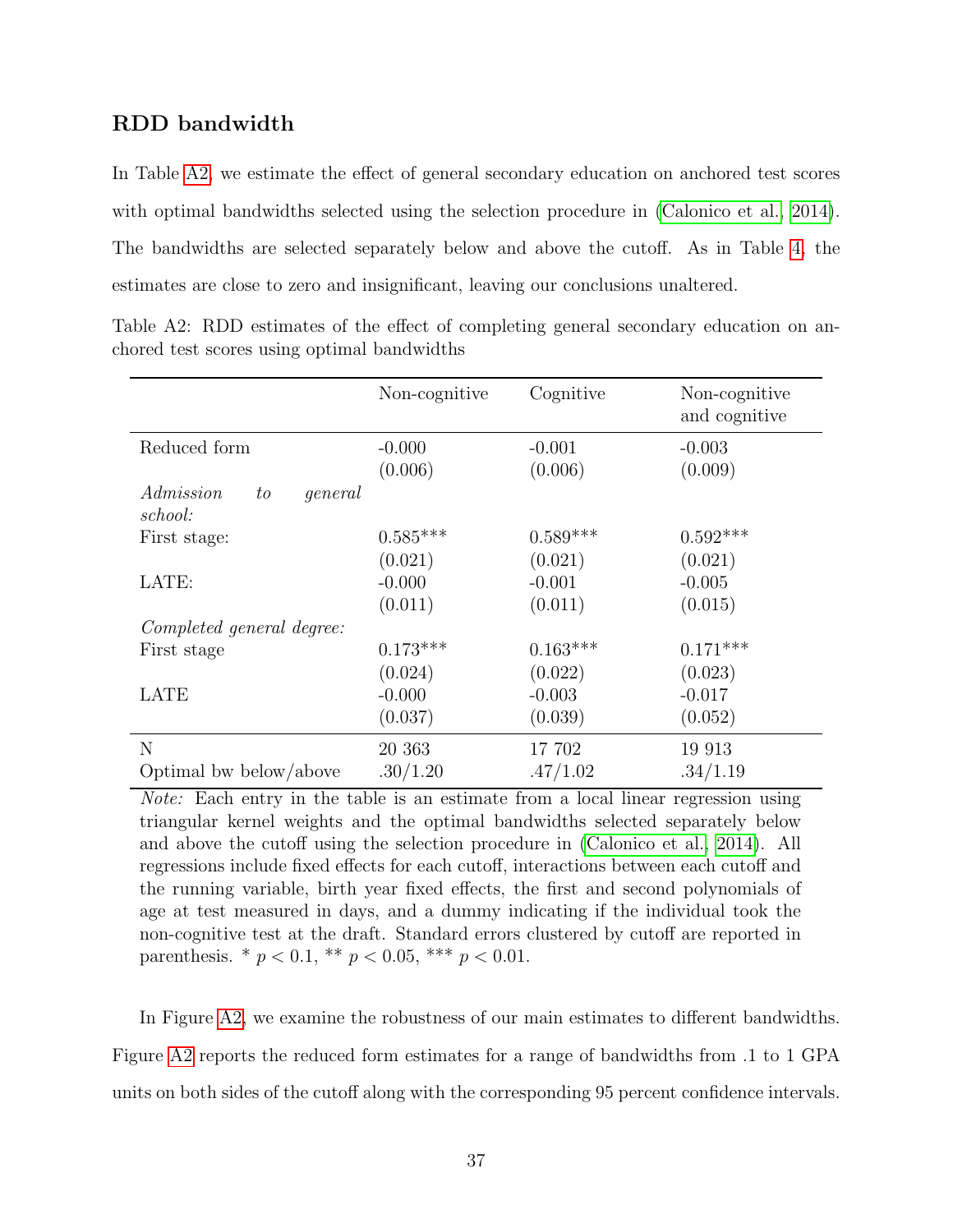<span id="page-40-0"></span>

Figure A2: Robustness to alternate bandwidths.

Note: Figure [A2](#page-40-0) plots the RDD estimates of crossing the admission threshold on the anchored test scores from local linear regressions using triangular kernel weights. We present estimates for bandwidths ranging from .1 to 1 GPA units on both sides of the cutoff. All regressions include fixed effects for each cutoff, interactions between each cutoff and the running variable, birth year fixed effects, the first and second polynomials of age at test measured in days, and a dummy indicating if the individual took the non-cognitive test at the draft. For each point estimate, we also present the 95 percent confidence intervals. Standard errors are clustered by cutoff.

In general, the estimates resemble our main results in that they are close to zero, and except for a single estimate with a bandwidth of .1 in the rightmost subfigure, also statistically insignificant.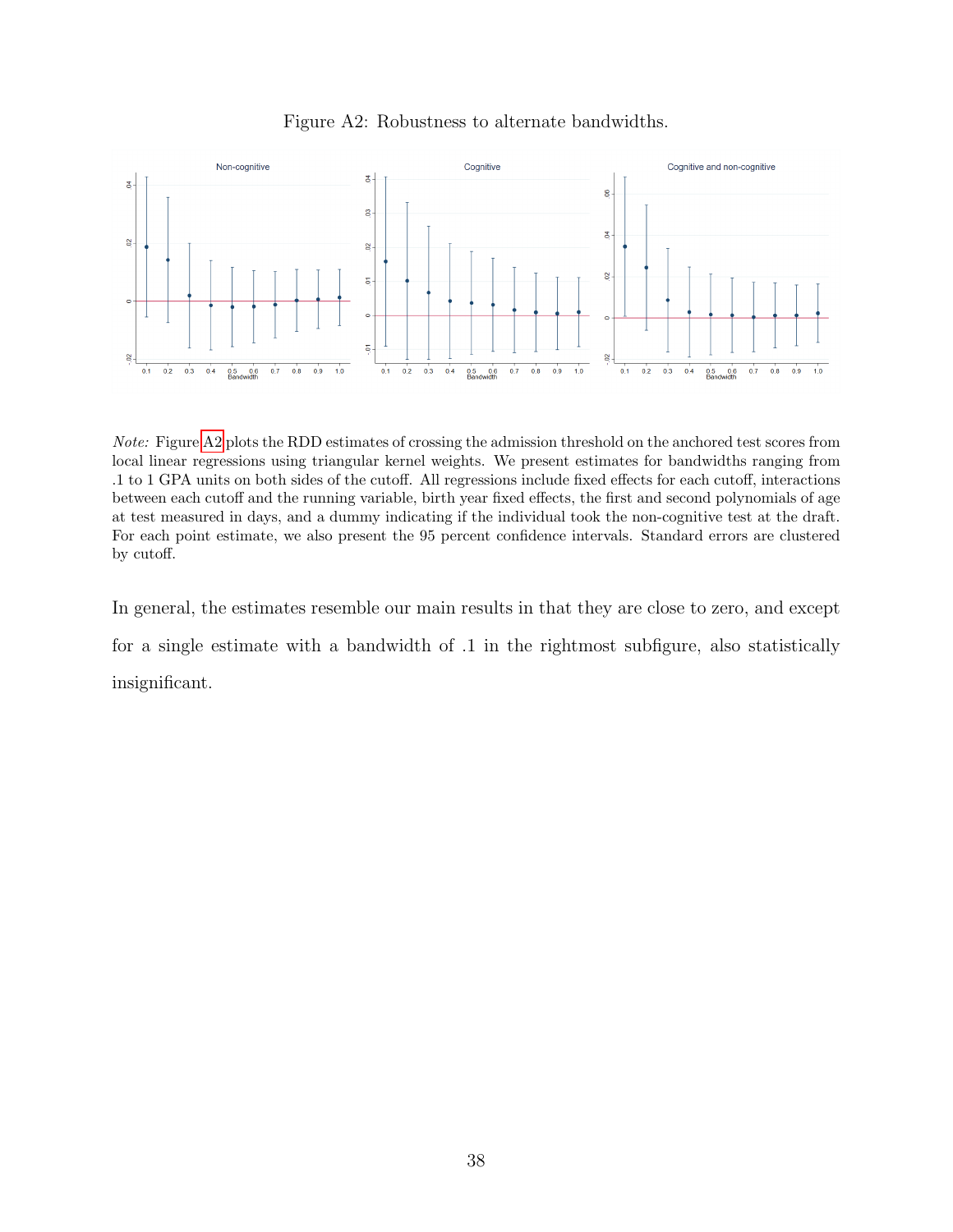#### Additional robustness checks

In Table [A3](#page-41-0) we perform two additional robustness checks on the main results. First, since the admission cutoffs are defined by the last accepted student into a program, we want to ensure that our estimates are not biased by possible endogeneity arising from this definition. To this end, we use a donut-RDD strategy where we drop the applicants who determine the cutoffs in our sample. The reduced form estimates using this strategy are presented in the first panel of Table [A3.](#page-41-0) The estimates remain close to zero and insignificant.

Second, since we observed a discontinuity in father's earnings at the cutoff, we test whether our estimates are sensitive to the inclusion of controls for parental background. The second panel of Table [A3](#page-41-0) shows estimates from a model with controls for both parents' earnings and whether they had secondary education. The inclusion of these controls does not significantly affect our estimates.

<span id="page-41-0"></span>

|                    | Non-cognitive | Cognitive | All      |
|--------------------|---------------|-----------|----------|
| Donut:             |               |           |          |
|                    | $-0.010$      | $-0.002$  | $-0.012$ |
|                    | (0.011)       | (0.011)   | (0.015)  |
| N                  | 7 2 9 5       | 7 2 9 5   | 7 2 9 5  |
| Parental controls: |               |           |          |
|                    | $-0.008$      | 0.003     | $-0.005$ |
|                    | (0.007)       | (0.008)   | (0.010)  |
| N                  | 7856          | 7856      | 7856     |
|                    |               |           |          |

Table A3: Robustness checks

Note: Each entry in the table is an estimate from a local linear regression using triangular kernel weights and a bandwidth of .5 GPA units. All regressions include fixed effects for each cutoff, interactions between each cutoff and the running variable, birth year fixed effects, the first and second polynomials of age at test measured in days, and a dummy indicating if the individual took the non-cognitive test at the draft. Standard errors clustered by cutoff are reported in parenthesis.  $*$   $p < 0.1$ ,  $**$  $p < 0.05$ , \*\*\*  $p < 0.01$ .